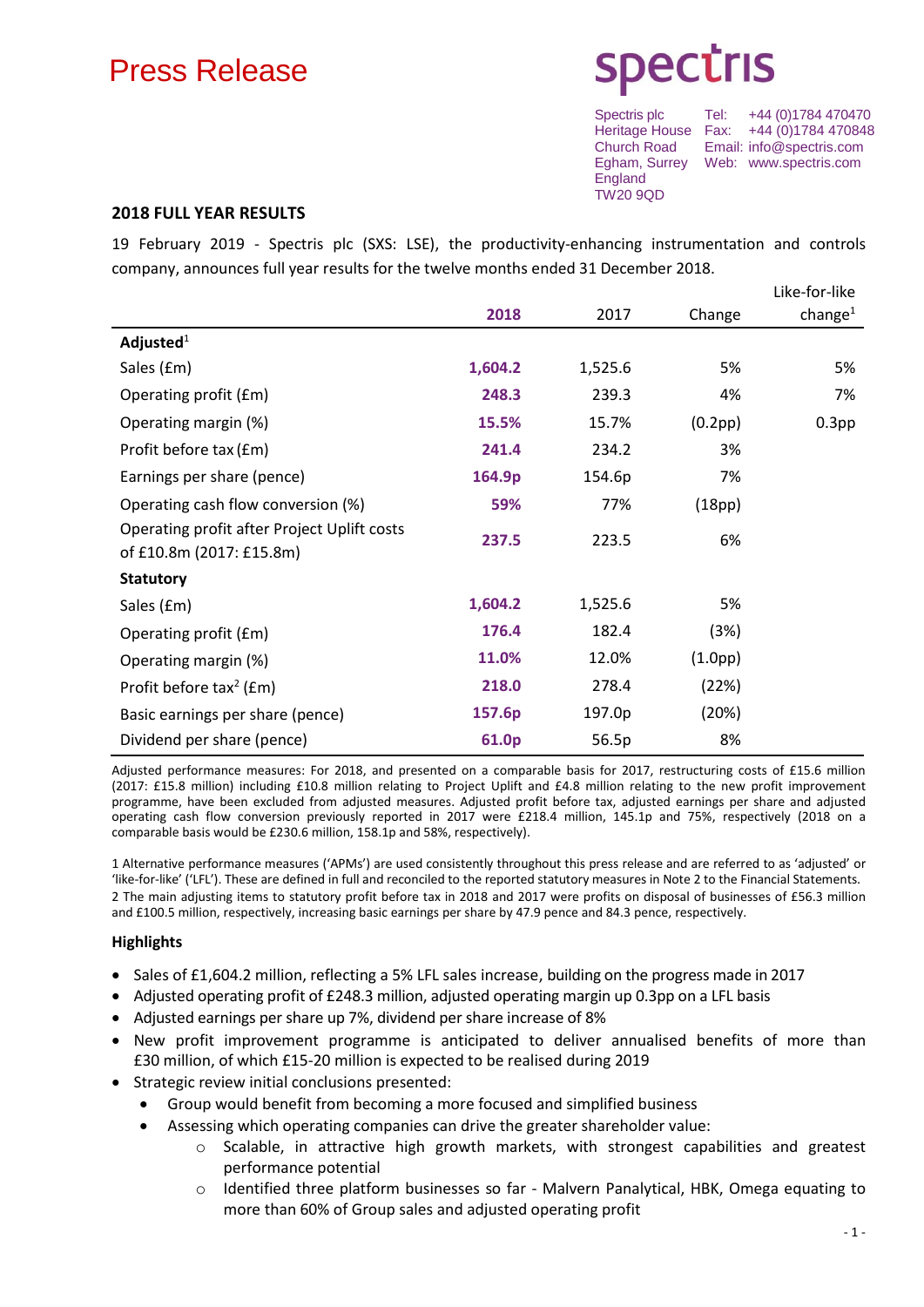**Commenting on the results, Andrew Heath, Chief Executive, said:** *"*I am pleased that our performance in 2018 was slightly ahead of expectations, reflecting the quality of our businesses. We were able to build on the increased momentum across our end markets and delivered good LFL sales growth. We expect sales growth to moderate in 2019, given the more cautious macroeconomic outlook. Consequently, we are focusing on what we can control; increasing productivity and operational efficiency, while driving sales. Our profit improvement programme is expected to deliver benefits of £15-20 million during 2019, helping drive margin expansion. With this focus on improving profitability, we anticipate operating profit to grow ahead of sales, growing our margin in the process.

Since I joined the Group last Autumn, we have taken decisive action to improve Spectris' performance. This will continue through 2019 as we complete the strategic review and execute our strategy for profitable growth, as the basis for delivering a significant and sustainable increase in shareholder value.

I am convinced that there is significant value creation opportunity here for our customers, shareholders and people. I look forward to setting out in more detail the results of the review and our vision for the Group at our Capital Markets Day in June 2019.*"*

### **Contacts:**

### Spectris plc

| Andrew Heath, Chief Executive<br>Clive Watson, Group Finance Director<br>Siobhán Andrews, Head of Corporate Affairs | +44 1784 470470<br>+44 1784 470470<br>+44 1784 485325 |
|---------------------------------------------------------------------------------------------------------------------|-------------------------------------------------------|
| <b>FTI Consulting</b>                                                                                               |                                                       |
| Richard Mountain / Susanne Yule                                                                                     | +44 203 727 1340                                      |

A meeting with analysts will be held at 8:30am GMT today at the offices of FTI Consulting. This will be available as a live webcast on the company's website at [www.spectris.com](http://www.spectris.com/) and a recording will be posted on the website after the meeting.

Copies of this press release are available to the public from the registered office at Heritage House, Church Road, Egham, Surrey TW20 9QD and on the company's website at [www.spectris.com.](http://www.spectris.com/)

### **About Spectris**

Spectris plc is a leading supplier of productivity-enhancing instrumentation and controls. The Company's products, technologies and services help customers to improve product quality and performance, improve core manufacturing processes, reduce downtime and wastage and reduce time to market. Its global customer base spans a diverse range of end-user markets. Spectris operates across four business segments which reflect the applications and industries it serves: Materials Analysis, Test and Measurement, In-line Instrumentation and Industrial Controls. Headquartered in Egham, Surrey, United Kingdom, the Company employs approximately 10,000 people located in more than 30 countries. For more information, visi[t www.spectris.com.](http://www.spectris.com/)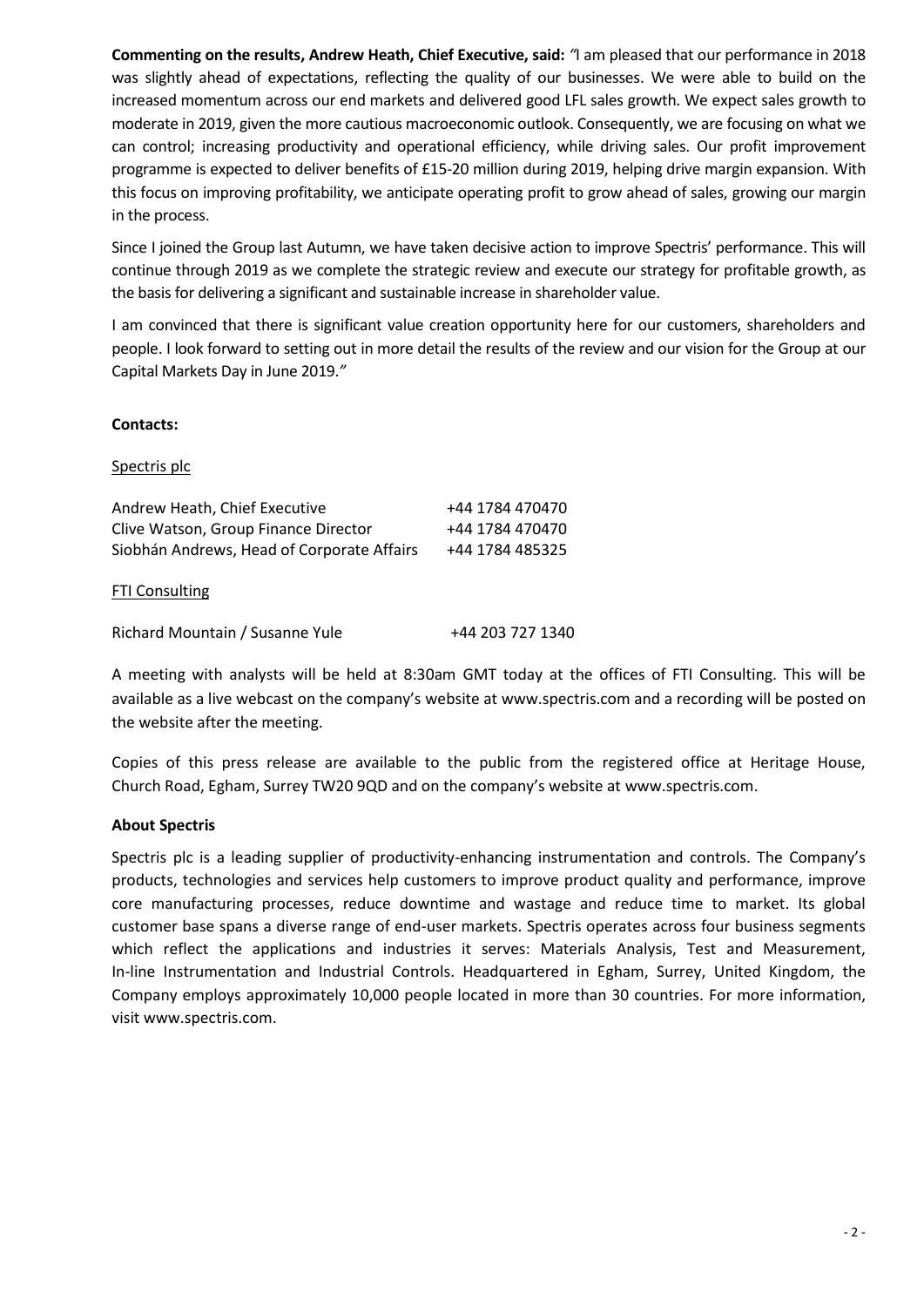### **2018 results overview**

In 2018, we delivered good organic sales growth, building on the progress made in 2017. Sales for the year increased by 5% to £1,604.2 million (2017: £1,525.6 million), reflecting a 5% increase on an organic, constant currency (like-for-like, 'LFL') basis, helped by a supportive macroeconomic environment in a number of geographies and a strong demand backdrop in many of our key end markets. Acquisitions, net of disposals, contributed 2% to sales growth, which was offset by a 2% negative impact from foreign currency exchange movements.

Adjusted operating profit increased by 4% to £248.3 million (2017: £239.3 million), which reflected a LFL increase of 7%. Adjusted operating margin improved 0.3pp on a LFL basis to 15.5% as overheads received greater focus in the second half.

|                             |                | <b>LFL sales change</b> |           |                      |                | <b>LFL sales change</b> |           |
|-----------------------------|----------------|-------------------------|-----------|----------------------|----------------|-------------------------|-----------|
| Sales by segment            | H <sub>1</sub> | H2                      | <b>FY</b> | Sales by destination | H <sub>1</sub> | H2                      | <b>FY</b> |
| <b>Materials Analysis</b>   | 11%            | 6%                      | 8%        | North America        | 5%             | 2%                      | 4%        |
| <b>Test and Measurement</b> | 6%             | 6%                      | 6%        | Europe               | 6%             | 1%                      | 3%        |
| In-line Instrumentation     | (3%)           | 5%                      | 1%        | Asia                 | 6%             | 14%                     | 10%       |
| <b>Industrial Controls</b>  | 4%             | 1%                      | 3%        | Rest of the world    | 1%             | 1%                      | 1%        |
| Group                       | 5%             | 5%                      | 5%        | Group                | 5%             | 5%                      | 5%        |

| <b>LFL sales change</b> |                |           | <b>LFL sales change</b>     |    |                |           |
|-------------------------|----------------|-----------|-----------------------------|----|----------------|-----------|
| H <sub>1</sub>          | H <sub>2</sub> | <b>FY</b> | <b>Sales by destination</b> | H1 | H <sub>2</sub> | <b>FY</b> |
| 1%                      | 6%             | 8%        | North America               | 5% | 2%             | 4%        |
| 6%                      | 6%             | 6%        | Europe                      | 6% | 1%             | 3%        |
| 3%)                     | 5%             | 1%        | Asia                        | 6% | 14%            | 10%       |
| 4%                      | 1%             | 3%        | Rest of the world           | 1% | 1%             | 1%        |
| 5%                      | 5%             | 5%        | Group                       | 5% | 5%             | 5%        |

The LFL sales growth was achieved in all geographic regions with particularly good growth in Asia, led by strong demand in China. In North America, the pharmaceutical and academic research end markets saw good growth while Europe was helped by a strong contribution from the UK, particularly in the first half of the year. Good demand was seen in many of our end markets, and there was notable LFL sales growth across the pharmaceutical, automotive, semiconductor, electronics and academic research sectors.

Materials Analysis and Test and Measurement both reported strong LFL growth of 8% and 6%, respectively. Materials Analysis saw strong demand in the semiconductor and pharmaceutical industries, with a rebound in academic research activity also underpinning the performance. In Test and Measurement, the automotive sector was the key driver behind the growth. In-line Instrumentation achieved a 1% increase in LFL sales, despite a weaker performance year-on-year in the converting and film extrusion industries, and a tough comparator in the wind energy sector which had large one-off sales in 2017. Industrial Controls achieved 3% LFL growth, benefiting from improved North American industrial spending, although growth was constrained given a product refresh underway at Omega.

Statutory operating profit was £176.4 million, compared to £182.4 million recorded in 2017. A 4% improvement in adjusted operating profit was more than offset by higher acquisition-related costs and other adjusting items, which were up £15.0 million. Statutory operating margins of 11.0% were 1.0pp lower than the prior year. Adjusted operating profit, after costs of £10.8 million in relation to Project Uplift, was £237.5 million (2017: £223.5 million). The Group also recorded restructuring costs of £4.8 million in relation to its new profit improvement programme, which have been excluded from the adjusted measures.

The Group's adjusted operating cash conversion rate was 59%. This was below the 77% recorded in 2017, a similar level to which we expect to return to in 2019. The year-on-year reduction resulted from higher working capital, due to higher receivables, driven by sales growth and recent acquisitions, together with increased project completion inventory, and an increase in capital expenditure. Average trade working capital expressed as a percentage of sales, decreased by 0.5pp to 11.4%. Capital expenditure, net of grants, during the year totalled £94.1 million (2017: £73.1 million), of which £43.1 million related to spend by Millbrook, principally on capacity expansion, as the business invested to access high-growth opportunities in support of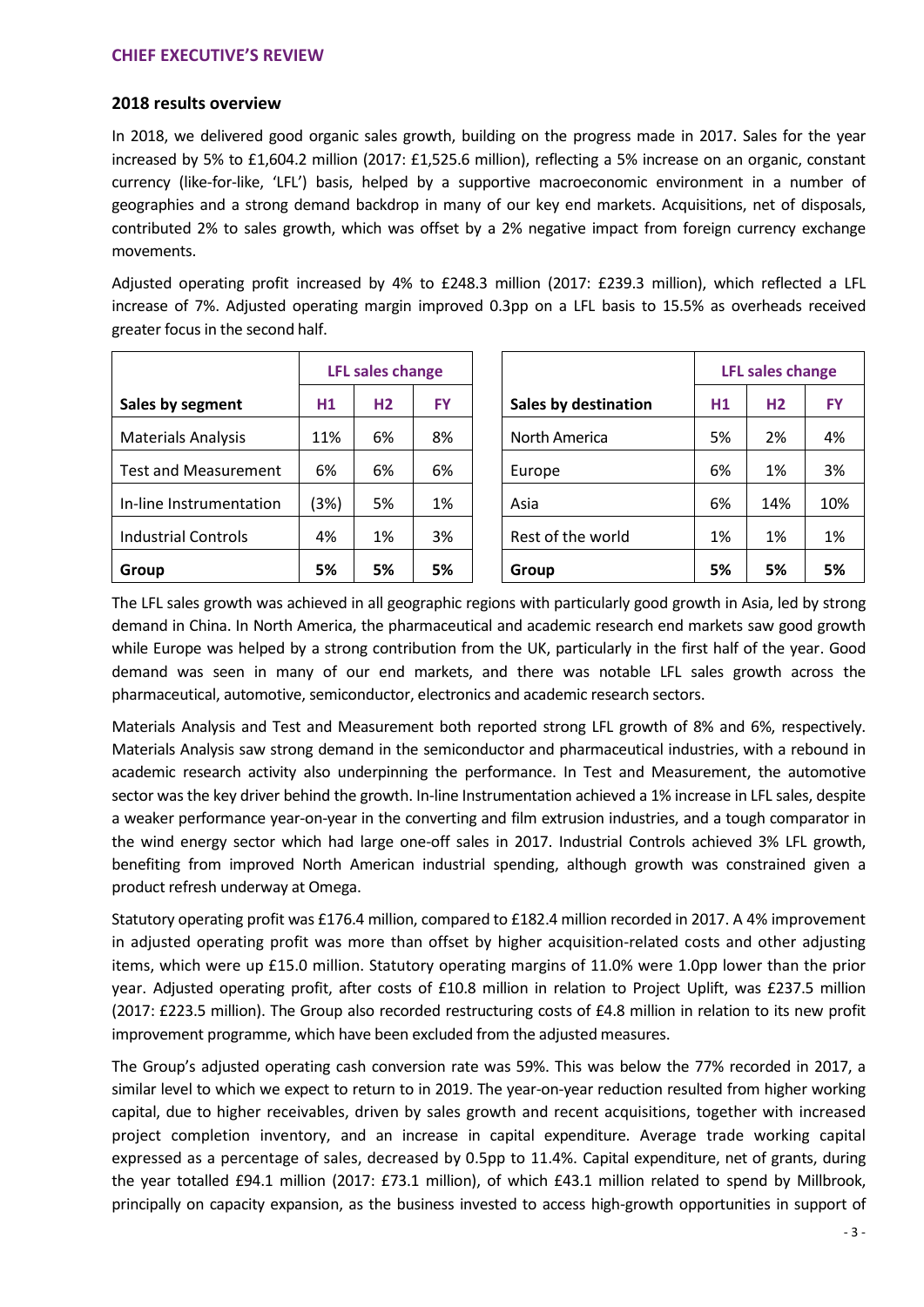customer project demand. In addition, there was spend of £207.2 million (2017: £39.3 million) in relation to acquisitions and the Group completed a £100 million share buyback programme during the year. After allowing for a net cash inflow of £41.8 million from the divestment of EMS B&K into a joint venture, net debt stood at £297.1 million (2017: £50.5 million) at the year end, 1.0 times the full-year adjusted EBITDA.

The Board is proposing to pay a final dividend of 40.5 pence per share which, combined with the interim dividend of 20.5 pence, gives a total of 61.0 pence per share for the year, an increase of 8%. This is consistent with our policy of making progressive dividend payments based upon affordability and sustainability. The dividend will be paid on 28 June 2019 to shareholders on the register at the close of business on 24 May 2019. The ex-dividend date is 23 May 2019.

### **Positioning Spectris to deliver profitable growth**

Spectris serves a diverse set of end markets with a number of high-quality businesses, which have strongly recognised brands in the target markets they serve.

As set out in our November 2018 trading statement, we believe there are significant opportunities to improve the operational performance of the Group and to drive shareholder value creation through increasing our operating margin and by taking a more focused approach to portfolio composition, asset optimisation and capital allocation.

In November, we announced a profit improvement programme and a strategic review of our operations. We have progressed this work with vigour – we are in the process of focusing the business on its highest growth areas and where we are or can be competitive, in conjunction with reducing cost to deliver profitable growth. While there has already been a significant amount of work undertaken, we still have further work to do to complete our assessment. Accordingly, we plan to provide a comprehensive update on the outcomes of the strategic review and on our strategy to maximise long-term shareholder value at a Capital Markets Day in June 2019.

### **Profit improvement programme**

The implementation of Phase 1 of Project Uplift continued as planned, with savings derived predominantly from improvements in procurement (both direct and indirect), as well as benefits from simplifying our property portfolio. In 2018, the gross recurring benefit achieved from Project Uplift was £17.3 million (2017: £2.8 million) and the one-off costs incurred were £10.8 million (2017: £15.8 million). We remain confident in our objective of Project Uplift delivering £25 million of annualised gross recurring savings by the end of 2019, with a total cost to achieve of £35 million.

Alongside the decision taken last November not to proceed with the global shared services centre model, we initiated a new, comprehensive programme focused on achieving profit improvement through further cost reductions and targeted growth initiatives across the Group.

To date, this programme has identified more than £30 million of annualised benefits, of which £15-20 million are planned to be realised during 2019, with the full benefit to be delivered in 2020 and will help to offset inflationary pressures to our cost base. At the same time, we continue to make investments in higher growth areas and operational improvements. Delivering these ongoing savings will result in one-off restructuring costs during 2019 of around £35 million. Benefits and savings are arising from improving the sales mix, product profitability, site rationalisation, improving organisational effectiveness and driving Lean through our operations. The merger of Brüel & Kjær Sound & Vibration with HBM has also been initiated. In addition, the size of the centre is being reduced and it will be focused on Group-level governance, managing financial performance and capital allocation across the Group, driving strategy execution, Lean and organisation and talent development.

Spectris has strong gross margin businesses, but our operating margin performance has been below our historic highs and operational gearing has disappointed over the past few years. Our initiatives, which are focused on improving gross margin and constraining overheads to drive future operating margin expansion as we grow, will continue throughout 2019. Our aim is to return our operating margin to at least our previous highs.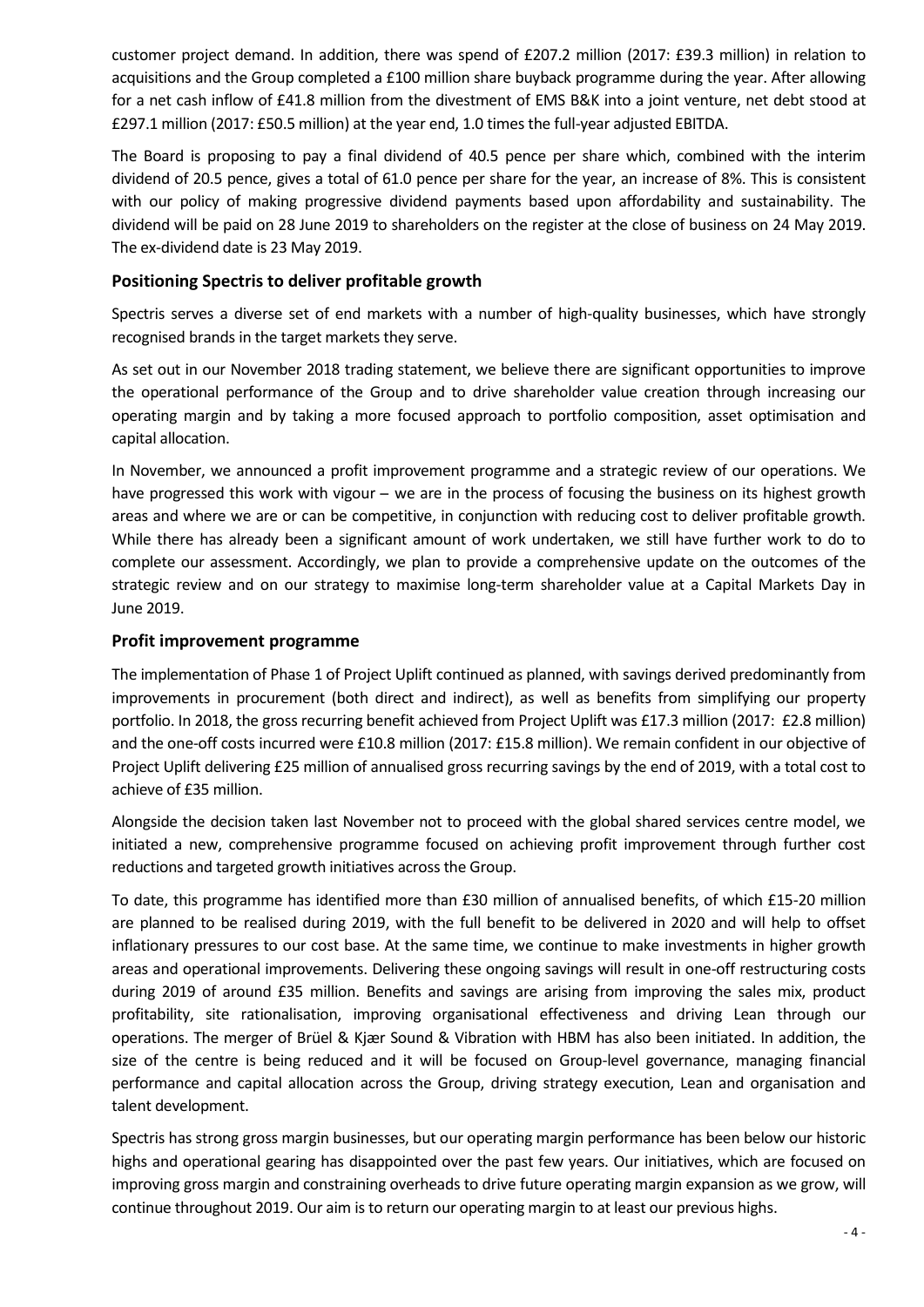### **Strategic review**

Spectris has a portfolio of businesses with high-quality technologies, strong market positions and talented people. The fundamentals of Spectris' core addressable markets are attractive, with many displaying GDP+ growth characteristics, in particular, the pharmaceutical, automotive, electronics/semiconductor, metals/minerals/mining and technology-led industrial markets. Each of these end markets is witnessing significant trends that are favourable for Spectris' businesses:

- *Pharmaceutical*: Drug discovery and development is facing a number of complex challenges. More stringent expectations around efficacy improvements, complex disease pathways requiring more sophisticated therapies, personalised medicine and a desire to shorten development timelines are increasing requirements for more precise testing to better predict success, ensure safety and reduce time to market;
- *Automotive*: The growing proliferation of car platforms, the shortening of platform lifecycles and the introduction of new technologies (e.g. electrification and autonomous vehicles) is increasing the overall volume, complexity and pace of change in research and development, testing and measurement;
- *Electronics and semiconductors*: Electronic components are becoming increasingly complex and advances in semiconductor technology are enabling more chips to be embedded in a broader range of products, requiring more sophisticated quality control and testing equipment and techniques at the chip fabrication level as well as at the system level (e.g. full vehicle testing, phone performance testing);
- *Metals/minerals/mining:* Alongside an increasing health and safety as well as environmental awareness, our customers are focusing on delivering improved yields, productivity, product quality and cost reduction in the extraction and processing of raw and bulk materials which are fundamental to the manufacturing industry; and
- *Technology-led industrials*: The increased focus on optimising production processes in real-time, enabled by embedding more sensors on the production line to underpin IIoT and drive further improvements to operational efficiency, is increasing demand for smart sensors, testing hardware, control systems and software solutions.

Technology-led differentiation of instrumentation hardware continues to progress, particularly within offline applications. There remains significant room for differentiation on various hardware dimensions, to provide greater precision and reliability of high-quality data. Equally, opportunities exist for many of our operating companies to expand across the technology stack, including software and application intelligence, to provide greater value-adding solutions for customers. Consequently, the provision of technology-enabled solutions, based on our high-quality instruments, deep application capability, domain expertise and associated software and service offerings, remains at the core of our strategy.

To deliver the full potential of the Group, it is clear that Spectris would benefit from becoming a more focused and simplified business. As such, work is ongoing to identify a group of operating companies which can deliver greater shareholder value creation, with sales growth, margin expansion and working capital efficiency as the key goals, underpinning growth in operating cashflow. These principal operating businesses will include a number of platform businesses which are scalable, aligned to attractive high growth markets, with the strongest capabilities and greatest performance potential. Future capital investment, and in particular acquisition-led growth, will be focused on these platform businesses.

So far, the strategic review process has identified Malvern Panalytical, HBK and Omega, which together account for over 60% of Group sales and adjusted operating profit, as businesses that have this platform potential.

The remaining portfolio is made up of a number of high-quality operating companies. Work is underway to determine which of these businesses will remain key to the Group and those where Spectris will not be the best future owner. Operating companies with strong market positions, good growth prospects and margins will receive targeted investment where we are confident that such investment will yield a strong return. Potentially,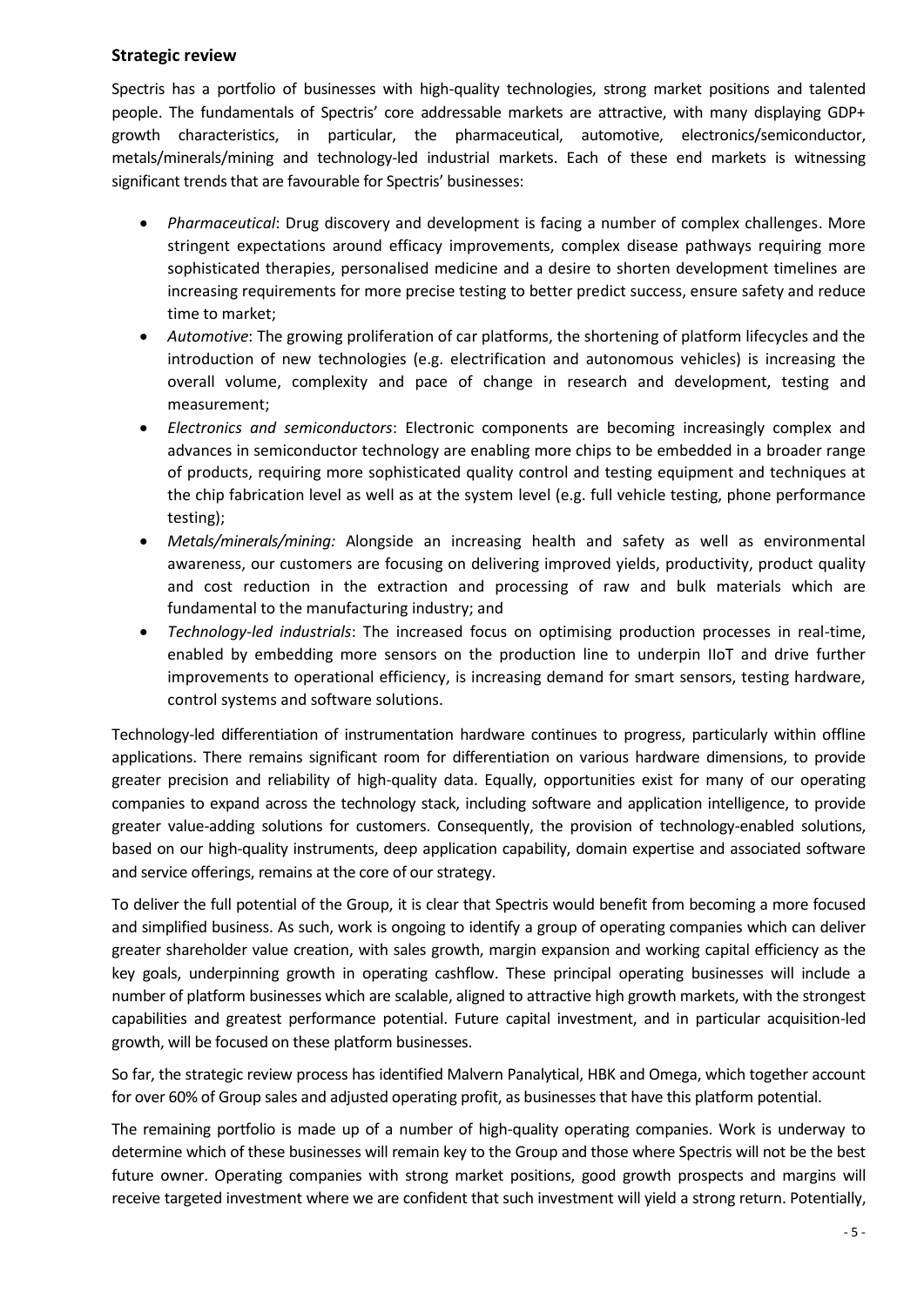these businesses may become platforms in their own right. They will be managed to deliver at least market growth with leading margins within their segments. The remaining businesses will be managed to optimise their performance under the Group's ownership and for value. These businesses may be divested over time and the proceeds either re-invested in the development of the Group's platform operations or, if attractive re-investment opportunities are not identified, returned to shareholders.

As well as reviewing the Group's operating company portfolio, the strategic review has also focused on capital allocation and returns. The existing capital expenditure plans of the Group have been reviewed to ensure capital is being invested efficiently and effectively to create profitable growth and value.

Going forward, the Group will adopt an even more rigorous capital allocation approach and is in the process of establishing a new investment framework to ensure that future spend drives stronger economic profit growth and value creation.

### **Corporate development**

During 2018, we made three acquisitions of businesses which added further services and software capability to our portfolio. Concept Life Sciences ('CLS'), which was acquired in January, provides integrated drug discovery, development, analytical testing and environmental consultancy services, mainly in the pharmaceutical, biotechnology, agrochemical and environmental sectors, which complement the activities of Malvern Panalytical. Additionally, it carries out development and analytical services for the food, consumer and environmental industries. Although performance has been below expectations due to both internal and external factors, the outlook for outsourcing of R&D remains robust. To further leverage the collaboration already started between Malvern Panalytical and CLS, and to further drive growth and profit improvement, CLS will become part of the Malvern Panalytical platform.

Since the merger of Malvern Instruments and Panalytical, sales of the joint company have continued to benefit from the re-organised sales and marketing functions and the cross-selling of Malvern and Panalytical branded product lines. A number of new products have been launched this year which provide our customers with significant improvements in the quality and speed of the characterisation of materials, provide greater understanding of material properties or help increase productivity in their investigations, ultimately saving them development time and cost.

Following the success of the merger which formed Malvern Panalytical, in 2018 we decided to merge Brüel & Kjær Sound & Vibration and HBM in our Test and Measurement segment in 2019. This merger will bring together two leaders in precision measurement, creating a broader offering of high-quality instruments and simulation and modelling software to better deliver more integrated solutions to align with customers' requirements. As our customers undergo a digital transformation of their industries, we can deliver greater value to them and help them get their products to market faster. The new joint business has been renamed HBK (Hottinger, Brüel & Kjær). An integrated go-to-market model for the joint sales organisation has been established and the development of joint HBK products and solutions has commenced.

In Test and Measurement, our offering to automotive customers has been broadened by the acquisition of Revolutionary Engineering, Inc in the USA, which complements the existing test capabilities of Millbrook and extends its reach into North America. Millbrook has also added further capacity and test capability at its existing UK and Finnish sites.

We also acquired VI-grade Group ('VI-grade'), a leading global provider of vehicle simulation software, systems and services, primarily to automotive customers, which complements HBK's automotive offering and as such it will become part of the HBK platform.

At Omega, there has been a focus on introducing newer, faster-growing products to supplement its traditional thermocouple business. In addition, to strengthen market presence and increase growth prospects, a new e-commerce platform is being introduced to enhance the digital experience for customers. This was initially launched in North America and will be progressively rolled out globally during 2019. Omega is well positioned to take advantage of the continuing trend by process engineers to change the buying processes to on-line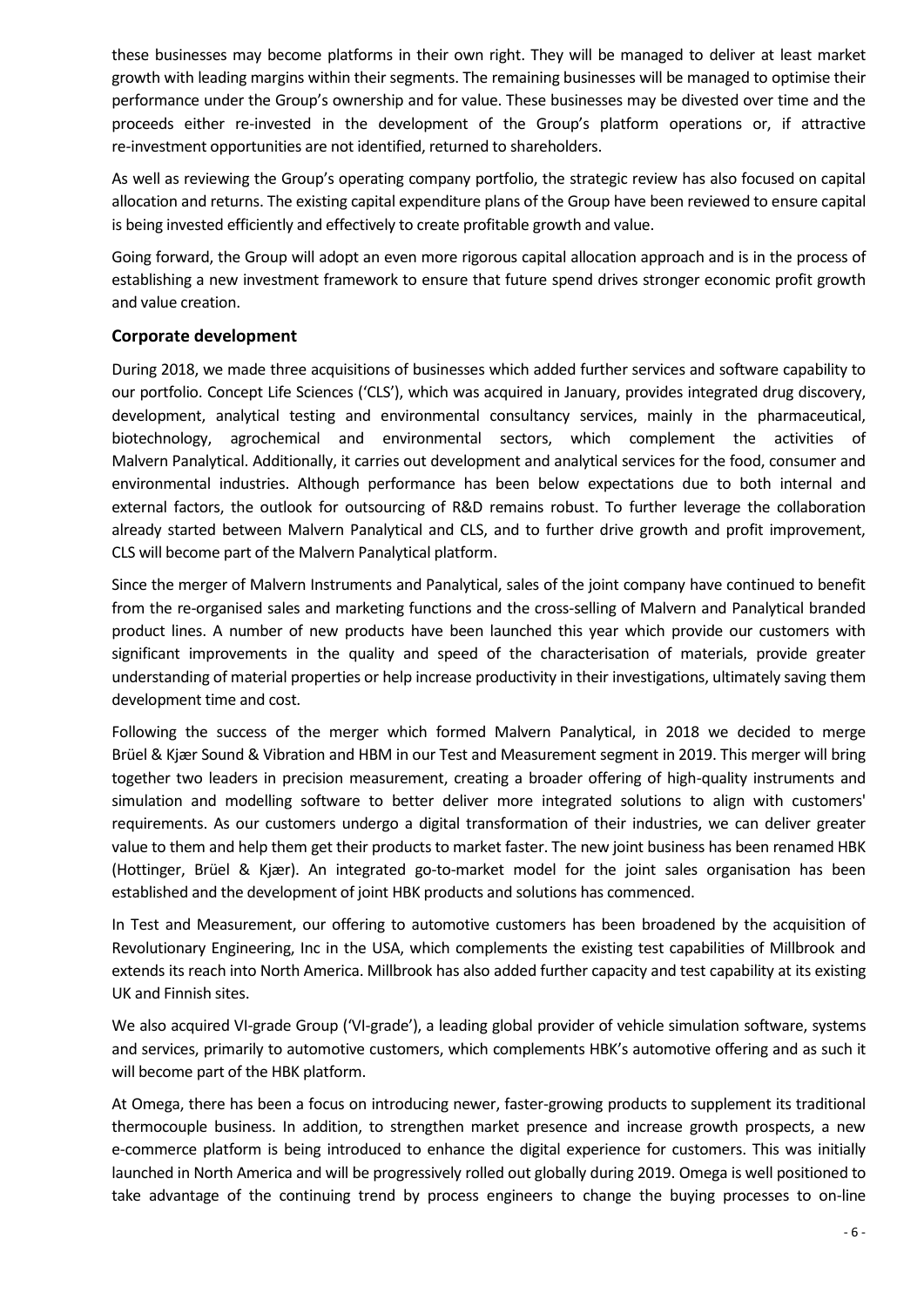purchasing. Together with Omega's existing strong application knowledge and technical support, the new website will deliver precisely-targeted digital marketing campaigns and enhanced search engine optimisation performance, that we fully expect will see a higher conversion of website traffic to sales.

### **Our people deliver the strategy**

Great products and services are only as good as the people standing behind them. As I have travelled around Spectris, since I started in September last year, I have continued to be impressed by the breadth and depth of capability and talent we have across the business. The openness, passion and enthusiasm are evident in the way I have seen our people go about their work. We will retain and promote these attributes that have driven our success, preserving the entrepreneurial and dynamic nature of the Group, as well as continuing to uphold our strong ethical culture and values.

Following new leadership appointments in Lean, supply chain, software and digital in 2018, we are better able to drive further performance enhancement across the Group, consistent with our renewed focus on profitable growth. This will be further supported via our talent management and organisational capability programmes, which in 2018 have focused on senior succession as well as the development of high potential employees.

After 12 years as Group Finance Director, Clive Watson has decided to retire and will step down from the Board. We are very pleased that Derek Harding will be joining the Board to succeed Clive, as Chief Financial Officer Designate, on 1 March, before formerly becoming Chief Financial Officer following a month's handover. Derek brings a wide range of financial leadership and industrial expertise to Spectris, having been most recently group finance director at Shop Direct and previously Senior plc, following 11 years in various finance and strategy roles at Wolseley plc.

I would like to thank Clive for his material contribution to developing the Group and driving its success during his tenure and personally, express my gratitude for the support he has provided since I started, as well as wish him the best for the future.

### **Summary and outlook**

I am pleased that our performance in 2018 was slightly ahead of expectations, reflecting the quality of our businesses. We were able to build on the increased momentum across our end markets and delivered good LFL sales growth. We expect sales growth to moderate in 2019, given the more cautious macroeconomic outlook. Consequently, we are focusing on what we can control; increasing productivity and operational efficiency, while driving sales. Our profit improvement programme is expected to deliver benefits of £15-20 million during 2019, helping drive margin expansion. With this focus on improving profitability, we anticipate operating profit to grow ahead of sales, growing our margin in the process.

Since I joined the Group last Autumn, we have taken decisive action to improve Spectris' performance. This will continue through 2019 as we complete the strategic review and execute our strategy for profitable growth, as the basis for delivering a significant and sustainable increase in shareholder value.

I am convinced that there is significant value creation opportunity here for our customers, shareholders and people. I look forward to setting out in more detail the results of the review and our vision for the Group at our Capital Markets Day in June 2019.

**Andrew Heath** Chief Executive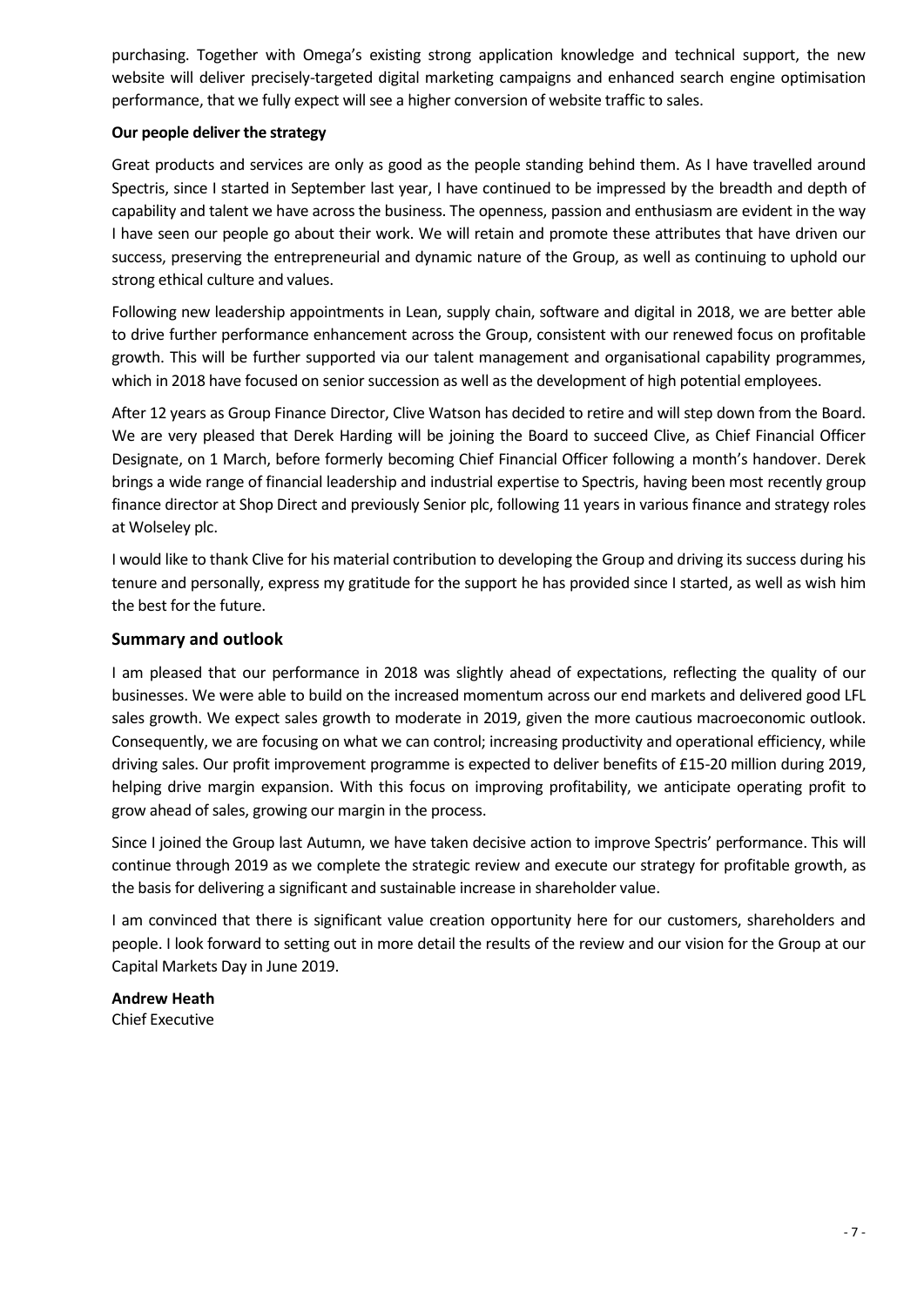### **Introduction**

Spectris uses alternative performance measures in addition to those reported under IFRS, as management believe these measures enable them to better assess the underlying trading performance of the businesses. Alternative measures exclude certain non-operational items which management have defined in Note 2 to the Financial Statements. A reconciliation of statutory and adjusted measures is provided in Note 2 to the Financial Statements.

Adjusted measures exclude restructuring costs which include Project Uplift costs and the one-off costs of implementing the Group's profit improvement programme that was announced in November 2018.

### **Operating performance**

Sales increased by 5% to £1,604.2 million (2017: £1,525.6 million). Growth from acquisitions, net of disposals, contributed £23.6 million (2%) and LFL sales increased by £77.5 million (5%). Adverse foreign exchange movements reduced sales by £22.5 million (2%).

An improvement in adjusted operating profit of £9.0 million (4%) was more than offset by higher acquisition-related costs which were up £11.8 million and other adjusting items, up £3.2 million which resulted in statutory operating profit decreasing by 3% to £176.4 million from £182.4 million in the comparable year. Statutory operating margins of 11.0% were 1.0pp lower than the prior year.

Adjusted operating profit increased by £9.0 million (4%) to £248.3 million in 2018. LFL adjusted operating profit (before restructuring costs) increased by £16.6 million (7%). Acquisitions, net of disposals, and foreign exchange movements reduced adjusted operating profit by £7.5 million and £0.1 million, respectively.

Adjusted operating margins declined by 0.2pp, whilst LFL adjusted operating margins improved by 0.3pp compared to 2017, with the difference being explained mainly by the dilutive effects of acquisitions and foreign exchange. The improvement in the LFL operating margin consists of a 0.1pp LFL gross margin increase to 57.0% in 2018 (2017: 56.9%) combined with a 0.2pp decrease in LFL overhead costs as a percentage of sales. The improvement in operating margin was driven by Industrial Controls, up 2.6pp, which benefited from positive pricing as well as positive reorganisation impacts and In-line Instrumentation up 1.8pp, mainly due to favourable pricing and mix with overheads constrained to prior year levels. Materials Analysis operating margin was up 0.4pp, driven by higher volumes. These improvements were partly offset by the Test and Measurement segment down 2.0pp, principally due to higher overhead costs including those associated with the merger of BKSV with HBM, higher depreciation due to the ramp up in capital expenditure in this segment in the last three years. LFL overheads grew by 4.7% (2017: up 5.2%), reflecting annualisation of new headcount costs from the prior year as well as additional headcount in 2018, together with cost inflation, higher depreciation charges and reorganisation costs, particularly in the Test and Measurement segment.

We continued to invest in our R&D programmes, with total R&D spend (including capitalised development costs) of £103.4 million or 6.4% of sales (2017: £105.1 million or 6.9% of sales). Total R&D spend was up 1% compared to 2017 on a LFL basis.

Net finance costs increased by £9.0 million to £13.5 million (2017: £4.5 million) principally due to an increase of £8.5 million in translation losses on short-term US Dollar denominated intercompany loan receivables arising from Sterling's strengthening against the US Dollar. Adjusted net finance costs for the year were up £0.6 million at £5.7 million (2017: £5.1 million) as higher interest charges were driven by higher average borrowings after the share buyback. Statutory profit before tax decreased from £278.4 million in 2017 to £218.0 million in 2018. Statutory profit before tax in 2018 and 2017 benefited from profits on disposal of businesses of £56.3 million and £100.5 million, respectively. Adjusted profit before tax increased by 3% to £241.4 million.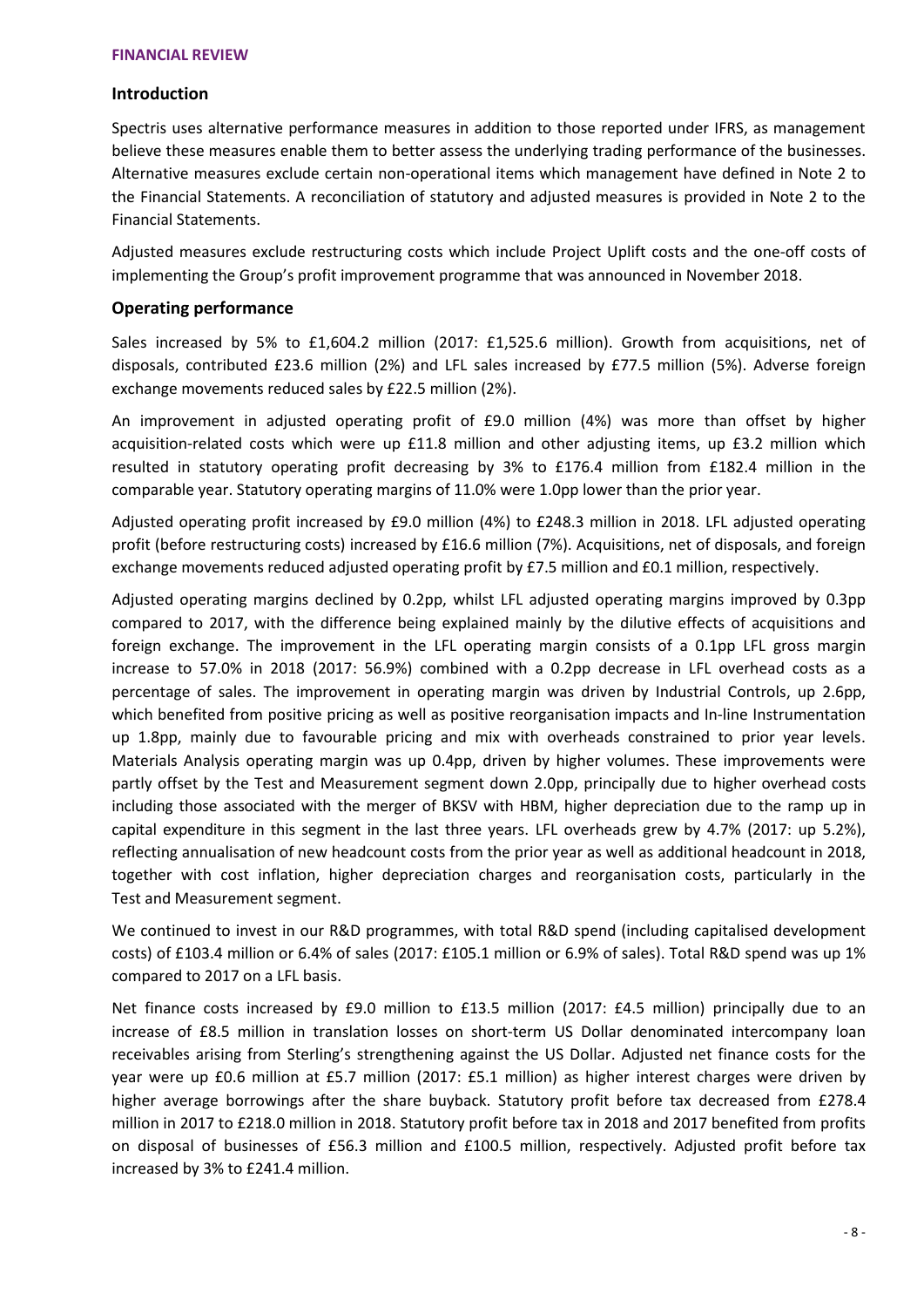### **Restructuring costs**

The Group has incurred costs of £15.6 million relating to restructuring in 2018 (2017: £15.8 million). This includes £10.8 million relating to Project Uplift (2017: £15.8 million) and £4.8 million relating to one-off costs of the profit improvement programme announced in November 2018.

One-off costs incurred under Project Uplift in 2018 of £10.8 million included £7.7 million related to Phase 1 of the programme (which focused on IT, procurement and footprint) resulting in cumulative costs for Phase 1 of £26.7 million, and £3.1 million relating to Phase 2, the shared services centre programme, where a decision was taken not to proceed. Gross recurring savings of £17.3 million were realised during 2018, an annualised run-rate of £21 million and we expect to at least meet the £25 million of cumulative benefits in 2019. Additional spend and savings from the projects started under the Project Uplift programme will be realised in 2019 and thereafter but, since the project itself has now come to a natural end, the additional savings will now be secured by the operating companies as business as usual.

The operating companies will also be securing savings under the new Group-wide profit improvement programme which commenced at the end of 2018. The programme is aimed at delivering greater operational gearing in 2019 and beyond. The operating companies and the Group's head office have instigated a number of initiatives to create sustainable cost savings over the short to medium-term; these include a number of projects such as site consolidation, headcount reductions, lower profitability product retirements and improved operational performance using Lean techniques.

### **Acquisitions**

The Group completed three acquisitions during the year. The total cost of acquisitions was £203.9 million (2017: £34.6 million), including £8.2 million (2017: £0.8 million) for cash acquired and £6.0 million (2017: £1.4 million) attributable to the fair value of deferred and contingent consideration which is expected to be paid in future years. A net £6.7 million (2017: £4.1 million) was paid in respect of prior year acquisitions, making the net cash outflow in the year £196.4 million (2017: £36.5 million). Furthermore, an amount of £10.8 million (2017: £2.8 million) was spent on acquisition-related costs, which makes the total acquisition-related cash outflow for the year £207.2 million (2017: £39.3 million). Acquisitions contributed £72.1 million of incremental sales and £1.2 million of incremental operating profit during the year. In 2019, these acquisitions are expected to contribute £15-20 million of incremental sales and up to £1 million of incremental adjusted operating profit.

Concept Life Sciences has not performed in line with our expectations. Therefore, management has carefully considered whether the goodwill amount of £105.5 million is impaired and have concluded that this is not the case, but recognise the continued operational improvements required, as set out in the Materials Analysis segment performance review. Further disclosures around the sensitivities on reasonably possible changes in relation to key assumptions which would result in an impairment will be included in the Annual Report.

### **Disposal and formation of joint venture**

On 31 May 2018, the Group completed the disposal of EMS B&K into a joint venture with Macquarie Capital which resulted in a net cash inflow of £41.8 million, after paying cash taxes of £0.6 million. The post-tax profit on disposal was £55.9 million. Sales of £8.9 million and an operating loss of £0.4 million relating to EMS B&K were included in the operating results for the five-month period of ownership prior to its disposal on 31 May 2018.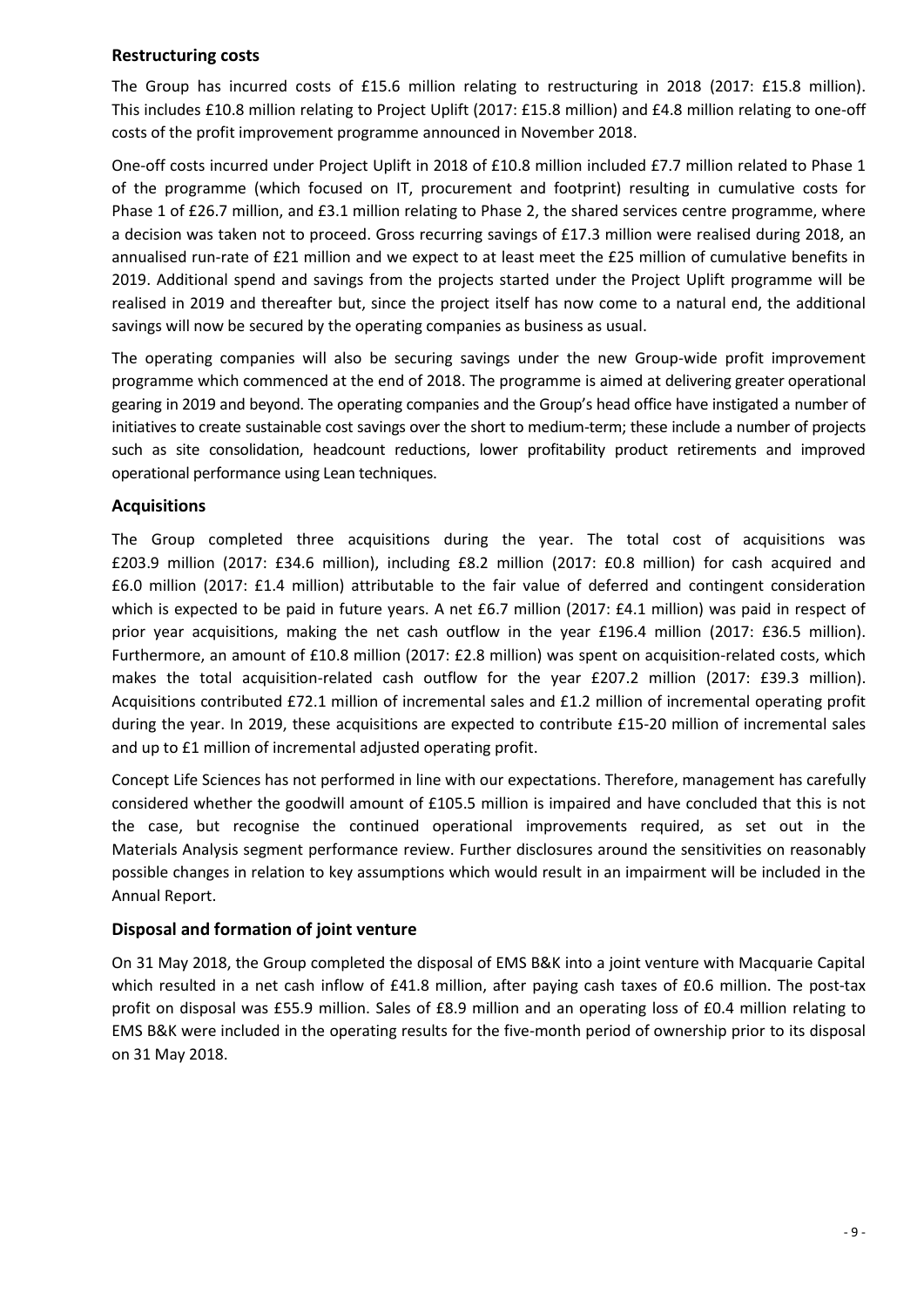### **Taxation**

The effective tax rate on adjusted profit before tax was 19.7% (2017: 21.3%), a decrease of 1.6pp primarily due to reduction in US tax rates in 2018. On a statutory basis, the weighted average effective tax rate was 26.0% (2017: 28.6%), a decrease of 2.6pp largely due to the reduction in US tax rates and the fact that the 2017 statutory results included significant profits on disposal arising in the USA. In 2019, the Group expects an increase in its effective tax rate of up to 2pp as a result of changes in tax laws. The Group's approach to tax matters is set out in its tax strategy which, in compliance with the Finance Act 2017, has been made available on our website, *www.spectris.com/sustainability/tax-strategy*.

### **Earnings per share**

Adjusted earnings per share increased by 7% from 154.6p to 164.9p, reflecting the net impact of the 3% increase in adjusted profit before tax, the reduction in the effective tax rate and the decrease in the weighted average number of shares from 119.2 million in 2017 to 117.5 million in 2018, following the share buyback.

Statutory basic earnings per share decreased from 197.0p to 157.6p, with the difference between the two measures shown in the following table.

|                                                                         | 2018   | 2017   |
|-------------------------------------------------------------------------|--------|--------|
|                                                                         | pence  | pence  |
| Statutory earnings per share                                            | 157.6  | 197.0  |
| Net acquisition-related costs and fair value adjustments                | 10.4   | 0.3    |
| Depreciation of acquisition-related fair value adjustments to property, |        |        |
| plant and equipment                                                     | 0.7    | 0.6    |
| Amortisation and impairment of acquisition-related intangible assets    | 36.8   | 35.1   |
| Bargain purchase on acquisition                                         |        | (1.6)  |
| Restructuring costs                                                     | 13.3   | 13.3   |
| Profit on disposal of business                                          | (47.9) | (84.3) |
| Net (gain)/loss on retranslation of short-term inter-company loan       |        |        |
| balances                                                                | 6.1    | (1.1)  |
| Unwinding of discount factor on deferred and contingent consideration   | 0.5    | 0.6    |
| Tax effect of the above and other non-recurring items                   | (12.6) | (5.3)  |
| Adjusted earnings per share                                             | 164.9  | 154.6  |

### **Cash flow**

| 2018                                                        | 2017   |
|-------------------------------------------------------------|--------|
| Adjusted operating cash flow<br>£m                          | £m     |
| Adjusted operating profit<br>248.3                          | 239.3  |
| Adjusted depreciation and software amortisation $1$<br>35.3 | 30.5   |
| Working capital and other non-cash movements<br>(42.8)      | (12.1) |
| (94.1)<br>Capital expenditure, net of grants                | (73.1) |
| Adjusted operating cash flow<br>146.7                       | 184.6  |
| Adjusted operating cash flow conversion<br>59%              | 77%    |

1 Adjusted depreciation and software amortisation represents depreciation of property, plant and equipment and software amortisation, adjusted for depreciation of acquisition-related fair value adjustments to property, plant and equipment.

Adjusted operating cash flow generation of £146.7 million during the year was impacted by higher than normal working capital outflows and higher capital expenditure resulting in an adjusted operating cash flow conversion rate of 59%, compared with 77% in 2017. The higher working capital outflow was mainly attributable to higher receivables driven by sales growth and recent acquisitions, together with increased inventory mainly due to the timing of recognition of large projects and complex installations for completion in 2019 and advance purchases of limited supply components. The higher capital expenditure resulted from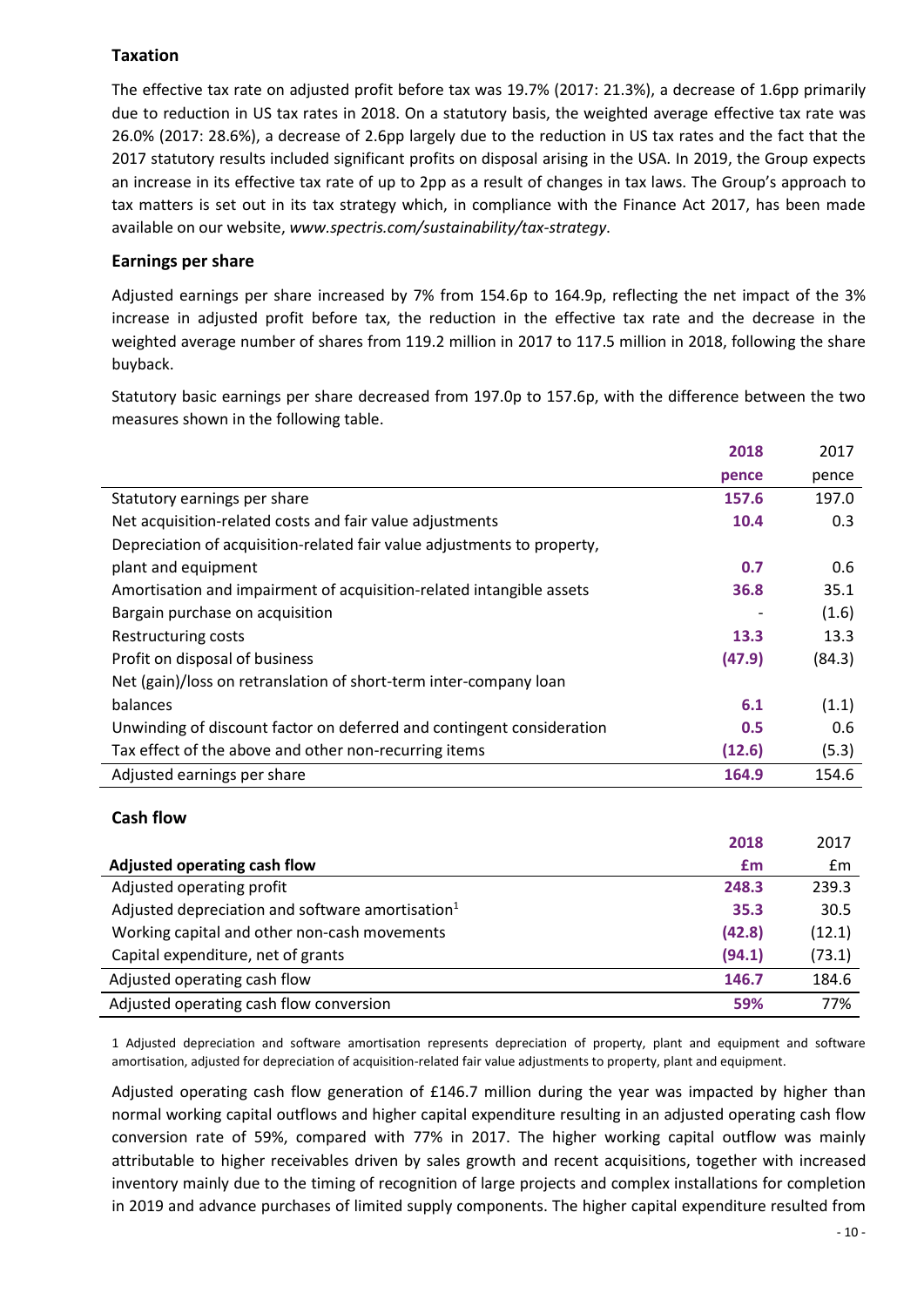higher investment at Millbrook, together with capital expenditure from acquisitions during 2018, aimed at securing future growth. Capital expenditure is expected to be at a similar level in 2019.

Average trade working capital (the monthly average of the sum of inventory, trade receivables, trade payables and other current trading net assets), expressed as a percentage of sales, decreased by 0.5pp to 11.4% (2017: 11.9%). Excluding acquisitions, disposals and foreign exchange, the LFL reduction in average trade working capital was 0.4pp, with improvements across all segments, aside from Test and Measurement which experienced lower sales. Decreases were most notable in the Industrial Controls segment, with improvements in inventory management at both Red Lion and Omega. In the Materials Analysis segment, higher sales drove the reduction and in In-line Instrumentation, Servomex and BTG contributed to the better performance. The year-end trade working capital to sales ratio increased by 0.6pp from 14.0% in 2017 to 14.6% in 2018.

Capital expenditure (net of grants) on property, plant and equipment and intangible assets during the year of £94.1 million (2017: £73.1 million) equated to 5.9% of sales (2017: 4.8%) and was 267% of adjusted depreciation and software amortisation (2017: 240%).

|                                                                       | 2018    | 2017   |
|-----------------------------------------------------------------------|---------|--------|
| Non-operating cash flow                                               | £m      | £m     |
| Tax paid                                                              | (37.7)  | (47.0) |
| Net interest paid                                                     | (8.8)   | (4.1)  |
| Dividends paid                                                        | (68.2)  | (63.2) |
| Acquisition of businesses, net of cash acquired                       | (196.4) | (36.5) |
| Acquisition-related costs paid                                        | (10.8)  | (2.8)  |
| Proceeds from disposal of businesses, net of tax paid of £0.6 million |         |        |
| (2017: £19.0 million)                                                 | 43.8    | 91.9   |
| Loan to joint venture                                                 | (0.9)   |        |
| Restructuring costs paid                                              | (8.6)   | (16.8) |
| Share buyback                                                         | (100.5) |        |
| Exercise of share options                                             | 0.7     | 0.5    |
| Foreign exchange                                                      | (5.9)   | (6.2)  |
| Total non-operating cash flow                                         | (393.3) | (84.2) |
| Adjusted operating cash flow                                          | 146.7   | 184.6  |
| (Increase)/decrease in net debt                                       | (246.6) | 100.4  |

### **Financing and treasury**

The Group finances its operations from both retained earnings and third-party borrowings, with a broadly even split of the year-end gross debt balance between fixed rate and floating rate borrowings.

As at 31 December 2018, the Group had £814.4 million of committed facilities denominated in different currencies, consisting of a five-year \$800 million (£625.6 million) revolving credit facility maturing in July 2023 (with two one-year extension options, subject to approval by the lenders, which, if exercised, would extend the maturity to July 2025), a seven-year €94.8 million (£84.8 million) term loan maturing in October 2020, and a seven-year €116.2 million (£104.0 million) term loan maturing in September 2022. £467.9 million of the revolving credit facility was undrawn at the year end. In addition, the Group had a year-end cash balance of £73.1 million, bank overdrafts of £5.8 million and various uncommitted facilities available.

At the year end, the Group's gross borrowings amounted to £370.2 million, 51% of which was at fixed interest rates (2017: 99%). The ageing profile at the year end showed that 6% (2017: 1%) of year-end borrowings are due to mature within one year, 23% (2017: nil) between one and two years, and 71% between two and five years (2017: 99%).

Overall, net debt increased by £246.6 million (2017: decrease of £100.4 million) from £50.5 million to £297.1 million. Net bank interest costs were covered by adjusted operating profit 37 times (2017: 56 times).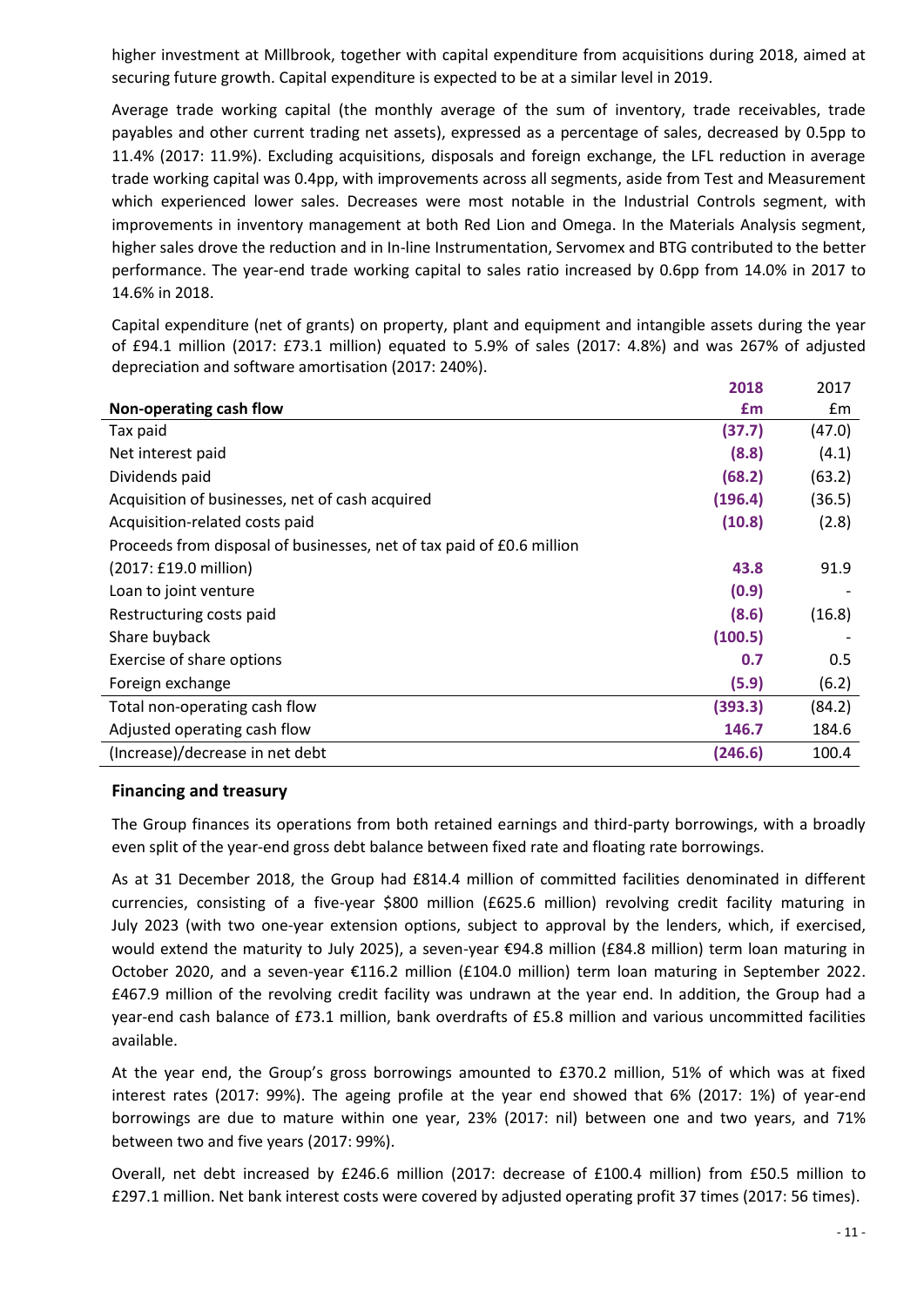### **Currency**

The Group has both translational and transactional currency exposures. Translational exposures arise on the consolidation of overseas company results into Sterling. Transactional exposures arise where the currency of sale or purchase invoices differs from the functional currency in which each company prepares its local accounts. The transactional exposures include situations where foreign currency denominated trade receivables, trade payables and cash balances are held.

After matching the currency of revenue with the currency of costs wherever practical, forward exchange contracts are used to hedge a proportion of the remaining forecast net transaction flows where there is reasonable certainty of an exposure. At 31 December 2018, approximately 59% of the estimated net Euro, US Dollar and Japanese Yen exposures for 2019 were hedged using forward exchange contracts, mainly against the Swiss Franc, Sterling, the Euro and the Danish Krone.

The largest translational exposures are to the US Dollar, Euro, Danish Krone, Japanese Yen and Swiss Franc. Translational exposures are not hedged. The table below shows the average and closing key exchange rates compared to Sterling.

|                    | 2018<br>(average) | 2017<br>(average) | Change | 2018<br>(closing) | 2017<br>(closing) | Change |
|--------------------|-------------------|-------------------|--------|-------------------|-------------------|--------|
| US Dollar (USD)    | 1.34              | 1.29              | 4%     | 1.28              | 1.35              | (5%)   |
| Euro (EUR)         | 1.13              | 1.14              | (1%)   | 1.12              | 1.13              | (1%)   |
| Japanese Yen (JPY) | 147               | 145               | 1%     | 141               | 152               | (7%)   |
| Swiss Franc (CHF)  | 1.31              | 1.27              | 3%     | 1.26              | 1.32              | (5%)   |

During the year, currency translation effects resulted in operating profit being £0.1m lower (2017: £5.9m higher) than it would have been if calculated using prior year exchange rates. Transactional foreign exchange gains of £2.1 million (2017: £2.1 million loss) were included in administrative expenses, whilst sales include a loss of £1.4 million (2017: £1.1 million loss) arising on forward exchange contracts taken out to hedge transactional exposures in respect of sales.

### **Brexit**

The Group operates in a range of end-user markets around the world and may be affected by Brexit developments in the future. Mitigating actions have been put in place through an enhanced analysis including stress testing for Brexit to determine severe but plausible potential scenarios and the Group is continuously monitoring events. As part of this analysis, management have considered the measurement impact on the Group's balance sheet. Although the outcome of Brexit is difficult to quantify, we do not expect the direct consequences of Brexit to have a material impact to the Group.

### **Dividends and Annual Report**

The Board is proposing to pay a final dividend of 40.5 pence per share (2017: 37.5p) which, combined with the interim dividend of 20.5 pence per share (2017: 19.0p), gives a total dividend of 61.0 pence per share for the year (2017: 56.5p), an increase of 8%. The dividend is covered 2.7 times by adjusted earnings and is consistent with our policy of making progressive dividend payments, based upon affordability and sustainability. In determining the level of dividend in any year, the Board considers a number of factors that influence the proposed dividend, including the level of distributable reserves in the Company, future cash commitments and investment needs to sustain the long-term growth prospects of the Group and the level of dividend cover.

The Annual Report will be made available to shareholders on 28 March 2019, either by post or online, and will be available to the general public on the Company's website at www.spectris.com or on written request to the registered office at Heritage House, Church Road, Egham, Surrey TW20 9QD.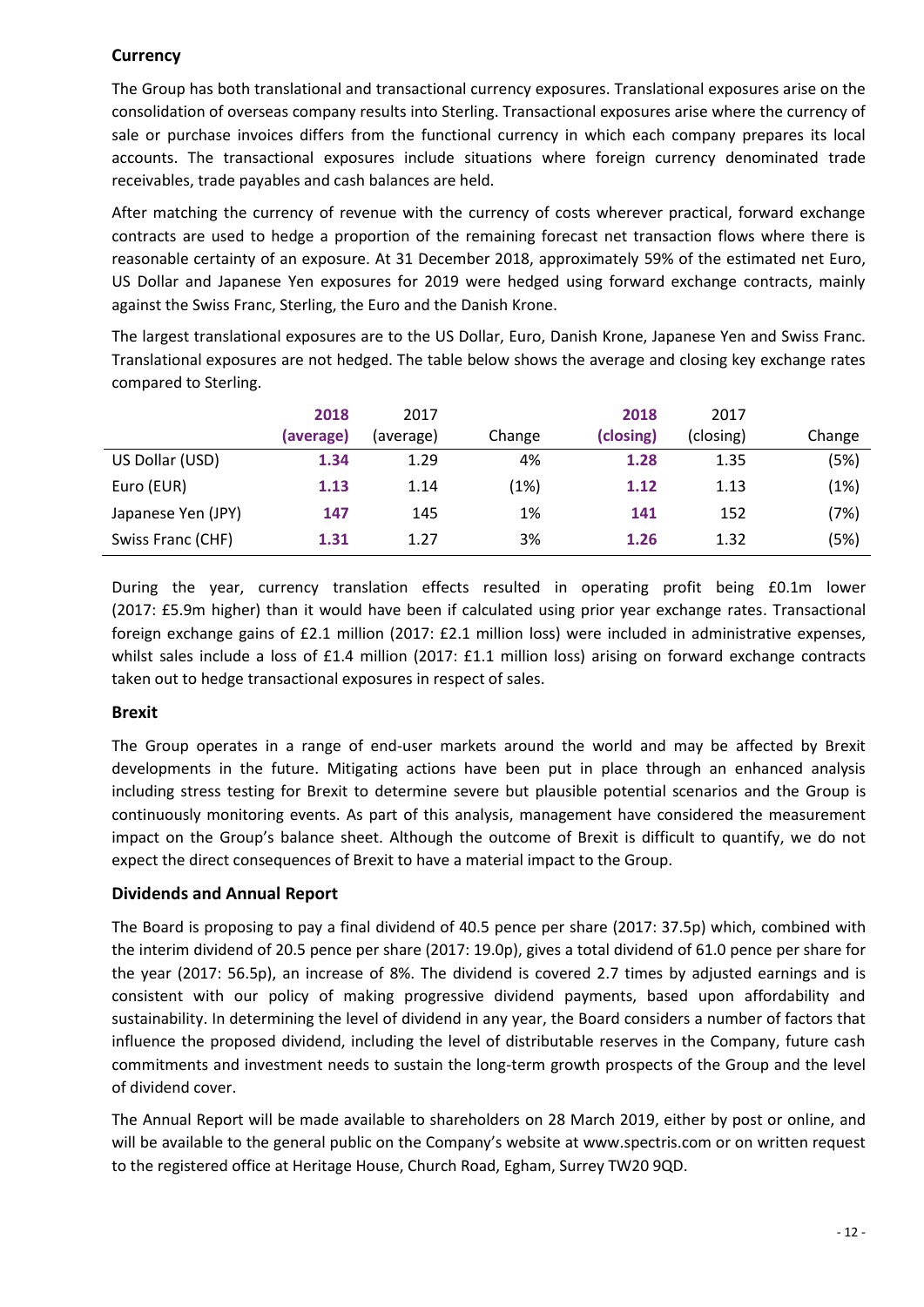### **OPERATING REVIEW**

|                                                              | <b>Materials</b><br><b>Analysis</b> |       | <b>Test and</b><br><b>Measurement</b> |       |                   |       | In-line<br>Instrumentation |       | Industrial<br><b>Controls</b> |         |  |  |  |  | <b>Total</b> |  |
|--------------------------------------------------------------|-------------------------------------|-------|---------------------------------------|-------|-------------------|-------|----------------------------|-------|-------------------------------|---------|--|--|--|--|--------------|--|
|                                                              | 2018                                | 2017  | 2018                                  | 2017  | 2018              | 2017  | 2018                       | 2017  | 2018                          | 2017    |  |  |  |  |              |  |
| Sales (£m)                                                   | 541.1                               | 464.9 | 522.6                                 | 487.3 | 312.2             | 310.9 | 228.3                      | 262.5 | 1,604.2                       | 1,525.6 |  |  |  |  |              |  |
| LFL growth vs prior year (%)                                 | 8%                                  |       | 6%                                    |       | 1%                |       | 3%                         |       | 5%                            |         |  |  |  |  |              |  |
| Adjusted operating profit (£m)                               | 95.4                                | 87.3  | 67.2                                  | 74.2  | 42.6              | 36.0  | 43.1                       | 41.8  | 248.3                         | 239.3   |  |  |  |  |              |  |
| LFL adjusted operating profit change (%)                     | 11%                                 |       | (9%)                                  |       | 17%               |       | 19%                        |       | 7%                            |         |  |  |  |  |              |  |
| Adjusted operating margin (%)                                | 17.6%                               | 18.8% | 12.9%                                 | 15.2% | 13.6%             | 11.6% | 18.9%                      | 15.9% | 15.5%                         | 15.7%   |  |  |  |  |              |  |
| LFL adjusted operating margin change (pp)                    | 0.4 <sub>pp</sub>                   |       | (2.0 <sub>pp</sub> )                  |       | 1.8 <sub>pp</sub> |       | 2.6 <sub>pp</sub>          |       | 0.3 <sub>pp</sub>             |         |  |  |  |  |              |  |
| Project Uplift costs (£m)                                    | (3.0)                               | (4.2) | (3.3)                                 | (5.3) | (2.0)             | (2.8) | (2.5)                      | (3.5) | (10.8)                        | (15.8)  |  |  |  |  |              |  |
| Adjusted operating profit after Project<br>Uplift costs (£m) | 92.4                                | 83.1  | 63.9                                  | 68.9  | 40.6              | 33.2  | 40.6                       | 38.3  | 237.5                         | 223.5   |  |  |  |  |              |  |
| Statutory operating profit (£m)                              | 72.1                                | 68.6  | 42.8                                  | 55.6  | 32.2              | 29.5  | 29.3                       | 28.7  | 176.4                         | 182.4   |  |  |  |  |              |  |
| Statutory operating margin (%)                               | 13.3%                               | 14.8% | 8.2%                                  | 11.4% | 10.3%             | 9.5%  | 12.8%                      | 10.9% | 11.0%                         | 12.0%   |  |  |  |  |              |  |

| Sales % of Group sales | 34% | 21%<br><u>JI/U</u> | 33% | $22\%$ .<br><b>JL/V</b> | 19% | 20% | 14% | 17% | 100% | 100% |
|------------------------|-----|--------------------|-----|-------------------------|-----|-----|-----|-----|------|------|
|------------------------|-----|--------------------|-----|-------------------------|-----|-----|-----|-----|------|------|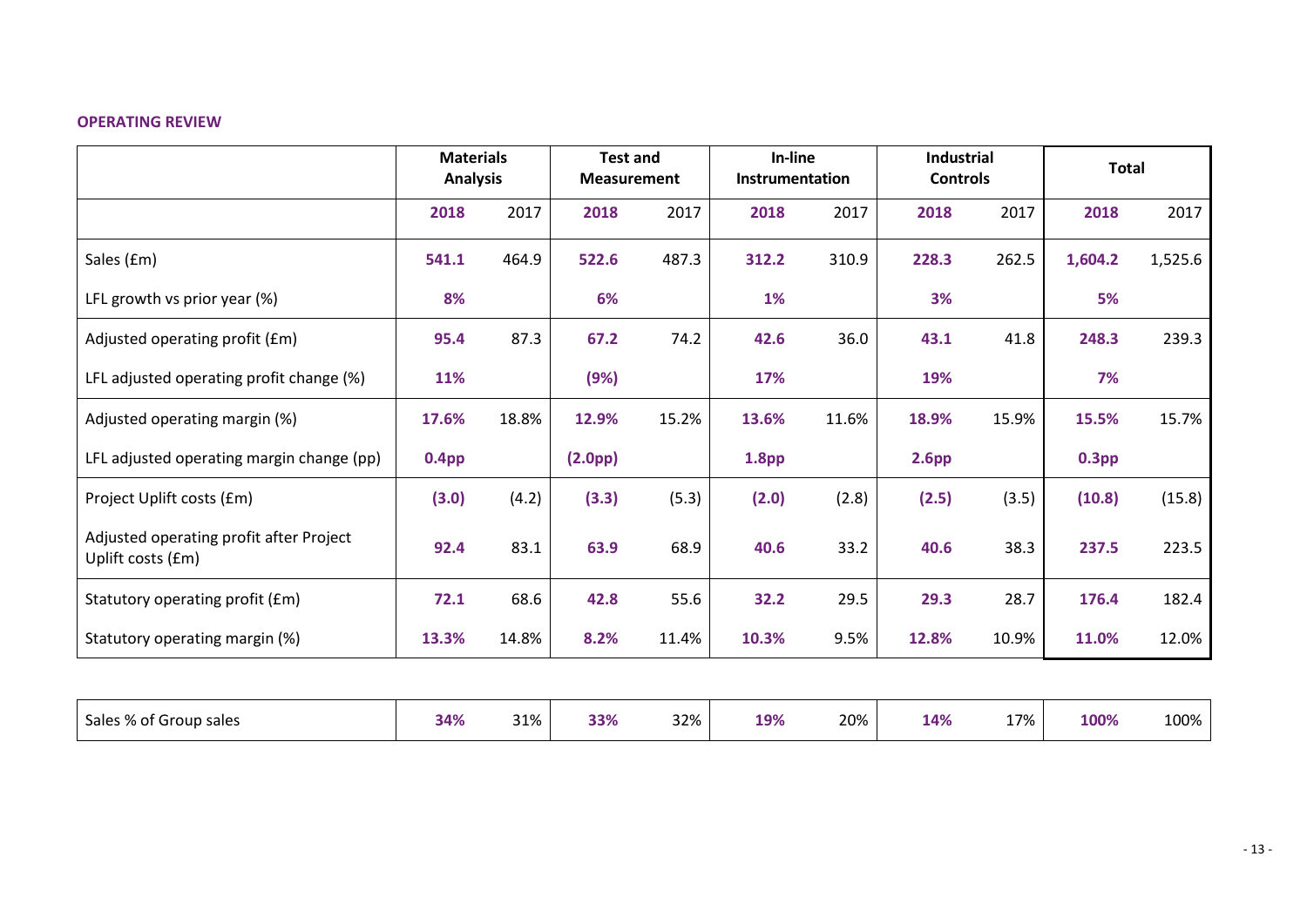### **MATERIALS ANALYSIS**

Our Materials Analysis operating companies provide products and services that enable customers to determine structure, composition, quantity and quality of particles and materials, during their research and product development processes, when assessing materials before production, or during the manufacturing process. The operating companies in this segment are Malvern Panalytical, Particle Measuring Systems ('PMS') and Concept Life Sciences ('CLS', acquired January 2018).

### **Segment performance**

|                                                 |       |       |         | LFL               |
|-------------------------------------------------|-------|-------|---------|-------------------|
|                                                 | 2018  | 2017  | Change  | change            |
| Sales (£m)                                      | 541.1 | 464.9 | 16%     | 8%                |
| Adjusted operating profit <sup>1</sup> ( $Em$ ) | 95.4  | 87.3  | 9%      | 11%               |
| Adjusted operating margin <sup>1</sup> $(\%)$   | 17.6% | 18.8% | (1.2pp) | 0.4 <sub>pp</sub> |
| Statutory operating profit (£m)                 | 72.1  | 68.6  | 5%      |                   |
| Statutory operating margin (%)                  | 13.3% | 14.8% | (1.5pp) |                   |

1 Adjusted operating profit excludes restructuring costs of £4.4m (2017: £4.2m).

Sales increased 16%, reflecting an 8% increase in LFL sales, a 10% contribution from acquisitions and a 2% negative impact from foreign currency exchange movements.

Sales growth for the year was driven by strong demand in Asia, particularly in China, South Korea and India, with a notably stronger performance in the second half. In North America and Europe, LFL sales were also up, with particularly strong first half performances in both regions.

On a LFL basis, adjusted operating profit increased 11% and adjusted operating margins increased by 0.4pp, reflecting the higher LFL sales, some mix effects and good overhead cost control. The 1.2pp decline in adjusted operating margin reflected the dilutive impact of the acquisition of Concept Life Sciences in the year. Statutory operating profit increased 5% to £72.1 million.

Sales at **Malvern Panalytical** have continued to benefit from the re-organised sales and marketing functions following the merger and are being aligned with three market sectors: advanced materials, pharma and food, and raw and bulk materials. Alongside a key account structure, these are focused on value-based selling in order to benefit our customers and create differentiation from the competition. We have continued to generate orders from cross-selling the Malvern- and Panalytical-branded product lines, with incremental sales into various universities and industrial customers recognising the benefits of the combined businesses.

Several new products were launched by Malvern Panalytical in the year. These included the Epsilon 4 XRF spectrometer, a new high-performance benchtop analytical tool for determining the chemical composition of different materials. It is applicable to industries such as mining, pharmaceuticals and oils/fuels which need to comply with international regulations and test methods. A third generation Empyrean X-ray diffractometer with the newly-developed MultiCore Optics was introduced. It aims at increasing productivity in around-the-clock investigations and offers unprecedented traceability of experiments in regulated environments. For example, leading electronics companies have been selecting Empyrean for optimising the performance of lithium-ion batteries.

Also launched were the Zetasizer Ultra and Pro systems, which deliver significant improvements in the quality and speed of the characterisation of nanomaterials and proteins. New capabilities, including the use of machine learning techniques, significantly shorten sample preparation and measurement times, whilst providing more stable and reliable results. One nanoparticle manufacturer, Particle Works, part of Blacktrace Holdings Ltd, reduced the development cycle for polymer nanoparticles, used in for example, targeted drug release vehicles, from 12 months to approximately one month using the Zetasizer Ultra.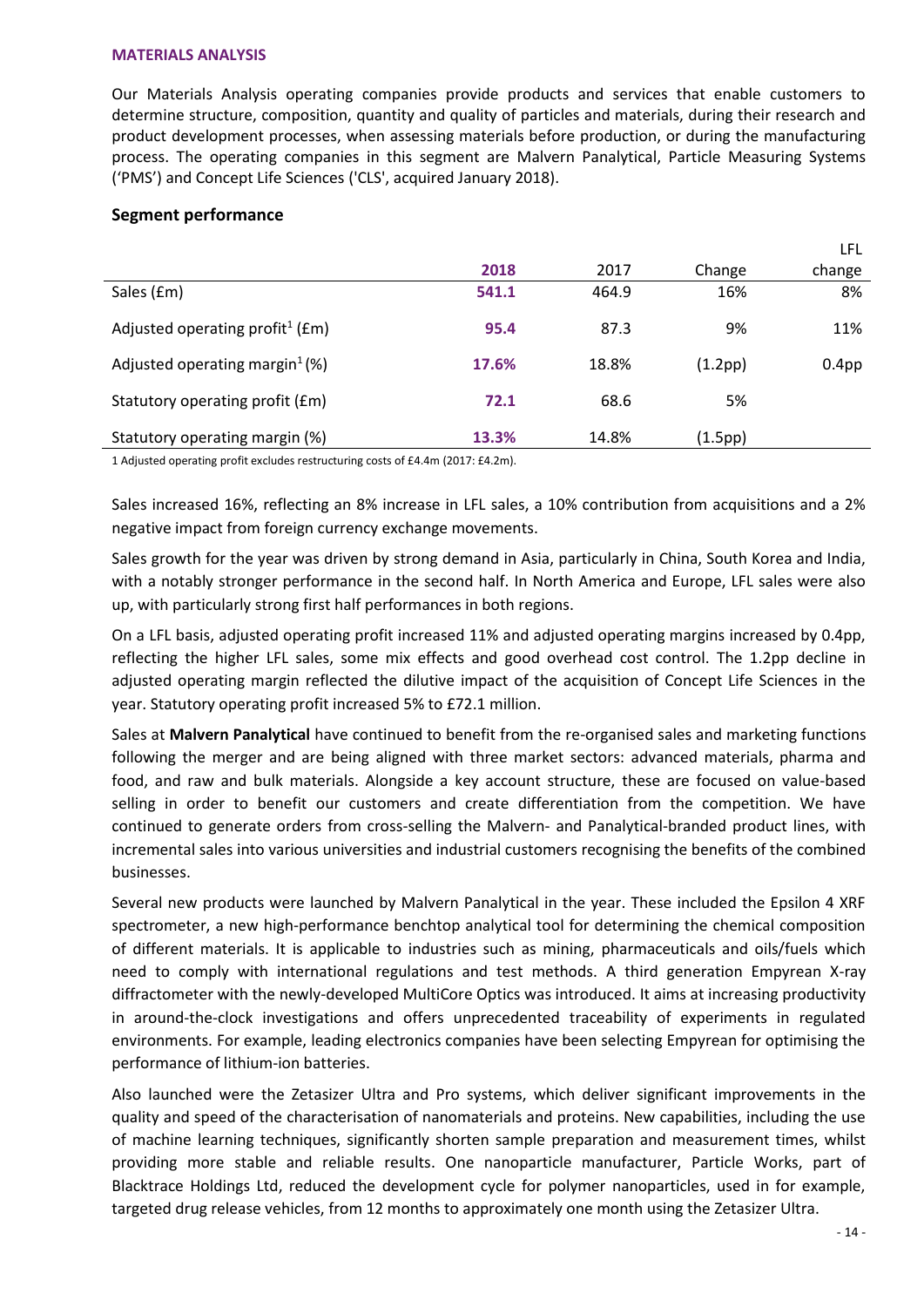And lastly, the new Morphologi range of automated static imaging systems for particle characterisation is designed to provide deeper understanding of process and/or material properties, for example in pharmaceuticals and battery materials. The system's capability in delivering precise particle characterisation data enables complex generic drug manufacturers to gain faster regulatory approval using lab-based assessments instead of relying on complex clinical studies.

**Particle Measuring Systems** benefited from growth in the semiconductor industry as well as continued good demand for both its contamination monitoring hardware and high-level consulting services into the pharma industry. Demand for these services is motivated by regulatory compliance, which is becoming more stringent, and PMS is well positioned in a growing market for aseptic processing and sterility assurance. In this context, PMS released the next generation of FacilityPro products which deliver enhanced flexibility to meet the latest environmental monitoring needs whilst ensuring data security and reliability. Following the establishment of a global partnership with Novatek International in 2017 to provide a fully-integrated software and hardware solution for environmental monitoring, PMS launched the first fully-integrated Quality Assurance data management system for pharmaceutical manufacturers, [PharmaIntegrity,](https://www.pmeasuring.com/en/products/pharmaintegrity) to securely meet regulatory requirements and ensure product integrity. This uniquely offers our customers a complete solution package, with advisory services, particle and microbial monitors, cleanroom monitoring systems, training and education, and data management.

Performance at **Concept Life Sciences** was below expectations due to a range of factors including a reduction in project work from two major clients, delays in gaining new laboratory and manufacturing accreditations (GLP and GMP); as well as a period of sub-optimal performance at one of its analytical laboratories. These internal issues largely reflected the state of the business on acquisition, which was in the process of integrating previous acquisitions into two divisions, as well as distraction and disruption caused to the commercial organisation triggered by the acquisition. Remedial action to improve operational effectiveness is already having an impact; the preparatory work for the manufacturing accreditations has progressed well and the funnel of opportunities across the business has developed strongly. Management believes that the end markets for CLS are still very strong as customers continue to look to outsource analytical services and pharmaceutical development work. With a similar end-market focus to Malvern Panalytical, the two companies have been marketing collaboratively and for example, a recent significant project was awarded to CLS as it could access Malvern Panalytical's Morphologi 4-ID particle characterisation system and offer a unique solution to a key client.

Sales to the **pharmaceuticals and fine chemicals** industries rose notably on a LFL basis, with North America seeing particularly strong growth. LFL sales also increased in Europe and Asia, with growth in the latter driven by strong demand in China and India as rising disposable incomes in these countries bring increased demand for effective healthcare. This has led to greater investment in generic pharmaceutical development and manufacturing in both regions. Significant cross-selling opportunities have been realised within the value chain for traditional oral solid dose products, where Malvern Panalytical's morphology and structural analysis solutions provide insight into drug product bioavailability and stability.

The **metals, minerals and mining** sector saw an increase in LFL sales, with North America and Europe broadly flat and growth in other regions. The improved investment climate has seen an increase in market activity as well as a focus on safety and productivity. The sector has focused on delivering improved yields, productivity, product quality and cost minimisation in the extraction and processing of raw materials fundamental to the manufacturing industry, and Malvern Panalytical instruments are critical in delivering these improvements.

After a notably weak 2017, sales to **academic research** customers were much improved in 2018, with good LFL growth across all key regions. The year started slowly but improved notably in the second half with a significant pick-up in demand in North America and Asia as improving economic conditions and increased government funding led to greater market activity. In China, for example, the government has a number of initiatives and investments underway to help develop the country's technology and pharmaceutical industries and establish world-class universities. In Japan, the government aims to increase spending on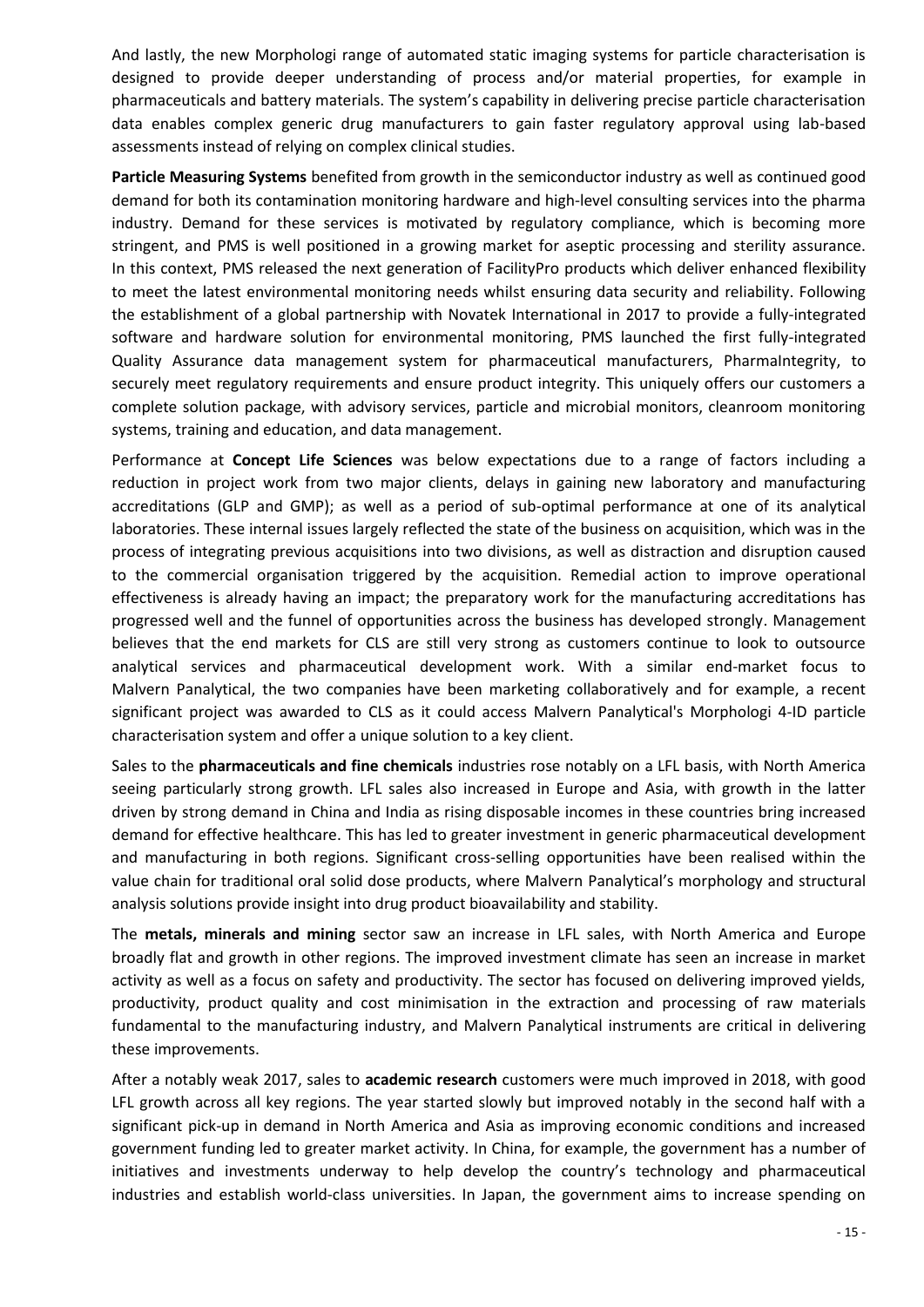science and technology to support significant industry and academic partnerships in established research areas. In North America, LFL sales benefited from an increase in universities' internal funding and our improving win-rate.

Sales to the **semiconductor and electronics** industries recorded another year of good LFL growth in 2018, particularly in Asia where we have seen strong demand from battery and electronics customers in China, Taiwan and Korea as Asian demand for consumer electronics and IIoT applications has increased. Semiconductor capital spending continues to rise as new fabrication plants ('fabs') are developed, although we have seen a slower pace of growth in 2018. Notable customer wins in this area include a well-known semiconductor manufacturer and world-leading memory supplier, who have installed multiple UDI-20 units, an extremely sensitive liquid particle counter, in their new fabs. In addition, one of the world's most advanced foundries has just built a leading-edge chip facility in which PMS particle counters have been installed.

### **Segment outlook**

In the **pharmaceutical** sector, the global growth in disposable incomes and consequent demand for effective healthcare has resulted in sustained investment in R&D and we expect this trend to continue. Alongside this, an increasing awareness of total lifecycle cost awareness is pushing customers to reduce both development costs and time to market for new products, underpinning an increased need for new solutions and services. Increasing regulatory compliance and sterility assurance for drug manufacturing processes will also continue to drive growth of our hardware and services.

We expect the steady growth in the **mining and materials** sector to continue, where our focus is on customers involved in the research, development and manufacturing of novel materials and complex systems and devices.

With its dependence on government funding, we expect growth in the **academic research** market to be variable, although demand in Asia is benefiting from a number of government initiatives.

Within the **semiconductor** industry, after another year of strong demand, we expect the pace of semiconductor investment to be at more muted rates than in 2018.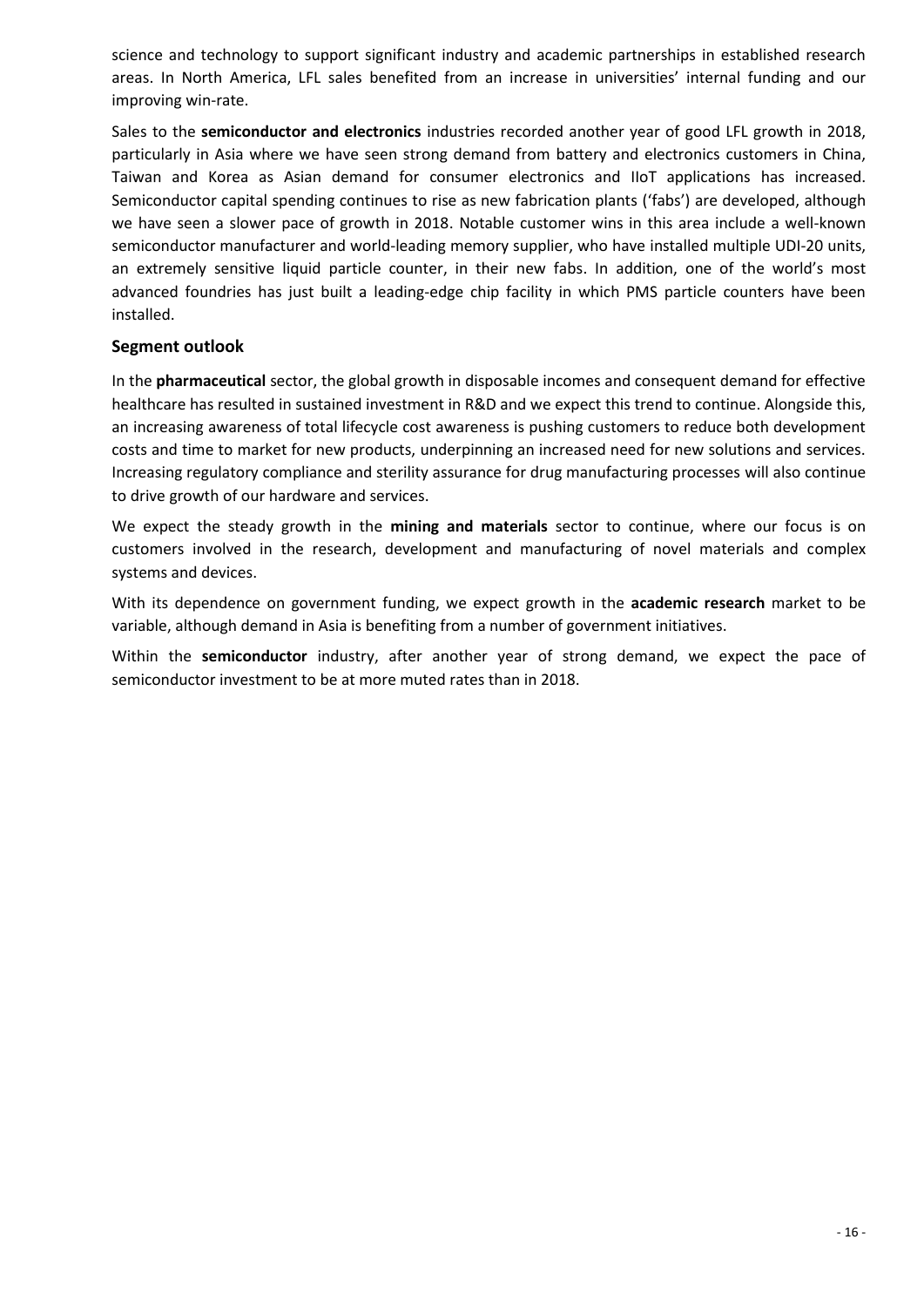### **TEST AND MEASUREMENT**

Our Test and Measurement operating companies supply test, measurement and analysis equipment, software and services for product design optimisation, manufacturing control, microseismic monitoring and environmental noise monitoring. The operating companies in this segment are Brüel & Kjær Sound & Vibration ('BKSV'), ESG Solutions ('ESG'), HBM, Millbrook and VI-grade Group ('VI-grade', acquired August 2018). From 1 January 2019, BKSV and HBM will be merging their activities into a new company called HBK (Hottinger, Brüel & Kjær).

### **Segment performance**

|                                                 |       |       |         | LFL     |
|-------------------------------------------------|-------|-------|---------|---------|
|                                                 | 2018  | 2017  | Change  | change  |
| Sales (£m)                                      | 522.6 | 487.3 | 7%      | 6%      |
| Adjusted operating profit <sup>1</sup> ( $Em$ ) | 67.2  | 74.2  | (9%)    | (9%)    |
| Adjusted operating margin <sup>1</sup> (%)      | 12.9% | 15.2% | (2.3pp) | (2.0pp) |
| Statutory operating profit (£m)                 | 42.8  | 55.6  | (23%)   |         |
| Statutory operating margin (%)                  | 8.2%  | 11.4% | (3.2pp) |         |

1 Adjusted operating profit excludes restructuring costs of £5.2m (2017: £5.3m).

Sales increased 7%, including a 2% contribution from acquisitions, net of disposals, and a 1% negative impact from foreign currency exchange movements. LFL sales increased by 6%. By region, North America, Europe and Asia all delivered similar levels of LFL sales growth, with the UK, China and Japan being the key countries posting higher growth.

Adjusted operating profit decreased 9% on a LFL basis and LFL operating margins decreased by 2.0pp. This reflected the higher LFL sales volumes, in particular at ESG and Millbrook which are lower gross margin businesses, plus higher overheads. The overheads increase resulted from HBK-related merger costs, higher employee costs (reflecting an increase in headcount and higher than expected wage inflation), as well as higher depreciation at Millbrook. Statutory operating profit decreased to £42.8 million from the £55.6 million recorded in 2017. At the end of May, we completed the disposal of the EMS Brüel & Kjær environmental monitoring business into a joint venture with Macquarie Capital.

During 2018, preparatory work continued ahead of the merger of **BKSV** and **HBM**, the two largest operating companies within this segment. The businesses are being combined in order to leverage the strengths and complementary expertise across the measurement chain to enhance our customer proposition and the joint company is being renamed HBK (Hottinger, Brüel & Kjær). An integrated go-to-market model for the joint sales organisation has been established and the development of joint HBK products and solutions has commenced. During 2018, both companies launched new software products which aim to streamline and simplify data acquisition and monitoring: HBM has launched EVIDAS, its next-generation data acquisition and analysis software with cloud integration, and BKSV released BK Connect, a highly innovative sound and vibration software analytics platform which has already received strong customer feedback and generated a robust funnel of opportunities. These platforms help integrate seamless data acquisition, monitoring, multiple analysis, data viewing and reporting in the same system. HBM also launched ClipX, a novel miniaturised data acquisition product for industrial applications.

Overall sales growth has been held back in 2018 by supply shortages and constraints at HBM, by internal staffing issues at BKSV which have now been resolved, and by some interruption from pre-merger related activity. However, orders for their traditional hardware products have remained strong, particularly for BKSV's shaker business and for HBM's core torque, load sensor/cell and strain applications and data acquisition products. For example, OEM sensors have seen significant growth, both with existing and new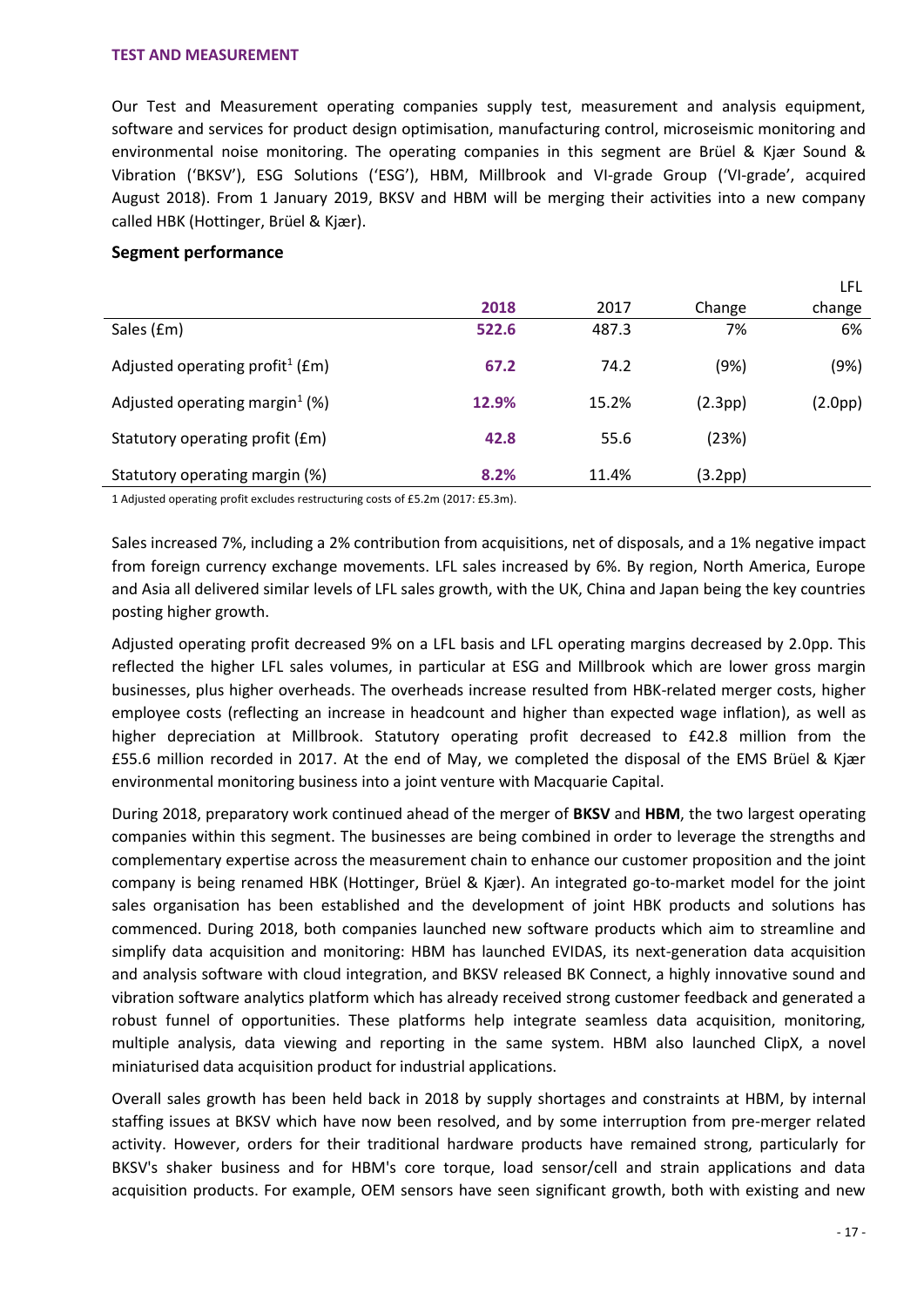customers, in applications like agriculture, medical devices, textile machines and spectrometry devices. HBM´s DAQ instrument business has grown significantly, a notable order being from ITER for their experimental fusion reactor project. Going forward, we see a solid pipeline of opportunities for ground vehicles, aircraft and other end markets.

At **Millbrook**, we continued to expand our testing capacity and capability. We increased our capacity for testing advanced driver assistance systems and connected and autonomous ('CAV') vehicle technologies via modifications to existing track infrastructure plus investment in high-precision instrumentation and soft targets that allow contact without damage. A new battery test facility started up in January 2019 and all 12 chambers will become operational throughout the first half of 2019. The refurbishment of the full-scale crash laboratory has increased efficiency and enabled additional tests to be offered. At Test World in Finland, additional indoor tyre testing capacity has come into commercial use successively through the year. The acquisition of Revolutionary Engineering, Inc (now Millbrook RE) in Detroit, USA in April extended our position into a new region, market and services offering and we have seen good demand for its services since acquisition.

In August, we acquired **VI-grade**, a leading global provider of vehicle simulation software, systems and services, primarily to automotive customers, which complements our existing hardware and services offering into this sector. VI-grade helps clients shorten development cycles, enhance innovation and decrease risk by providing real-time virtual prototype simulation capabilities. Performance since acquisition has been in line with expectations and VI-grade will be collaborating with other operating companies in this segment to expand our solutions for our automotive customers.

Within the **automotive** sector, LFL sales grew strongly during the year with the UK, China and Japan being the main contributors to the growth. Growth reflects robust demand for electric and hybrid vehicles globally and policy changes in certain markets such as China (compulsory EV targets for vehicle manufacturers) and Europe (emissions testing for new cars). We also had another year of strong growth in our eDrive applications.

In **machine manufacturing**, a significant portion of which represents sales into the automotive supply chain, LFL sales rose year-on-year in the two key regions, Europe and Asia. The two main markets, Germany and China, both saw good growth with a continued increase in exports from Germany. Sales of our weighing sensors benefited from strong machine maker demand globally and customer wins.

In the **aerospace and defence** sector, LFL sales declined in all regions, though this is typically a project business and sales can be lumpy. In addition, 2017 was a tough comparator due to a sizeable one-off order and we have seen some projects being delayed by customers into 2019. However, we continue to see good R&D investment in the industry and have been building our pipeline of opportunities, for example within hull vibration monitoring systems for naval applications. Our key account programme has delivered new sales opportunities with a number of notable contracts signed. For example, we have been working with Mitsubishi Regional Jet on Japan's first commercial jet aircraft during its certification phase to ensure exterior take-off and landing noise meets requirements. BKSV's array acoustic products were utilised to perform noise source identification to help identify areas of the aircraft that need continued analysis or further design enhancements. In addition, HBM has secured various projects for tests of electric aircraft.

LFL sales to our **consumer electronics and telecoms** customers were slightly higher in 2018, with growth this year lower than in prior years, primarily reflecting fewer new product launches by customers. Sales of our high-frequency head and torso simulator which was launched in 2017 and is designed for in-situ electro-acoustics tests on smartphones, headsets and microphones have been above expectations, particularly into consumer electronics companies, and we have a strong pipeline. Underlying demand for our electro-acoustics products is still good as manufacturers strive to deliver the higher sound quality that customers now demand from their mobile devices and speakers.

LFL sales into **academic research** institutes were flat year-on-year, with lower sales in Europe and North America. LFL sales were strong in Asia driven by very good growth in China, reflecting the increased government funding and continuing investment to move China towards being a technology- rather than manufacturing-driven economy.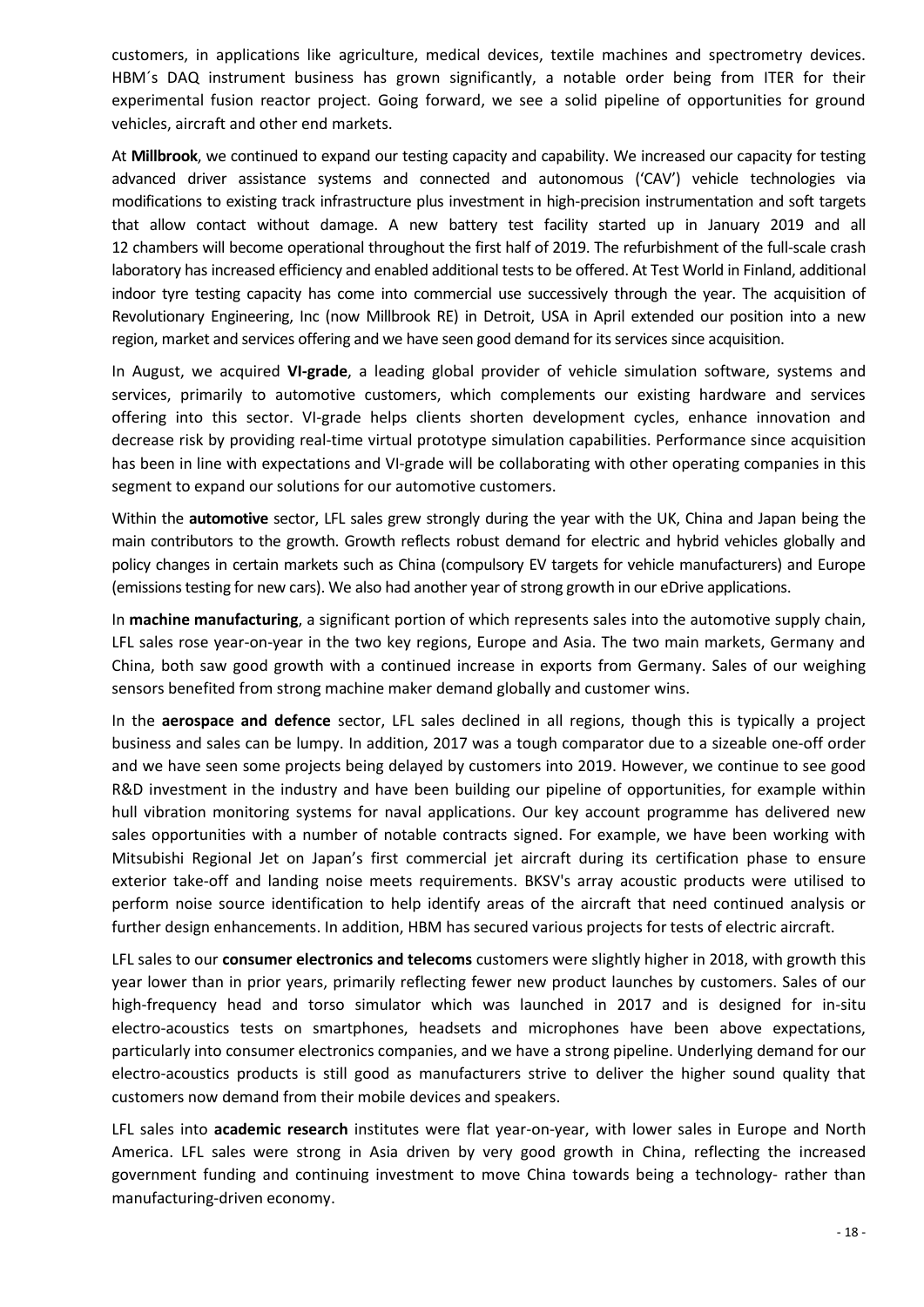Improved conditions in global **oil and gas and mining** markets continued into 2018 and LFL sales growth was again strong, particularly in North America. A rising rig count and the launch of new oil and gas and mining projects saw demand for ESG's microseismic monitoring solutions increase notably. In particular, we saw a higher level of activity for our downhole hydraulic fracture mapping and monitoring activities. Sales of our new microseismic data acquisition, processing and analysis product, FRACMAP® Clarity, which was launched during the year, have been very good as it brings greater insight for our oil and gas customers on the productive fracture network resulting from well completion operations. This enables more strategic well planning, better stage placement and reservoir coverage and an improved estimate of recoverable resource.

### **Segment outlook**

As the development of electric and hybrid vehicles continues to grow rapidly, and stricter emissions testing, battery development and the growth of CAV continue apace, we expect the demand in the **automotive** sector to continue to grow, especially driven by the associated R&D. New capacity coming onstream at Millbrook will also enable us to better access these high-growth sectors.

In **aerospace**, overall demand will be driven by new development programmes and while our pipeline remains strong, the ability to convert these into orders will be key.

The underlying trends in the **consumer electronics and telecoms** market remain healthy in our view, with continued consumer demand for smartphones with high-quality audio and innovative features. The prevalence of new product launches will help drive demand for our applications.

Market conditions in the **oil and gas** industry are harder to predict, with continued volatility in oil and gas prices. However, our new product offerings continue to position us strongly with increased instrument capability and analytic solutions in the micro-seismic segment.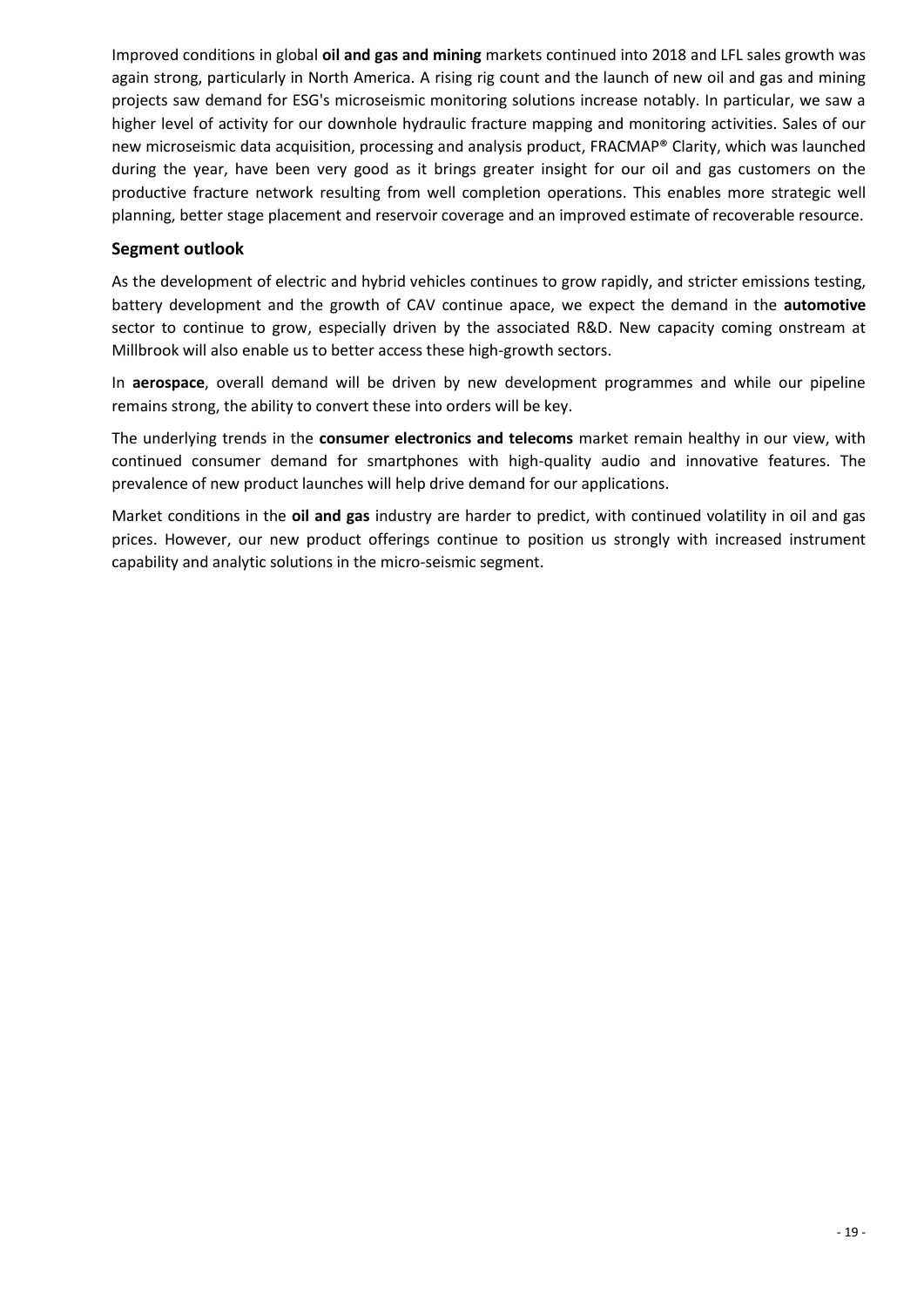### **IN-LINE INSTRUMENTATION**

In-line Instrumentation operating companies provide process analytical measurement, asset monitoring and on-line controls, as well as associated consumables and services for both primary processing and the converting industries. The operating companies in this segment are Brüel & Kjær Vibro, BTG, NDC Technologies ('NDCT') and Servomex.

### **Segment performance**

|                                                 |       |       |                   | LFL               |
|-------------------------------------------------|-------|-------|-------------------|-------------------|
|                                                 | 2018  | 2017  | Change            | change            |
| Sales (£m)                                      | 312.2 | 310.9 | 0.4%              | 1%                |
| Adjusted operating profit <sup>1</sup> ( $Em$ ) | 42.6  | 36.0  | 18%               | 17%               |
| Adjusted operating margin <sup>1</sup> (%)      | 13.6% | 11.6% | 2.0 <sub>pp</sub> | 1.8 <sub>pp</sub> |
| Statutory operating profit (£m)                 | 32.2  | 29.5  | 9%                |                   |
| Statutory operating margin (%)                  | 10.3% | 9.5%  | 0.8 <sub>pp</sub> |                   |

1 Adjusted operating profit excludes restructuring costs of £3.0m (2017: £2.8m).

Sales were broadly flat year-on-year, with a LFL sales increase of 1%. Servomex and BTG performed well, with NDCT's sales contracting and Brüel & Kjær Vibro having a tough comparison against high one-off sales in 2017. A 1% negative impact from foreign currency exchange movements was compensated by a 1% contribution from acquisitions. On a regional basis, LFL sales rose strongly in Asia, particularly in China, but this was mostly offset by the lower LFL sales recorded in North America and Europe.

LFL adjusted operating profit increased 17% and LFL adjusted operating margins increased 1.8pp year-on-year. This resulted from higher gross margins at BTG and Servomex, the segment's larger two operating companies, plus lower overheads year-on-year, with the 2017 results reflecting certain one-off restructuring costs which were not repeated this year. There was also a rise in statutory operating profit, from £29.5 million to £32.2 million.

In the **pulp and paper** markets, LFL sales increased compared with 2017, with similar growth in all the key regions and notably strong growth in China driven by robust capital project activity. **BTG**'s Process Solutions business unit, established in 2017, has continued to gather momentum with several customers placing orders for integrated solutions. Orders were placed in the Americas and Europe for pulping solutions, including instrumentation and MACS advanced process control content. These solutions are designed to deliver sustainable gains in business performance for our customers, including cost savings and productivity enhancements. Solutions tailored to drive gains in efficiency continue to be aligned with many of the projects that the pulp and paper industry is seeking, including a more widespread use of automation and real-time monitoring of process conditions.

The Capstone dataPARC analytics offering also continues to be deployed in several process industries, including power generation, chemical, wastewater and ethanol. As an example, a leading Korean utility company is replacing its existing data historian with dataPARC across all their generation sites, creating a central monitoring and prognosis centre at their head office and a common visualisation platform at their sites. The real-time data and information gathered through dataPARC is also integrated with the customer's predictive modelling infrastructure.

In the **energy and utilities** market, LFL sales rose, with notably strong growth in Asia more than offsetting lower LFL sales in North America and Europe, with the higher year-on-year oil price supporting steady project investment in both upstream and downstream projects. In addition, waste-to-energy projects in the Americas and combustion control in power plants in Asia continued to drive opportunities.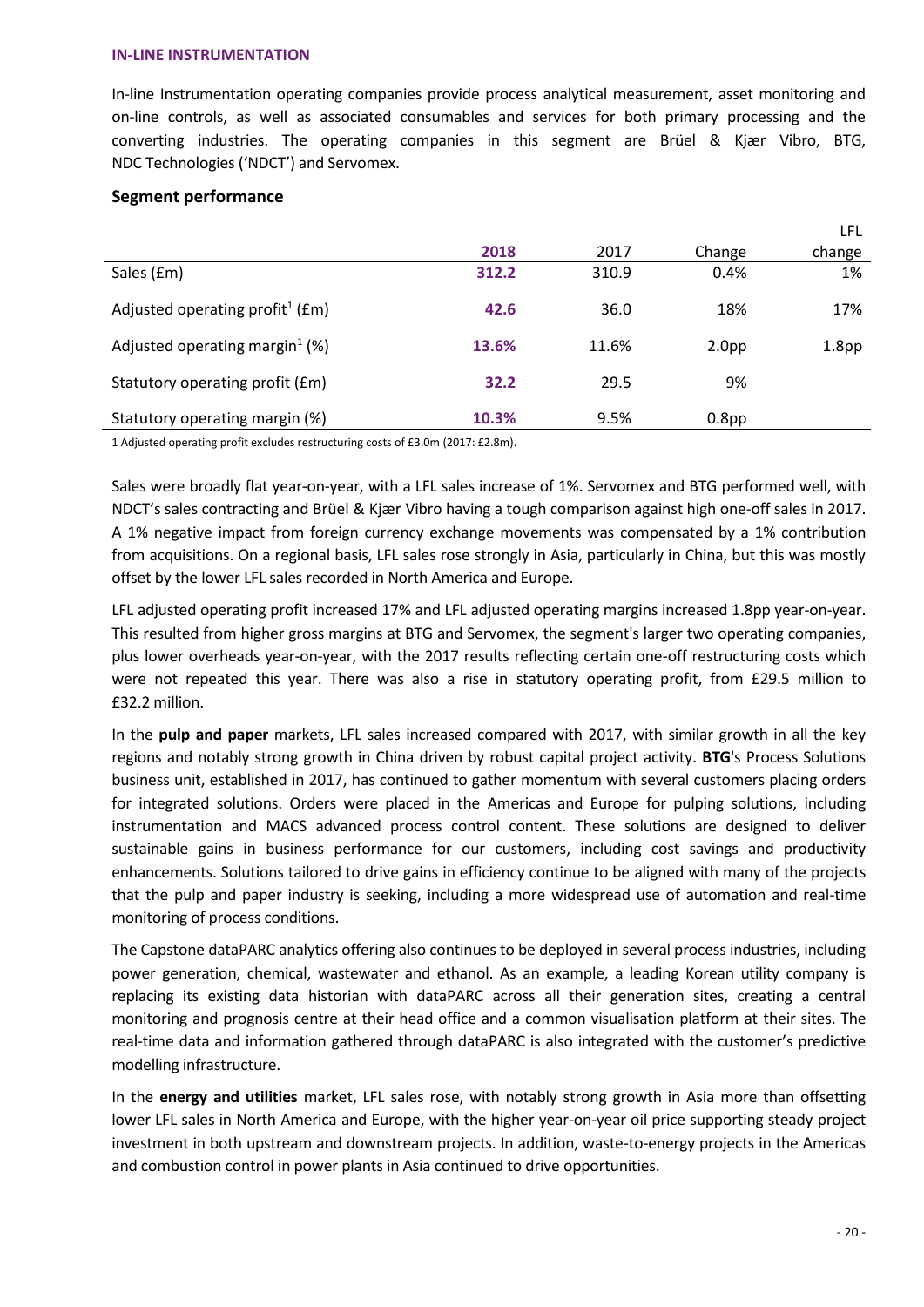With our strengthened sales and marketing organisation at **Servomex**, we have continued to capitalise on this improved backdrop in the industrial gas and hydrocarbon processing sectors and benefited from sales of new products launched in recent years, where we have seen substantial growth in orders. For example, we have had notable sales of our Laser 3 Plus, particularly to the Asian power sector as well as for hydrocarbon processing in both Europe and the Americas. Since their launch last year, the new MonoExact and MultiExact gas analysers have been experiencing significant growth, with sales to major industrial gas companies globally, and sales of the newly-launched 4900 Multigas are already notably above target. These products measure multiple gases, which further optimises processes, improves product yields, ensures high product quality and helps meet regulatory and safety requirements for our customers. Gas monitoring applications are equally in demand in other industries outside of energy, for example, sales of our analysers into the semiconductor market, to ensure gas purity during the manufacturing process, have been buoyant as activity here remains strong. We had a notable order in the year from a major player in advanced semiconductor technology to deliver 135 analysers for their new semiconductor fabrication facility in South Korea.

In the wind energy sector, although the market continues to see growth, we have seen lower LFL sales at **Brüel & Kjær Vibro** due to a tough comparator in 2017 when we had exceptionally high sales to wind turbine manufacturer Vestas. During the year, we delivered our 20,000th wind turbine condition monitoring system and have further expanded the number of wind farm owners and operators to whom we provide remote turbine monitoring and diagnostic services. During the year, we launched our new state-of-the-art condition monitoring unit, DDAU3, that is set to provide further opportunities in 2019 and beyond. Early sales included the selection as a preferred condition monitoring system supplier with a large wind turbine manufacturer based in China for both the DDAU3 hardware as well as our remote monitoring services for one of their LatAm wind farms for a multiyear period. New and existing customers are also showing keen interest in our new third-generation product.

At **NDCT**, LFL sales to **web and converting industries** were down notably across all key regions. In the film extrusion and converting segment, we have seen demand softness in all regions, in particular in the Americas where we have seen fewer upgrades compared with last year, driven by industry consolidation and customers delaying projects to focus on consolidating production lines.

An important development and opportunity has been our work on lithium-ion batteries and NDCT continues to progress activities to further penetrate this market. It has developed a new generation of sensor products for the continuous measurement and inspection of the lithium-ion battery electrode manufacturing process. Its new Photon Sensor provides a new level of performance in coat weight measurement accuracy and fine detail of the coating flatness and its new micro-caliper thickness sensor enables manufacturers to get a true picture of product quality, enabling them to make improvements to their production processes. We had a notable order with a battery manufacturer in Taiwan and are currently working on projects with American, Chinese, Japanese and Thai battery manufacturers. In the **food and bulk materials** segment, manufacturers continued to seek higher performing measurement solutions to meet more stringent food safety and consumer requirements. For example, in 2018, NDCT's Infralab product introduced a degree of roast measurement that allows coffee manufacturers to perform moisture and degree of roast measurements at a single station.

### **Segment outlook**

We continue to drive the mix shift in our **pulp and paper** business to be less dependent on graphic paper, a long-term declining market, into the higher growth areas of tissue, packaging and pulp markets. Tissue growth is driven by increasing consumer penetration in emerging markets and packaging from the rise in online shopping. We also expect to continue to capture new opportunities with our Process Solutions business, including reliability services.

The market environment in global **oil and gas** markets is difficult to predict, given current contrary macroeconomic signals. However, in the **wind energy** sector, investment is expected to continue to grow and we continue to look at expanding our offering into new wind farm owners and operators as well as OEMs. In the medium term, there remains the potential for additional capabilities beyond vibration to encompass other condition monitoring technologies in order to provide more predictive analysis and a more holistic monitoring solution.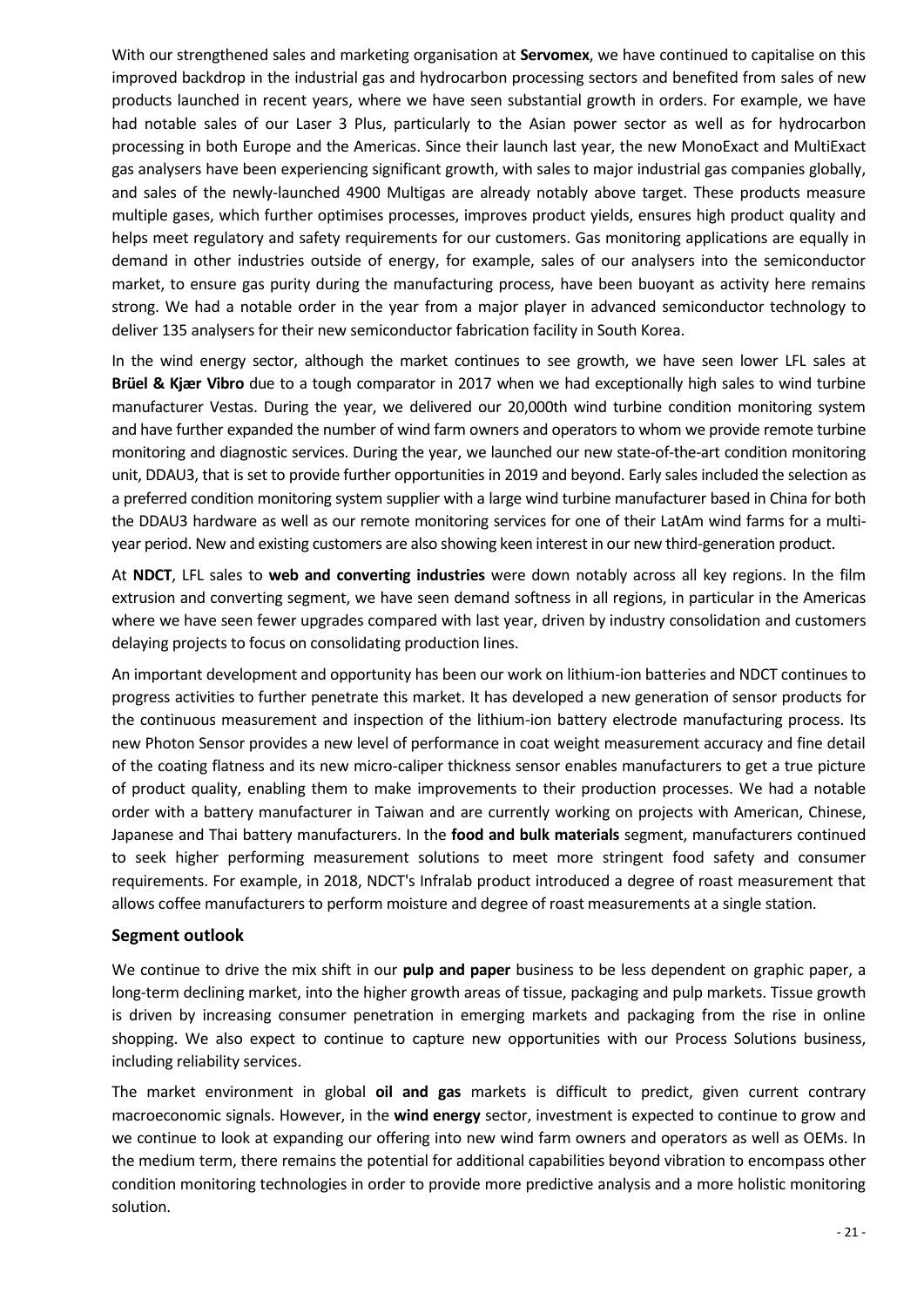The demand softness we have seen in the **film extrusion and converting** segment is likely to persist into 2019 and we will continue to look at cost containment measures to offset this, as well as focus on key areas of growth such as the lithium-ion battery market. In the **food and bulk materials** market, activity is expected to remain robust. Over the medium term, we believe opportunities across these markets are expected to increase as customers develop new products which require advanced in-line measurement solutions.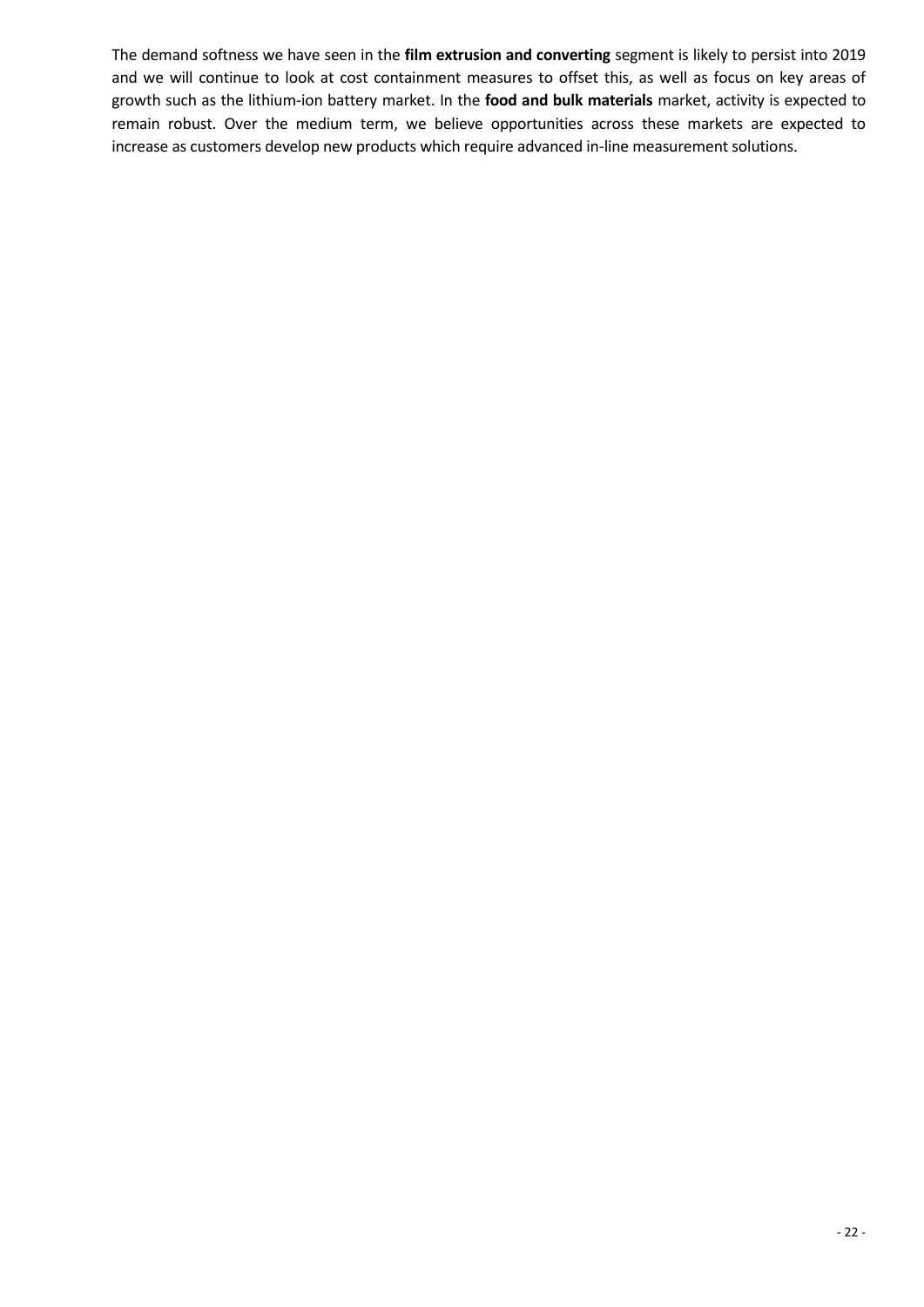### **INDUSTRIAL CONTROLS**

Industrial Controls operating companies provide products and solutions that measure, monitor, control and inform during the production process. The operating companies in this segment are Omega Engineering ('Omega') and Red Lion Controls ('Red Lion').

### **Segment performance**

|                                                 |       |       |                   | . LI L            |
|-------------------------------------------------|-------|-------|-------------------|-------------------|
|                                                 | 2018  | 2017  | Change            | change            |
| Sales (£m)                                      | 228.3 | 262.5 | (13%)             | 3%                |
| Adjusted operating profit <sup>1</sup> ( $Em$ ) | 43.1  | 41.8  | 3%                | 19%               |
| Adjusted operating margin <sup>1</sup> (%)      | 18.9% | 15.9% | 3.0 <sub>pp</sub> | 2.6 <sub>pp</sub> |
| Statutory operating profit (£m)                 | 29.3  | 28.7  | 2%                |                   |
| Statutory operating margin (%)                  | 12.8% | 10.9% | 1.9 <sub>pp</sub> |                   |

1 Adjusted operating profit excludes restructuring costs of £3.0m (2017: £3.5m).

LFL sales increased by 3%, there was a negative impact of 3% from foreign currency exchange movements and 13% from the disposal of Microscan, resulting in sales being 13% lower year-on-year. This segment has a high exposure to North America (74%), where we recorded solid sales growth. Asia recorded good growth in LFL sales, particularly at Omega. In Europe, overall segment sales were lower on a LFL basis due to a tough comparative from good project sales in 2017.

Adjusted operating profit (LFL) increased by 19% and LFL operating margins improved by 2.6pp, following the continued improvement in gross margin at Omega, from both efficiency improvements and pricing, and at Red Lion. The results reflect reorganisation costs of £0.7 million at Omega (2017: £2.1 million). Statutory operating profit increased to £29.3 million from £28.7 million.

LFL sales growth was good in Asia, driven in particular by demand from the Chinese market. In Europe, LFL sales for both companies were lower, with Omega reflecting a tough comparator given the strong project work in 2017. The better year-on-year results reflect the impact of higher LFL sales and the continuing operational improvements at Omega, and likewise improvement at Red Lion was primarily driven by operational improvements, coupled with solid growth in its main market of North America.

Operational performance improved at **Omega**, with both higher gross margins and operating margins. This has been achieved by a continued focus on Lean operations, tighter inventory management plus footprint rationalisation by consolidating its global distribution centres. During 2018, Omega has experienced some product availability and lead time issues, impacted primarily by the tight US labour market as well as raw material availability. Omega's focused operational improvement initiatives should help further on this front going into 2019.

In addition, Omega has been focusing on introducing newer, faster-growing products to offset the lower growth of its traditional thermocouple business. As an example, during the year, Omega launched the ZW-Series wireless sensor system for web-based monitoring of temperature, humidity, barometric pressure and a wide range of process-related devices in diverse industrial, laboratory, commercial and agricultural applications. The ZW-Series is supported by the Omega Enterprise Gateway which provides a set of web-based data visualisation, monitoring, alarming, data historian and email services. Omega's first cloud-capable Bluetooth wireless thermometers were also released. With their seamless connectivity, they allow the user to collect, transmit and store accurate temperature data for analysis or compliance reporting without any additional or third-party software. Omega has also created differentiation in its new series of custom pressure transducers for industrial applications that can be quickly and easily configured online and shipped to the customer within 48 hours, beating the competition's delivery of similar custom products by weeks.

LFL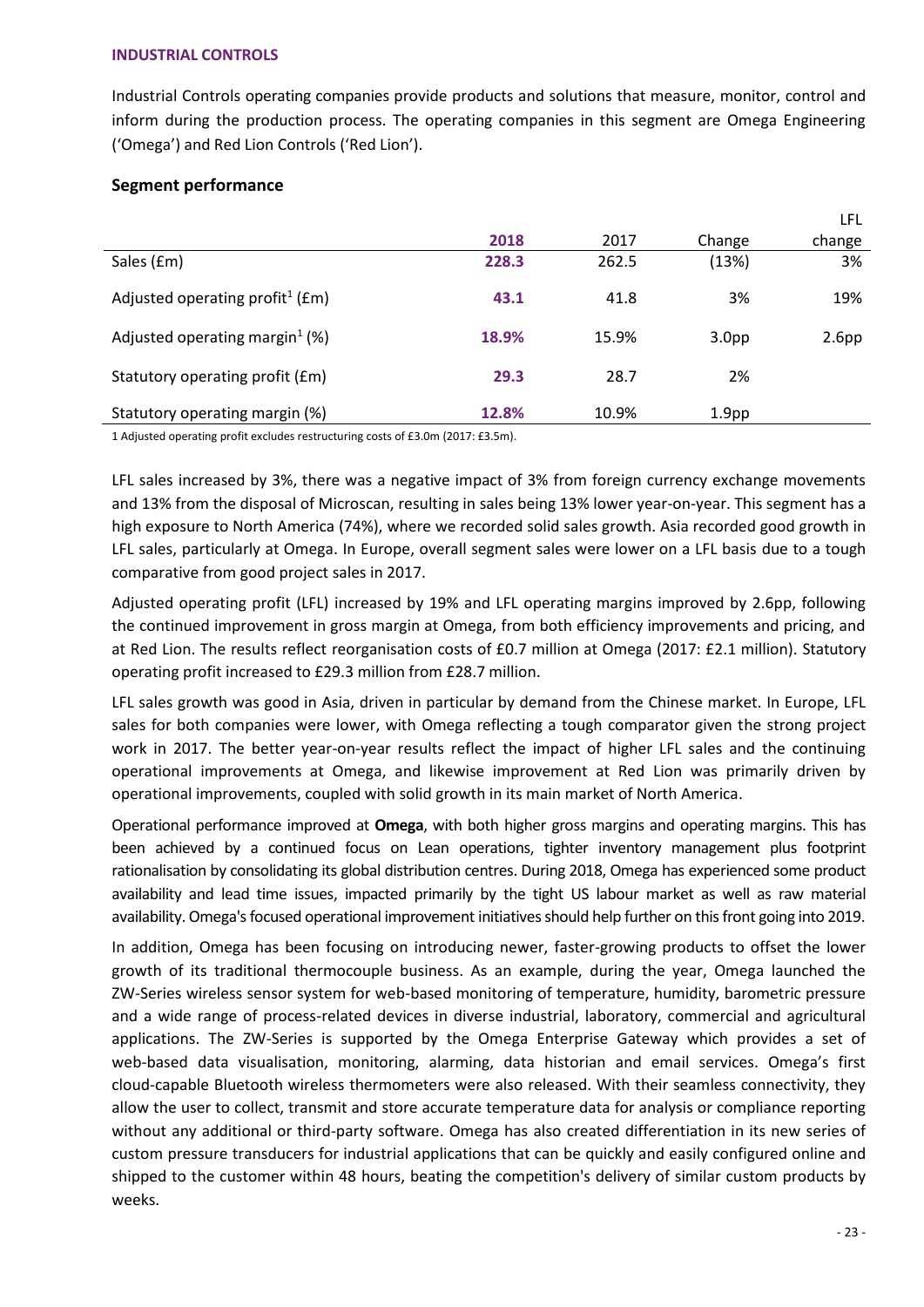In December, to strengthen market presence and increase growth prospects, a new e-commerce platform was introduced to enhance the digital experience for customers. This was initially launched in Canada and the platform will be progressively rolled out globally during 2019. Omega has supplemented this with more precisely-targeted digital marketing campaigns as well as enhanced organic search engine optimisation performance and together these are expected to translate into higher conversion of website traffic to sales.

The increasing emphasis on industrial connectivity and IIoT from our customers is generating opportunities for both Red Lion and Omega. **Red Lion** added cloud connectivity to its Crimson software platform, allowing the data collected from industrial devices to be pushed to platforms that include Amazon AWS or Microsoft Azure. This further broadens the appeal of Red Lion's equipment beyond their traditional core factory automation market, and has enabled new wins in several key verticals, including energy exploration and alternative energy. The company also added OPC UA functionality, a machine to machine communication protocol for industrial automation, allowing access to data via a standard that is becoming the common language of the industrial controls world.

The connectivity capability of Omega's portfolio was similarly expanded with the launch of four product platforms with wireless, ethernet and/or remote connectivity, while also extending the ability of existing platforms to utilise new types of measurement inputs and send data through wireless connections. Omega and Red Lion have begun collaborating to find ways to leverage their digital infrastructure to enhance their product offering to customers.

Red Lion has also been refreshing its product lines. For example, it launched the DA10D and DA30D protocol conversion and data acquisition devices, providing customers with a cost-effective way of unlocking the value of data contained in legacy equipment. Via easy-to-use software, customers can quickly configure communications links to over 300 types of industrial controllers, allowing them to cost-effectively monitor and manage machines that might otherwise have been left isolated from their data collection strategy. The company also launched a range of addition communications modules for their CR3000 series touchscreen operator panels, again allowing easier integration with a broad range of equipment. The requirement for industrial companies to drive productivity and operational efficiencies by enabling effortless and secure access to their manufacturing information is increasing demand for these types of products.

### **Segment outlook**

Given the predominance of sales in the North American market, the performance of this segment will be influenced by industrial markets in that region, where growth in 2019 is likely to be more subdued than in 2018. However, our enhanced digital e-commerce platform, in combination with a refresh of our product portfolio, are expected to drive enhanced medium-term growth at Omega, and we will also benefit from improved operating leverage from the continued restructuring activities and Lean focus.

In the medium term, the demand from industrial companies wishing to drive productivity and operational efficiencies, by having effortless and secure access to their manufacturing data, is expected to increase. Our ability to provide connected devices, digital monitoring and optimisation solutions enables our customers to benefit from our deep applications knowledge, as we apply our process applications and products expertise to address their industrial optimisation requirements.

**Clive Watson** Group Finance Director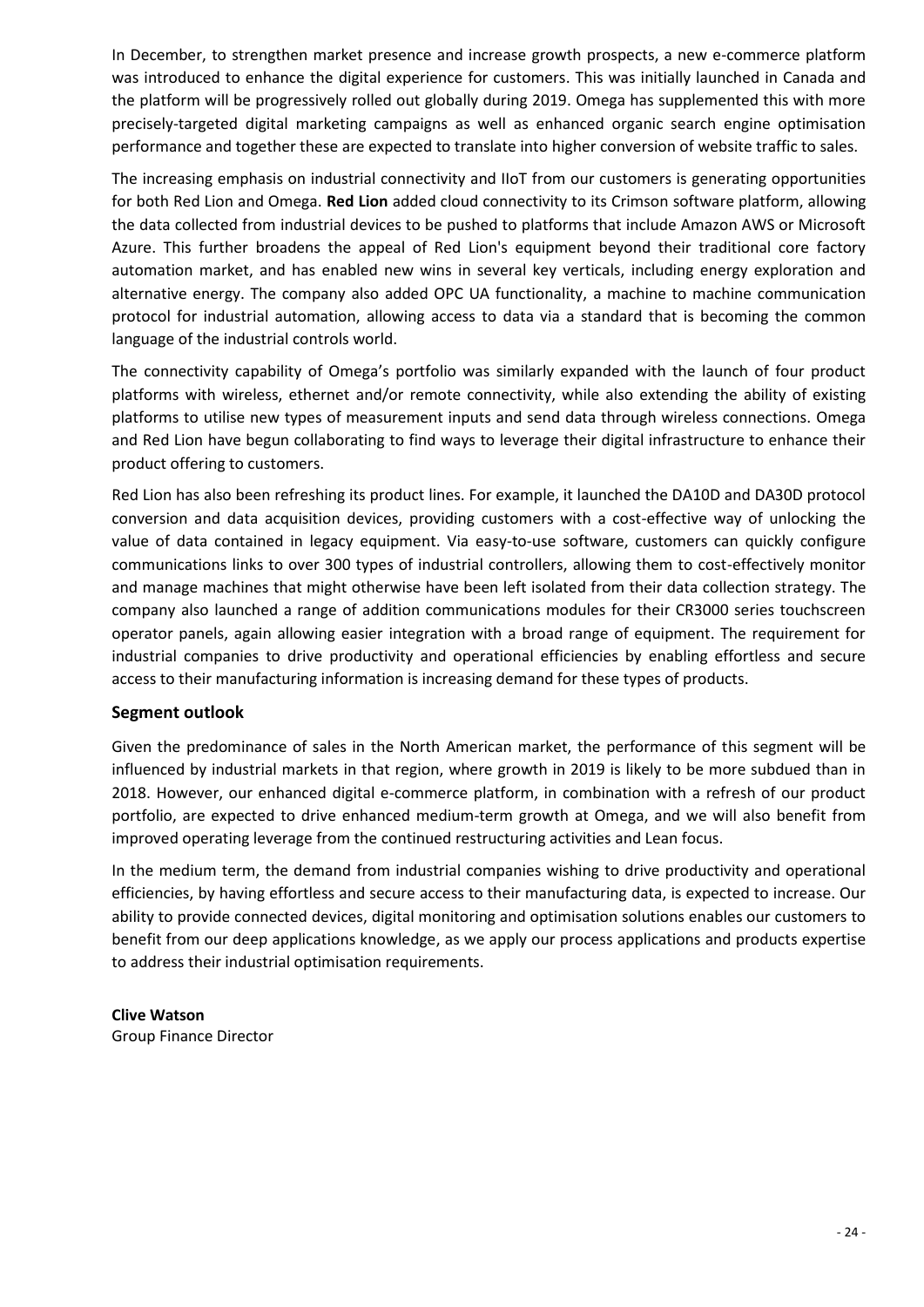### **CONSOLIDATED INCOME STATEMENT**

|                                                                              |                | 2018    | 2017    |
|------------------------------------------------------------------------------|----------------|---------|---------|
| <b>Continuing operations</b>                                                 | <b>Note</b>    | £m      | £m      |
|                                                                              |                |         |         |
| Revenue                                                                      | 3              | 1,604.2 | 1,525.6 |
| Cost of sales                                                                |                | (696.8) | (658.1) |
| <b>Gross profit</b>                                                          |                | 907.4   | 867.5   |
|                                                                              |                |         |         |
| Indirect production and engineering expenses                                 |                | (106.8) | (116.8) |
| Sales and marketing expenses                                                 |                | (352.1) | (336.4) |
| Administrative expenses                                                      |                | (272.1) | (231.9) |
| <b>Adjusted operating profit</b>                                             | $\overline{2}$ | 248.3   | 239.3   |
| Restructuring costs                                                          | 2              | (15.6)  | (15.8)  |
| Net acquisition-related costs and fair value adjustments                     | 2              | (12.2)  | (0.4)   |
| Depreciation of acquisition-related fair value adjustments to property,      |                |         |         |
| plant and equipment                                                          | 2              | (0.8)   | (0.7)   |
| Amortisation and impairment of acquisition-related intangible assets         | 2              | (43.3)  | (41.9)  |
| Bargain purchase on acquisition                                              | 2              |         | 1.9     |
| <b>Operating profit</b>                                                      | 2,3            | 176.4   | 182.4   |
|                                                                              |                |         |         |
| Share of post-tax results of joint venture                                   |                | (1.2)   |         |
| Profit on disposal of businesses                                             | 11             | 56.3    | 100.5   |
| Financial income                                                             | 4              | 2.5     | 1.9     |
| Finance costs                                                                | 4              | (16.0)  | (6.4)   |
| Profit before tax                                                            |                | 218.0   | 278.4   |
|                                                                              |                |         |         |
| <b>Taxation charge</b>                                                       | 5              | (32.8)  | (43.6)  |
| Profit for the year from continuing operations attributable to owners of     |                |         |         |
| the Company                                                                  |                | 185.2   | 234.8   |
|                                                                              |                |         |         |
| Basic earnings per share                                                     | 7              | 157.6p  | 197.0p  |
| Diluted earnings per share                                                   | 7              | 156.9p  | 196.1p  |
|                                                                              |                |         |         |
| Interim dividends paid and final dividends proposed for the year (per share) | 6              | 61.0p   | 56.5p   |
| Dividends paid during the year (per share)                                   | 6              | 58.0p   | 53.0p   |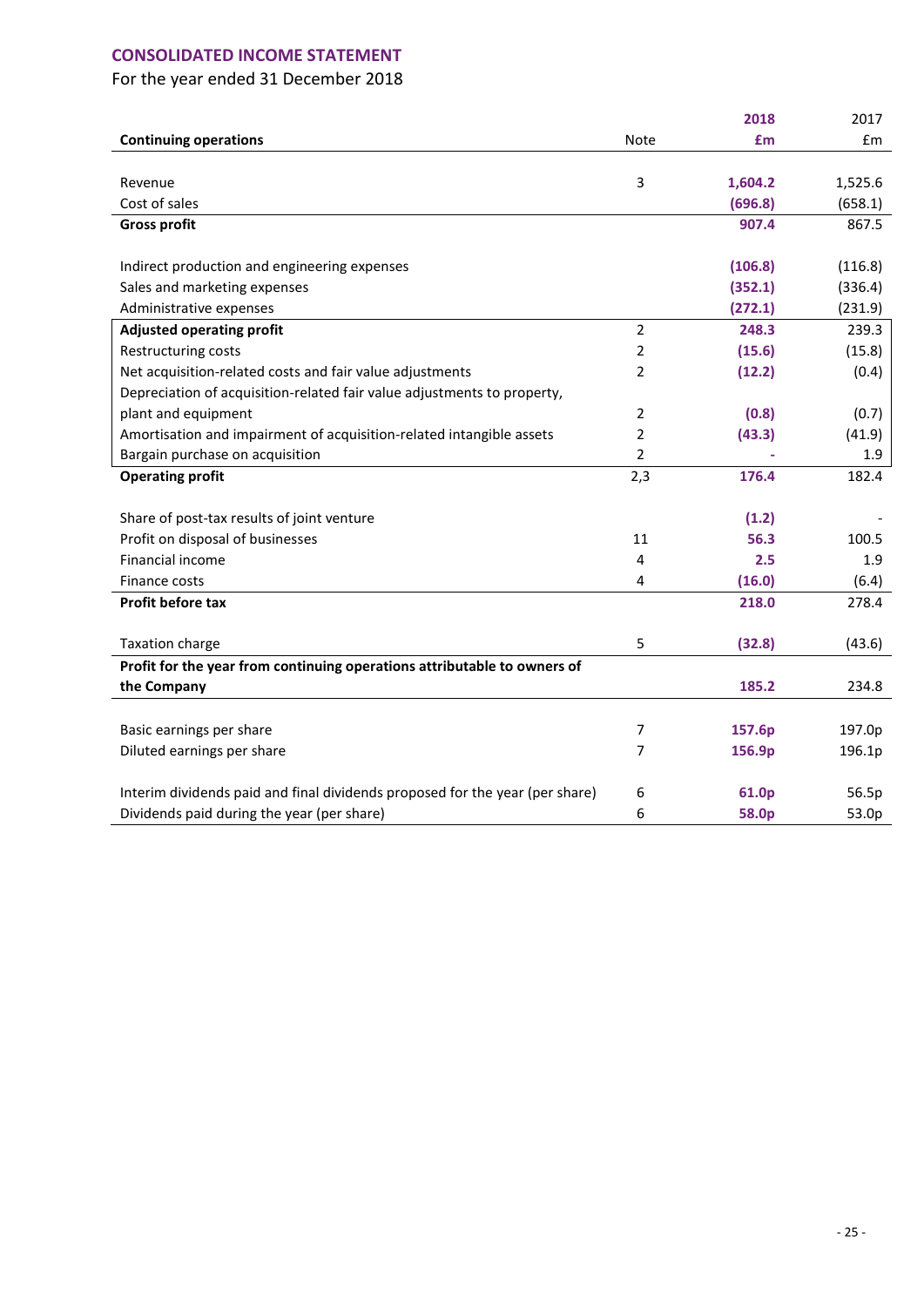### **CONSOLIDATED STATEMENT OF COMPREHENSIVE INCOME**

|                                                                                | 2018  | 2017   |
|--------------------------------------------------------------------------------|-------|--------|
|                                                                                | £m    | £m     |
| Profit for the year attributable to owners of the Company                      | 185.2 | 234.8  |
| Other comprehensive income:                                                    |       |        |
| Items that will not be reclassified to the Consolidated Income Statement:      |       |        |
| Re-measurement of net defined benefit obligation, net of foreign exchange      | 5.4   | 5.9    |
| Tax charge on items above                                                      | (1.4) | (1.4)  |
|                                                                                | 4.0   | 4.5    |
| Items that are or may be reclassified subsequently to the Consolidated         |       |        |
| <b>Income Statement:</b>                                                       |       |        |
| Net (loss)/gain on effective portion of changes in fair value of forward       |       |        |
| exchange contracts on cash flow hedges                                         | (2.4) | 4.0    |
| Foreign exchange movements on translation of overseas operations               | 27.9  | (44.7) |
| Currency translation differences transferred to profit on disposal of business | (5.1) | (4.4)  |
| Tax credit/(charge) on items above                                             | 0.5   | (0.7)  |
|                                                                                | 20.9  | (45.8) |
| Total other comprehensive income                                               | 24.9  | (41.3) |
| Total comprehensive income for the year attributable to owners of the Company  | 210.1 | 193.5  |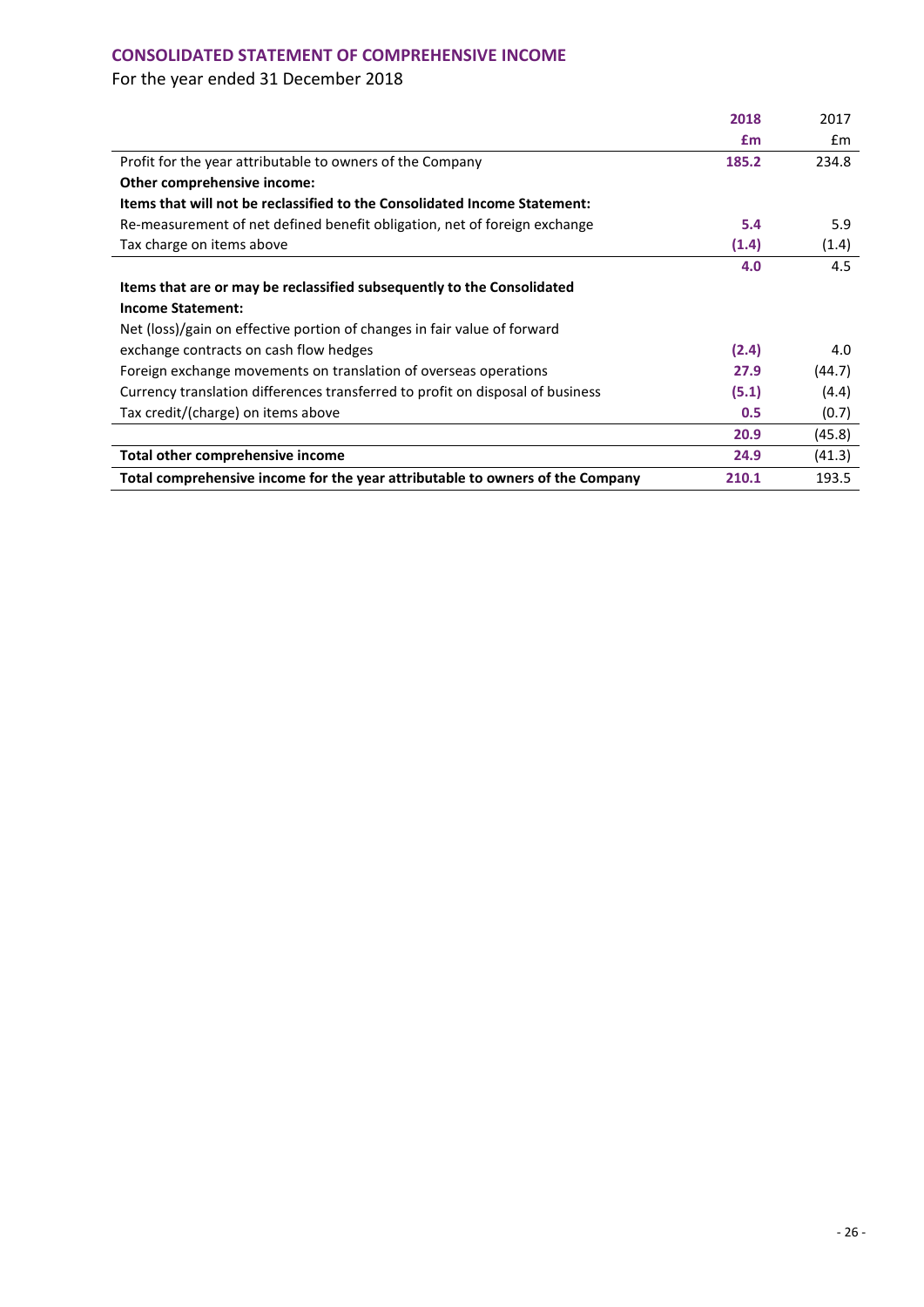## **CONSOLIDATED STATEMENT OF CHANGES IN EQUITY**

|                                   |              |              |                 |                    |                          |                          | <b>Capital</b> |              |
|-----------------------------------|--------------|--------------|-----------------|--------------------|--------------------------|--------------------------|----------------|--------------|
|                                   | <b>Share</b> | <b>Share</b> | <b>Retained</b> | <b>Translation</b> | <b>Hedging</b>           | <b>Merger</b>            | redemption     | <b>Total</b> |
|                                   | capital      | premium      | earnings        | reserve            | reserve                  | reserve                  | reserve        | equity       |
|                                   | £m           | £m           | <b>f</b> m      | <b>£m</b>          | £m                       | <b>£m</b>                | £m             | £m           |
| At 1 January 2018                 | 6.2          | 231.4        | 820.8           | 144.3              | (2.0)                    | 3.1                      | 0.3            | 1,204.1      |
| Adoption of IFRS 9 and IFRS 15    | ÷            | ٠            | (18.6)          | ٠                  | $\overline{\phantom{a}}$ | $\overline{\phantom{a}}$ | ٠              | (18.6)       |
| At 1 January 2018 (restated)      | 6.2          | 231.4        | 802.2           | 144.3              | (2.0)                    | 3.1                      | 0.3            | 1,185.5      |
|                                   |              |              |                 |                    |                          |                          |                |              |
| Profit for the year               |              | ٠            | 185.2           |                    |                          |                          |                | 185.2        |
| Other comprehensive income        |              | ٠            | 4.0             | 22.8               | (1.9)                    |                          | ٠              | 24.9         |
| <b>Total comprehensive income</b> |              |              |                 |                    |                          |                          |                |              |
| for the year                      |              | ٠            | 189.2           | 22.8               | (1.9)                    |                          | ٠              | 210.1        |
| Transactions with owners          |              |              |                 |                    |                          |                          |                |              |
|                                   |              |              |                 |                    |                          |                          |                |              |
| recorded directly in equity:      |              |              |                 |                    |                          |                          |                |              |
| Equity dividends paid by the      |              |              |                 |                    |                          |                          |                |              |
| Company                           |              |              | (68.2)          |                    |                          |                          |                | (68.2)       |
| Own shares acquired for share     |              |              |                 |                    |                          |                          |                |              |
| buyback programme                 | (0.2)        | ٠            | (100.5)         |                    |                          |                          | 0.2            | (100.5)      |
| Share-based payments, net of      |              |              |                 |                    |                          |                          |                |              |
| tax                               |              | ٠            | 5.1             | ٠                  | ٠                        | ٠                        |                | 5.1          |
| Utilisation of treasury shares    |              |              | 0.9             |                    | ٠                        |                          |                | 0.9          |
| At 31 December 2018               | 6.0          | 231.4        | 828.7           | 167.1              | (3.9)                    | 3.1                      | 0.5            | 1,232.9      |

|                                |         |         |          |             |         |         | Capital    |         |
|--------------------------------|---------|---------|----------|-------------|---------|---------|------------|---------|
|                                | Share   | Share   | Retained | Translation | Hedging | Merger  | redemption | Total   |
|                                |         |         |          |             |         |         |            |         |
|                                | capital | premium | earnings | reserve     | reserve | reserve | reserve    | equity  |
|                                | Em      | £m      | £m       | £m          | £m      | £m      | £m         | Em      |
| At 1 January 2017              | 6.2     | 231.4   | 638.3    | 193.4       | (5.3)   | 3.1     | 0.3        | 1,067.4 |
|                                |         |         |          |             |         |         |            |         |
| Profit for the year            |         | -       | 234.8    |             |         |         |            | 234.8   |
| Other comprehensive income     |         | ۰       | 4.5      | (49.1)      | 3.3     |         | ۰          | (41.3)  |
| Total comprehensive income     |         |         |          |             |         |         |            |         |
| for the year                   |         | ٠       | 239.3    | (49.1)      | 3.3     |         |            | 193.5   |
| Transactions with owners       |         |         |          |             |         |         |            |         |
| recorded directly in equity:   |         |         |          |             |         |         |            |         |
| Equity dividends paid by the   |         |         |          |             |         |         |            |         |
| Company                        |         |         | (63.2)   |             |         |         |            | (63.2)  |
| Share-based payments, net of   |         |         |          |             |         |         |            |         |
| tax                            |         |         | 5.9      |             |         |         |            | 5.9     |
| Utilisation of treasury shares |         | ۰       | 0.5      |             | ۰       |         |            | 0.5     |
| At 31 December 2017            | 6.2     | 231.4   | 820.8    | 144.3       | (2.0)   | 3.1     | 0.3        | 1,204.1 |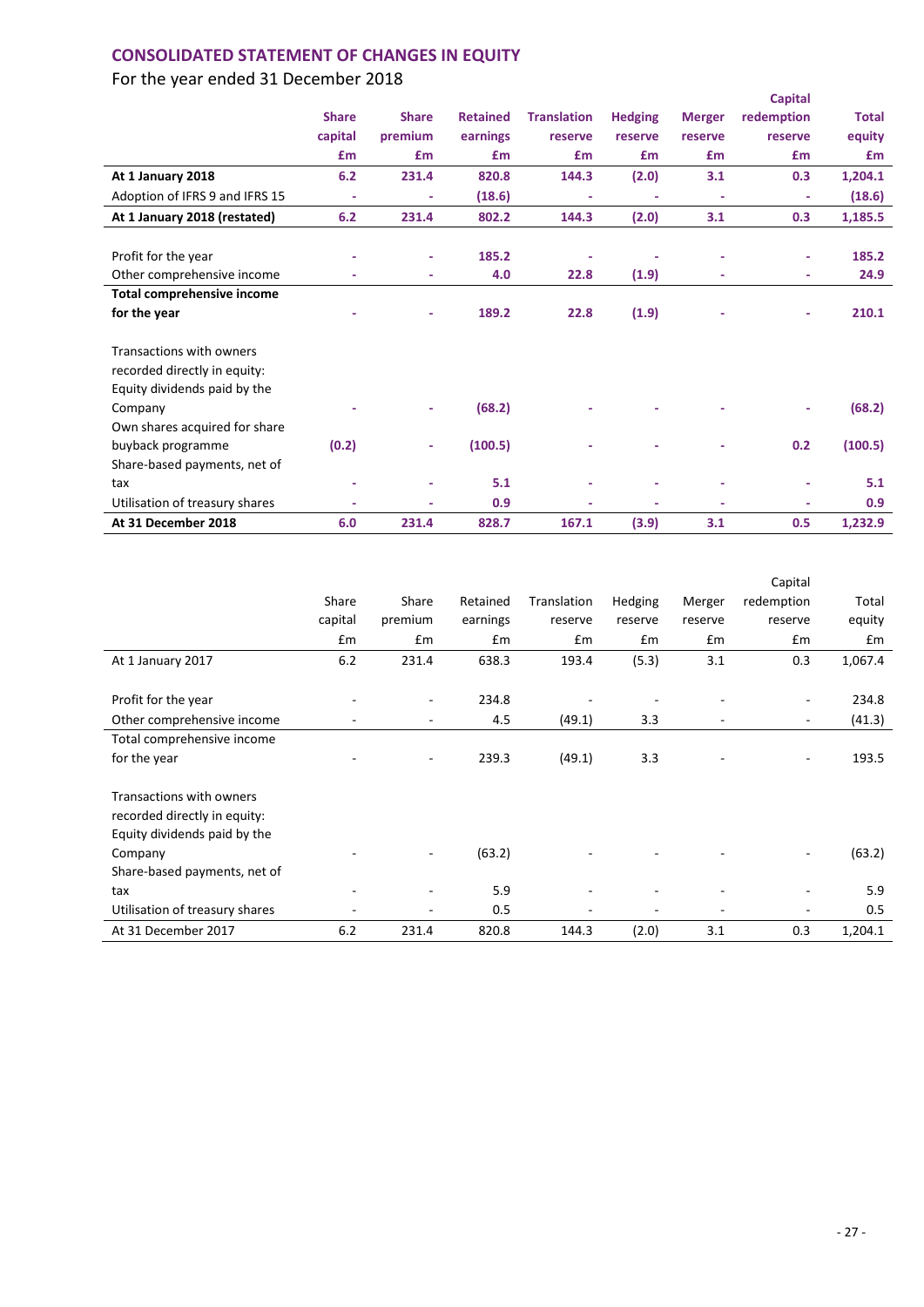### **CONSOLIDATED STATEMENT OF FINANCIAL POSITION**

As at 31 December 2018

|                                                               | 2018    | 2017    |
|---------------------------------------------------------------|---------|---------|
|                                                               | £m      | £m      |
| <b>ASSETS</b>                                                 |         |         |
| <b>Non-current assets</b>                                     |         |         |
| Intangible assets:                                            |         |         |
| Goodwill                                                      | 766.3   | 627.5   |
| Other intangible assets                                       | 263.3   | 209.9   |
|                                                               | 1,029.6 | 837.4   |
| Property, plant and equipment                                 | 331.5   | 275.8   |
| Investment in joint venture                                   | 5.0     |         |
| Other receivable - joint venture                              | 38.9    |         |
| Deferred tax assets                                           | 11.3    | 10.5    |
|                                                               | 1,416.3 | 1,123.7 |
| <b>Current assets</b>                                         |         |         |
| Inventories                                                   | 216.4   | 176.0   |
| Current tax assets                                            | 1.6     | 3.5     |
| Trade and other receivables                                   | 381.5   | 323.9   |
| Derivative financial instruments                              | 0.4     | 1.4     |
| Cash and cash equivalents                                     | 73.1    | 137.9   |
| Assets held for sale                                          | 3.9     | 32.5    |
|                                                               | 676.9   | 675.2   |
| <b>Total assets</b>                                           | 2,093.2 | 1,798.9 |
| <b>LIABILITIES</b>                                            |         |         |
| <b>Current liabilities</b>                                    |         |         |
| <b>Borrowings</b>                                             | (23.7)  | (1.3)   |
| Derivative financial instruments                              | (2.2)   | (0.5)   |
| Trade and other payables                                      | (344.1) | (272.5) |
| <b>Current tax liabilities</b>                                | (22.5)  | (23.6)  |
| Provisions                                                    | (31.6)  | (25.2)  |
| Liabilities directly associated with the assets held for sale |         | (4.8)   |
|                                                               | (424.1) | (327.9) |
| <b>Net current assets</b>                                     | 252.8   | 347.3   |
| <b>Non-current liabilities</b>                                |         |         |
| <b>Borrowings</b>                                             | (346.5) | (187.2) |
| Other payables                                                | (27.4)  | (20.7)  |
| Retirement benefit obligations                                | (32.1)  | (34.0)  |
| Deferred tax liabilities                                      | (30.2)  | (25.0)  |
|                                                               | (436.2) | (266.9) |
| <b>Total liabilities</b>                                      | (860.3) | (594.8) |
| <b>Net assets</b>                                             | 1,232.9 | 1,204.1 |
| <b>EQUITY</b>                                                 |         |         |
| Share capital                                                 | 6.0     | 6.2     |
| Share premium                                                 | 231.4   | 231.4   |
| Retained earnings                                             | 828.7   | 820.8   |
| <b>Translation reserve</b>                                    | 167.1   | 144.3   |
| Hedging reserve                                               | (3.9)   | (2.0)   |
| Merger reserve                                                | 3.1     | 3.1     |
| Capital redemption reserve                                    | 0.5     | 0.3     |
| Total equity attributable to owners of the Company            | 1,232.9 | 1,204.1 |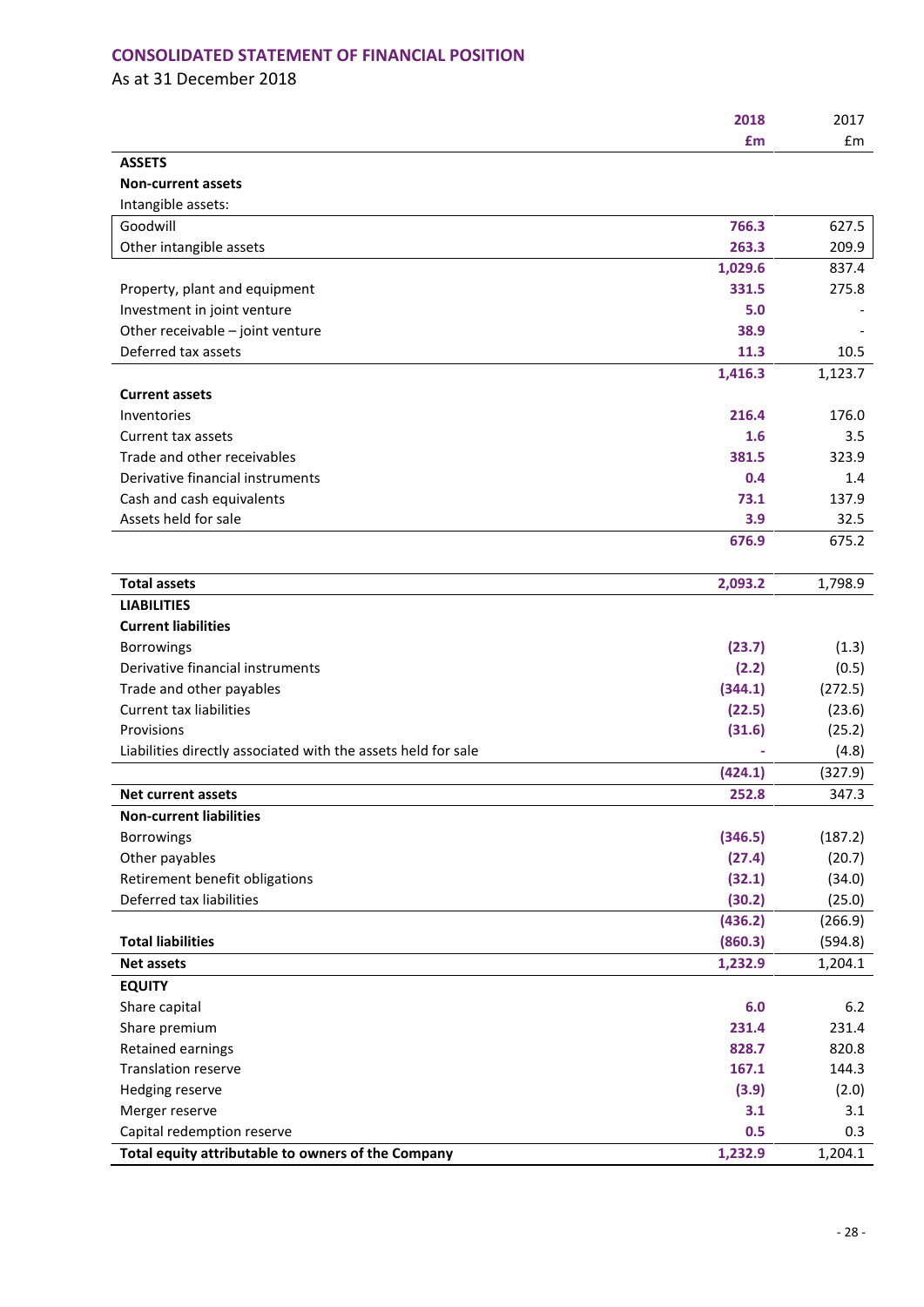### **CONSOLIDATED STATEMENT OF CASH FLOWS**

|                                                                               |                | 2018    | 2017    |
|-------------------------------------------------------------------------------|----------------|---------|---------|
|                                                                               | Note           | £m      | £m      |
| Cash generated from operations                                                | 8              | 215.8   | 237.6   |
| Net income taxes paid                                                         |                | (37.7)  | (47.0)  |
| Net cash inflow from operating activities                                     |                | 178.1   | 190.6   |
|                                                                               |                |         |         |
| Cash flows used in investing activities                                       |                |         |         |
| Purchase of property, plant and equipment and intangible assets               |                | (97.0)  | (74.3)  |
| Proceeds from disposal of property, plant and equipment and software          |                | 5.6     | 0.5     |
| Acquisition of businesses, net of cash acquired                               | 10             | (196.4) | (36.5)  |
| Proceeds from disposal of businesses, net of tax paid of £0.6m (2017: £19.0m) |                | 43.8    | 91.9    |
| Loan to joint venture                                                         |                | (0.9)   |         |
| Proceeds from government grants                                               |                | 2.9     | 1.2     |
| Interest received                                                             |                | 0.6     | 0.6     |
| Net cash flows used in investing activities                                   |                | (241.4) | (16.6)  |
|                                                                               |                |         |         |
| Cash flows used in financing activities                                       |                |         |         |
| Interest paid                                                                 |                | (9.4)   | (4.7)   |
| Dividends paid                                                                | 6              | (68.2)  | (63.2)  |
| Share buyback purchase of shares                                              |                | (100.5) |         |
| Proceeds from exercise of share options                                       |                | 0.7     | 0.5     |
| Proceeds from borrowings                                                      |                | 175.5   |         |
| Repayment of borrowings                                                       |                |         | (41.0)  |
| Net cash flows used in financing activities                                   |                | (1.9)   | (108.4) |
|                                                                               |                |         |         |
| Net (decrease)/increase in cash and cash equivalents                          |                | (65.2)  | 65.6    |
| Cash and cash equivalents at beginning of year                                |                | 136.7   | 71.2    |
| Effect of foreign exchange rate changes                                       |                | (4.2)   | (0.1)   |
| Cash and cash equivalents at end of year                                      |                | 67.3    | 136.7   |
|                                                                               |                |         |         |
|                                                                               |                |         |         |
| Reconciliation of changes in cash and cash equivalents to movements           |                | 2018    | 2017    |
| in net debt                                                                   | <b>Note</b>    | £m      | £m      |
| Net (decrease)/increase in cash and cash equivalents                          |                | (65.2)  | 65.6    |
| Proceeds from borrowings                                                      |                | (175.5) |         |
| Repayment of borrowings                                                       |                |         | 41.0    |
| Effect of foreign exchange rate changes                                       |                | (5.9)   | (6.2)   |
| Movement in net debt                                                          |                | (246.6) | 100.4   |
|                                                                               |                |         |         |
| Net debt at beginning of year                                                 |                | (50.5)  | (150.9) |
| Net debt at end of year                                                       | $\overline{2}$ | (297.1) | (50.5)  |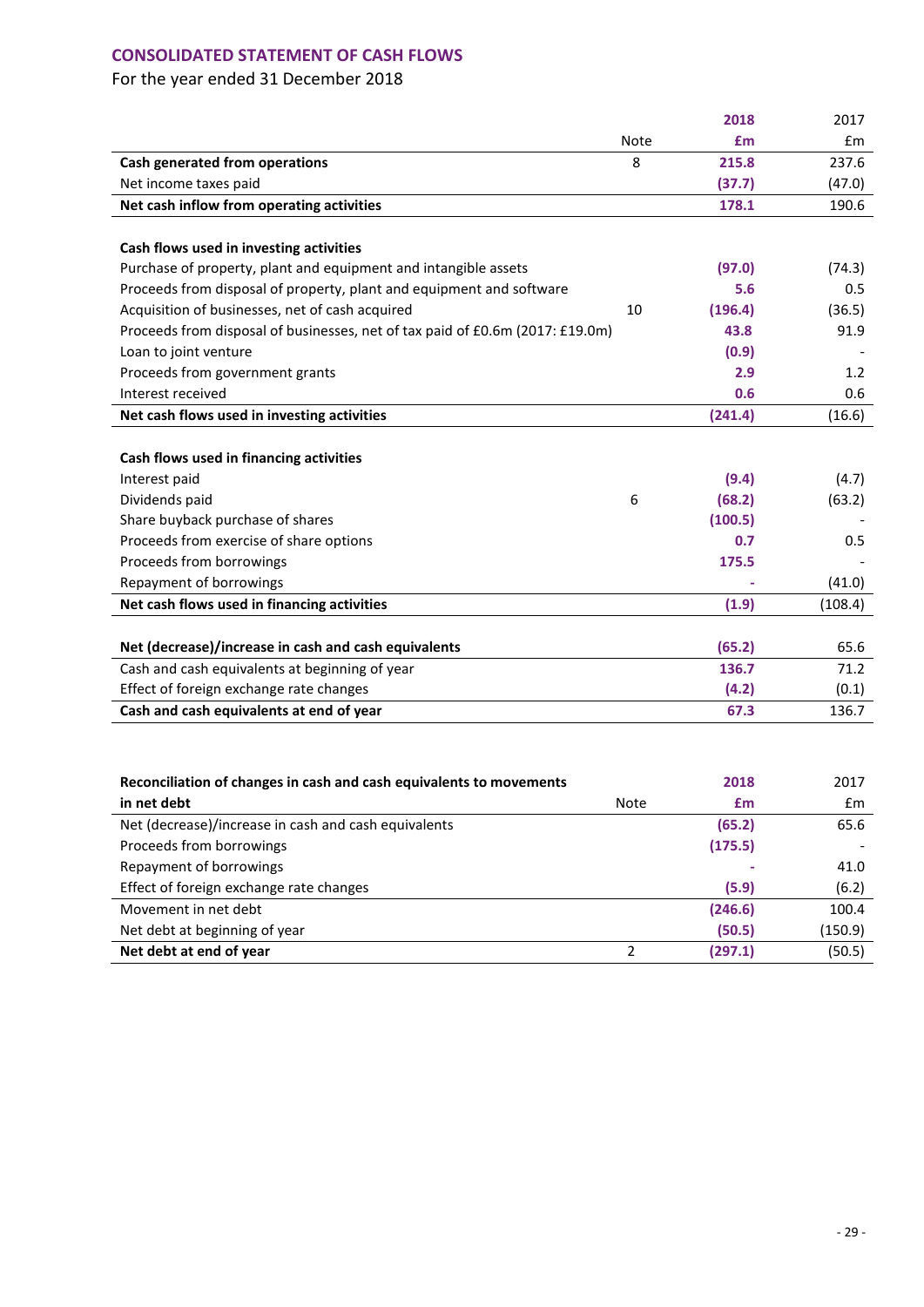### **NOTES TO THE ACCOUNTS**

### **1. Basis of preparation and accounting policies**

The Consolidated Financial Statements have been prepared on a historical cost basis except for items that are required by IFRS to be measured at fair value, principally certain financial instruments. The Consolidated Financial Statements have been prepared in accordance with IFRS as issued by the International Accounting Standards Board ('IASB') and interpretations issued by the International Financial Reporting Interpretations Committee of the IASB, as adopted by the European Union ('adopted IFRS'), and in accordance with the provisions of the Companies Act 2006. The Consolidated Financial Statements have been prepared on a going concern basis. The full year results announcement is presented in millions of pounds Sterling rounded to the nearest one decimal place, which is the Group's presentational currency.

The Consolidated Financial Statements have been prepared using consistent accounting policies with those of the previous financial year. The Group has adopted IFRS 9 and IFRS 15 in 2018 details of the impact on adoption are presented in the Consolidated Statement of Changes in Equity.

The financial information included in the full year results announcement does not constitute statutory accounts of the Company for the years ended 31 December 2018 and 2017. Statutory accounts for the year ended 31 December 2017 have been reported on by the Company's auditor and delivered to the Registrar of Companies. Statutory accounts for the year ended 31 December 2018 have been audited and will be delivered to the Registrar of Companies following the Company's Annual General Meeting. The report of the auditors for both years was (i) unqualified, (ii) did not include a reference to any matters to which the auditors drew attention by way of emphasis without qualifying their report, and (iii) did not contain a statement under Section 498 (2) or (3) of the Companies Act 2006.

These results were approved by the Board of Directors on 19 February 2019.

#### **2. Alternative performance measures**

#### **Policy**

Spectris uses adjusted figures as key performance measures in addition to those reported under IFRS, as management believe these measures enable management and stakeholders to better assess the underlying trading performance of the businesses as they exclude certain items that are considered to be significant in nature and/or quantum, foreign exchange movements and the impact of acquisitions and disposals.

The alternative performance measures ('APMs') are consistent with how the businesses' performance is planned and reported within the internal management reporting to the Board and Operating Committees. Some of these measures are used for the purpose of setting remuneration targets. The key APMs that the Group uses include like-for-like ('LFL') organic performance measures and adjusted measures for the income statement together with adjusted financial position and cash flow measures. Explanations of how they are calculated and how they are reconciled to an IFRS statutory measure are set out below.

#### **Adjusted measures**

The Group's policy is to exclude items that are considered to be significant in nature and/or quantum and where treatment as an adjusted item provides stakeholders with additional useful information to assess the period-on-period trading performance of the Group. The Group excludes such items which management have defined as:

- restructuring costs;
- amortisation and impairment of acquisition-related goodwill and other intangible assets;
- bargain purchase on acquisition;
- depreciation of acquisition-related fair value adjustments to property, plant and equipment;
- acquisition-related costs, deferred and contingent consideration fair value adjustments;
- profits or losses on termination or disposal of businesses;
- unwinding of the discount factor on deferred and contingent consideration;
- unrealised changes in the fair value of financial instruments;
- gains or losses on retranslation of short-term inter-company loan balances; and
- related tax effects on the above and other tax items which do not form part of the underlying tax rate (see Note 5).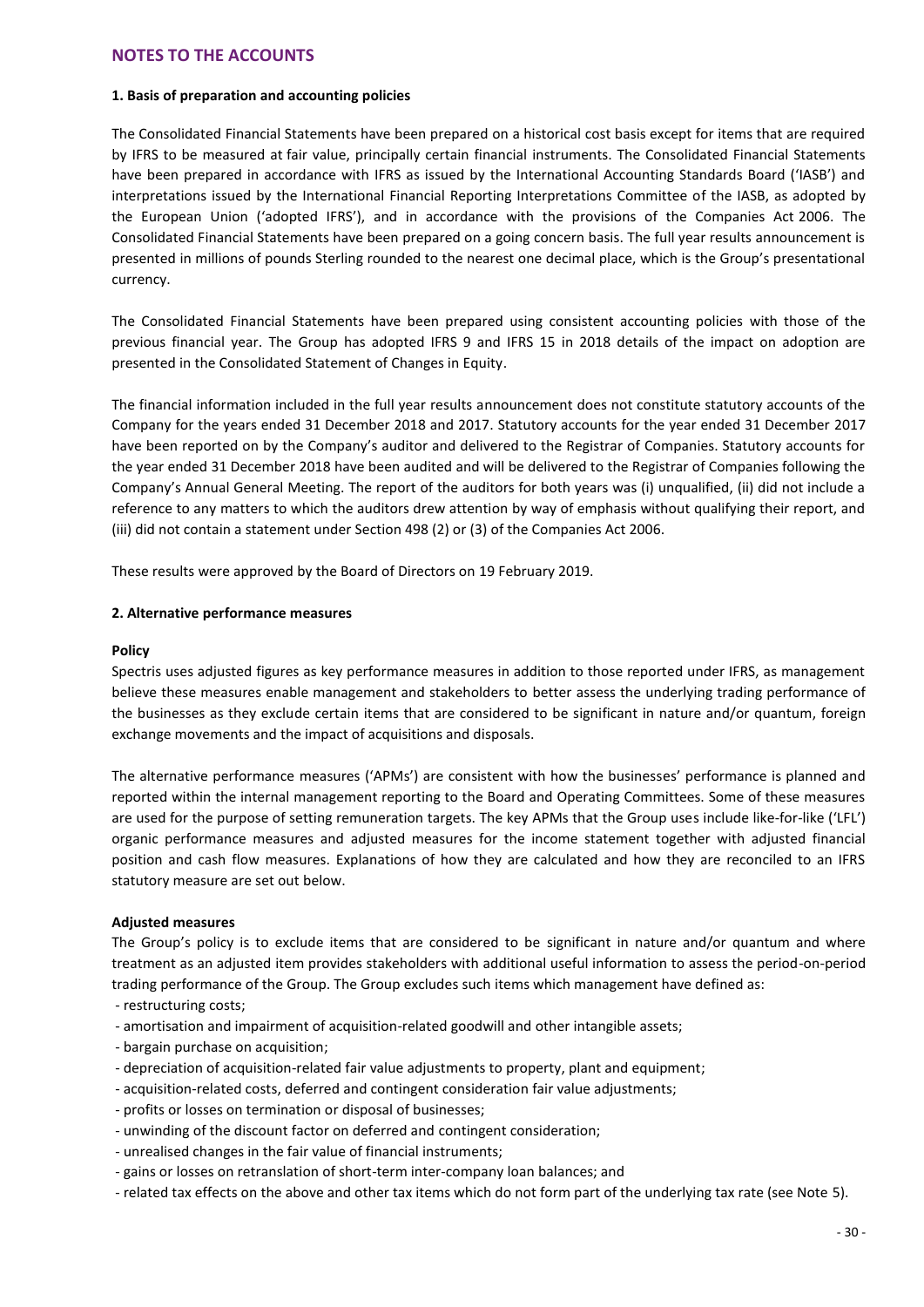In November 2018, the Group announced the implementation of a Group-wide profit improvement programme. The total costs of implementation of this programme are considered to be significant in both nature and amount. On this basis the costs of the implementation of this programme are excluded from adjusted operating profit. Adjusted operating profit (including on a LFL basis) is therefore presented before the impact of Project Uplift and Group profit improvement programme costs, which have been combined as restructuring for presentation purposes. Adjusted operating profit after Project Uplift costs has been presented for ease of comparability between 2017 and 2018.

### **LFL measures**

The Board reviews and compares current and prior year segmental sales and adjusted operating profit at constant exchange rates and excludes the impact of acquisitions and disposals during the year.

The constant exchange rate comparison uses the current year segmental information, stated in each entity's functional currency, and translates the results into its presentation currency using the prior year's monthly exchange rates, irrespective of the underlying transactional currency.

Within the In-line Instrumentation segment, the BTG business has large functional currency mismatches against its underlying transaction currencies which distort LFL comparison at times of significant currency movements. Accordingly, we have modified the basis on which BTG's LFL results are translated into Sterling by using the actual underlying transaction currency mix for determining transactional gains/losses to provide more accurate and reliable information on BTG's underlying performance.

The incremental impact of business acquisitions is excluded for the first twelve months of ownership from the month of purchase. For business disposals, comparative figures for segmental sales and adjusted operating profit are adjusted to reflect the comparable periods of ownership. The EMS business was disposed of on 31 May 2018 and the segmental LFL adjusted sales and adjusted operating profit for 2017 exclude the trading results of EMS for the last seven months of 2017.

The LFL measure is presented as a means of eliminating the effects of exchange rate fluctuations on the period-onperiod statutory results as well as allowing the Board to assess the underlying trading performance of the businesses on a LFL basis for both sales and operating profit.

Based on the above policy, the adjusted performance measures are derived from the statutory figures as follows:

### **Income statement measures**

### **a) LFL adjusted sales by segment**

|                                   | <b>Materials</b> | <b>Test and</b>    | In-line                | <b>Industrial</b> | 2018         |
|-----------------------------------|------------------|--------------------|------------------------|-------------------|--------------|
|                                   | <b>Analysis</b>  | <b>Measurement</b> | <b>Instrumentation</b> | <b>Controls</b>   | <b>Total</b> |
| 2018 sales by segment             | £m               | £m                 | £m                     | <b>f</b> m        | £m           |
| Sales                             | 541.1            | 522.6              | 312.2                  | 228.3             | 1,604.2      |
| Constant exchange rate adjustment | 7.6              | 3.6                | 4.0                    | 7.3               | 22.5         |
| Acquisitions                      | (44.5)           | (25.9)             | (1.7)                  | ۰                 | (72.1)       |
| LFL adjusted sales                | 504.2            | 500.3              | 314.5                  | 235.6             | 1,554.6      |
|                                   |                  |                    |                        |                   |              |
|                                   | <b>Materials</b> | Test and           | In-line                | Industrial        | 2017         |
|                                   | Analysis         | Measurement        | Instrumentation        | Controls          | Total        |
| 2017 sales by segment             | £m               | £m                 | Em                     | £m                | £m           |
| <b>Sales</b>                      | 464.9            | 487.3              | 310.9                  | 262.5             | 1,525.6      |
| Disposal of businesses            | $\qquad \qquad$  | (15.6)             |                        | (32.9)            | (48.5)       |
| LFL adjusted sales                | 464.9            | 471.7              | 310.9                  | 229.6             | 1.477.1      |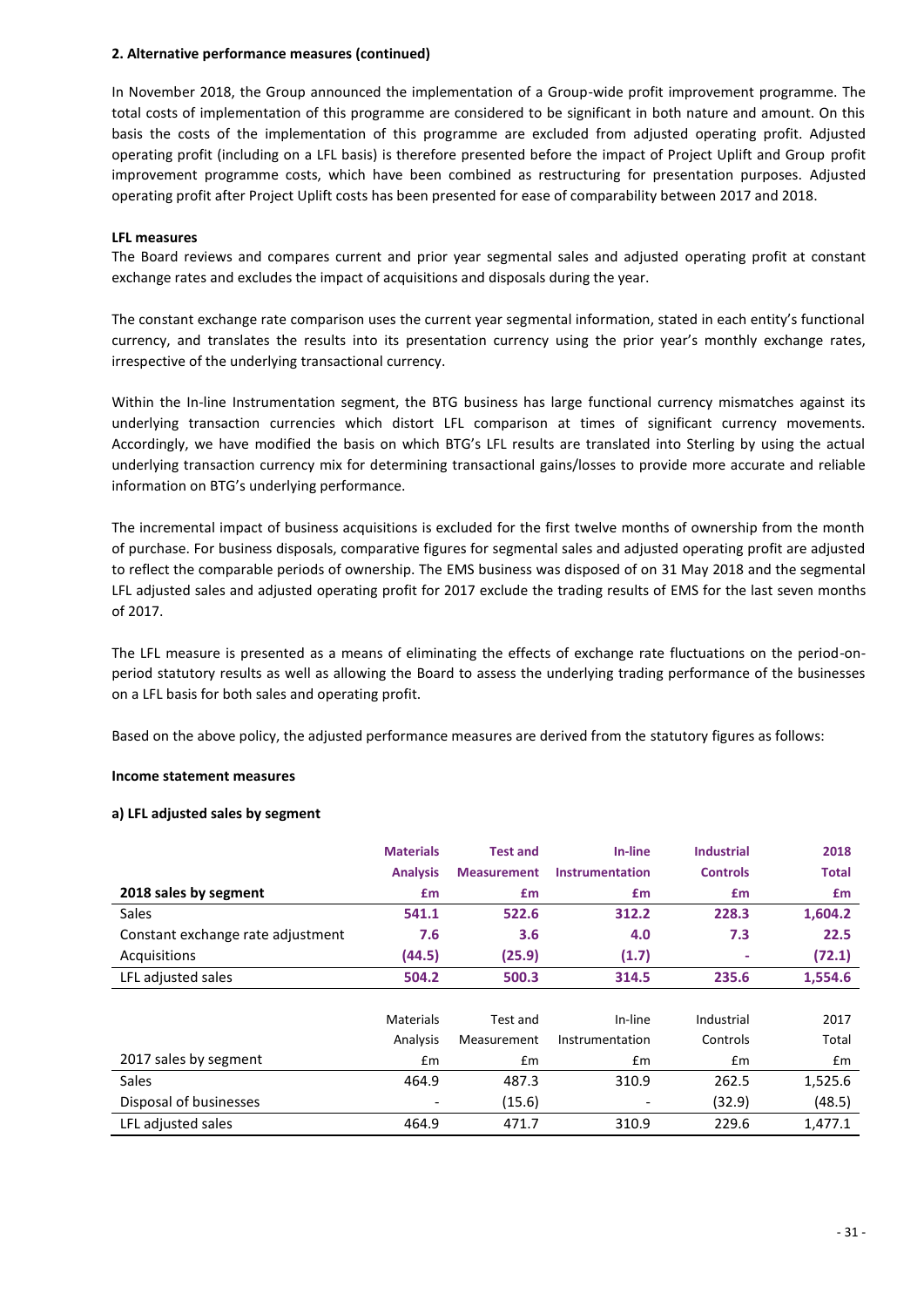### **b) Adjusted operating profit, operating margin and adjusted EBITDA**

|                                          | <b>Materials</b> | <b>Test and</b>    | In-line         | <b>Industrial</b> | 2018         |
|------------------------------------------|------------------|--------------------|-----------------|-------------------|--------------|
|                                          | <b>Analysis</b>  | <b>Measurement</b> | Instrumentation | <b>Controls</b>   | <b>Total</b> |
| 2018 adjusted operating profit           | £m               | £m                 | <b>fm</b>       | £m                | <b>f</b> m   |
| Statutory operating profit               | 72.1             | 42.8               | 32.2            | 29.3              | 176.4        |
| Restructuring costs                      | 4.4              | 5.2                | 3.0             | 3.0               | 15.6         |
| Net acquisition-related costs and fair   |                  |                    |                 |                   |              |
| value adjustments                        | 1.4              | 6.4                | 4.2             | 0.2               | 12.2         |
| Depreciation of acquisition-related fair |                  |                    |                 |                   |              |
| value adjustments to property, plant and |                  |                    |                 |                   |              |
| equipment                                | 0.2              | 0.6                |                 |                   | 0.8          |
| Amortisation and impairment of           |                  |                    |                 |                   |              |
| acquisition-related intangible assets    | 17.3             | 12.2               | 3.2             | 10.6              | 43.3         |
| Adjusted operating profit                | 95.4             | 67.2               | 42.6            | 43.1              | 248.3        |
| Constant exchange rate adjustment        | 0.2              | (0.7)              | (0.7)           | 1.3               | 0.1          |
| Acquisitions                             | 1.2              | (2.7)              | 0.3             | ۰                 | (1.2)        |
| LFL adjusted operating profit            | 96.8             | 63.8               | 42.2            | 44.4              | 247.2        |

|                                          | <b>Materials</b> | Test and    | In-line                  | Industrial | 2017  |
|------------------------------------------|------------------|-------------|--------------------------|------------|-------|
|                                          | Analysis         | Measurement | Instrumentation          | Controls   | Total |
| 2017 adjusted operating profit           | £m               | £m          | £m                       | £m         | £m    |
| Statutory operating profit               | 68.6             | 55.6        | 29.5                     | 28.7       | 182.4 |
| Restructuring costs                      | 4.2              | 5.3         | 2.8                      | 3.5        | 15.8  |
| Net acquisition-related costs and fair   |                  |             |                          |            |       |
| value adjustments                        | 1.8              | (0.1)       | 0.4                      | (1.7)      | 0.4   |
| Depreciation of acquisition-related fair |                  |             |                          |            |       |
| value adjustments to property, plant and |                  |             |                          |            |       |
| equipment                                |                  | 0.7         |                          |            | 0.7   |
| Amortisation of acquisition-related      |                  |             |                          |            |       |
| intangible assets                        | 12.7             | 14.6        | 3.3                      | 11.3       | 41.9  |
| Bargain purchase on acquisition          |                  | (1.9)       | $\overline{\phantom{a}}$ |            | (1.9) |
| Adjusted operating profit                | 87.3             | 74.2        | 36.0                     | 41.8       | 239.3 |
| <b>Disposals</b>                         |                  | (4.2)       |                          | (4.5)      | (8.7) |
| LFL adjusted operating profit            | 87.3             | 70.0        | 36.0                     | 37.3       | 230.6 |

|                               | <b>Materials</b><br><b>Analysis</b> | <b>Test and</b><br><b>Measurement</b> | In-line<br><b>Instrumentation</b> | <b>Industrial</b><br><b>Controls</b> | 2018<br><b>Total</b> |
|-------------------------------|-------------------------------------|---------------------------------------|-----------------------------------|--------------------------------------|----------------------|
| 2018 operating margin         | ℅                                   | ℅                                     | %                                 | %                                    | %                    |
| Statutory operating margin    | 13.3                                | 8.2                                   | 10.3                              | 12.8                                 | 11.0                 |
| Adjusted operating margin     | 17.6                                | 12.9                                  | 13.6                              | 18.9                                 | 15.5                 |
| LFL adjusted operating margin | 19.2                                | 12.8                                  | 13.4                              | 18.8                                 | 15.9                 |

|                               | Materials | Test and    | In-line         | Industrial | 2017  |
|-------------------------------|-----------|-------------|-----------------|------------|-------|
|                               | Analysis  | Measurement | Instrumentation | Controls   | Total |
| 2017 operating margin         | %         | %           | %               | %          | %     |
| Statutory operating margin    | 14.8      | 11.4        | 9.5             | 10.9       | 12.0  |
| Adjusted operating margin     | 18.8      | 15.2        | 11.6            | 15.9       | 15.7  |
| LFL adjusted operating margin | 18.8      | 14.8        | 11.6            | 16.2       | 15.6  |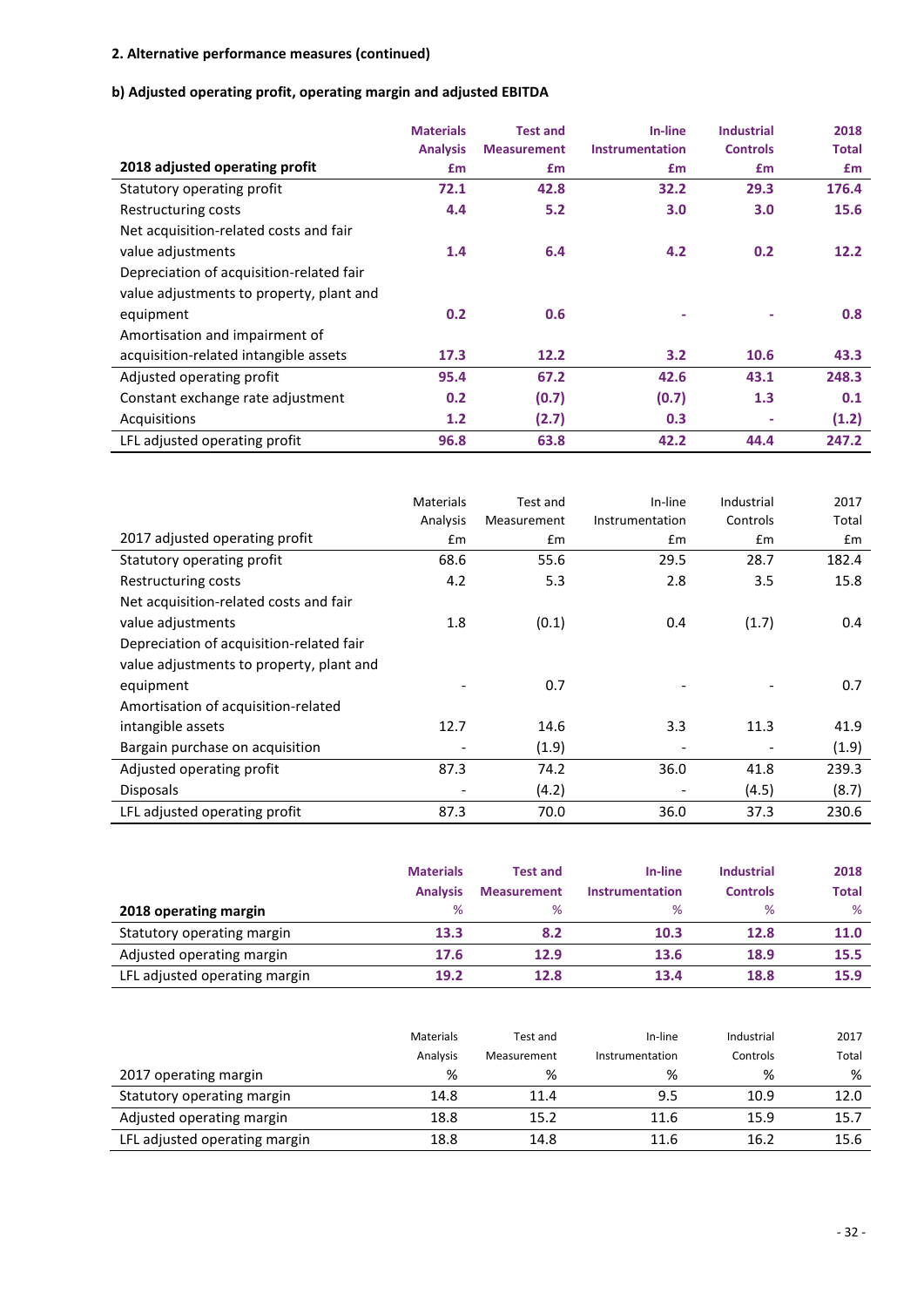### **b) LFL and adjusted operating profit by segment and EBITDA (continued)**

|                                                      | 2018   | 2017   |
|------------------------------------------------------|--------|--------|
| Adjusted operating profit after Project Uplift costs | £m     | Em     |
| Adjusted operating profit                            | 248.3  | 239.3  |
| Project Uplift costs                                 | (10.8) | (15.8) |
| Adjusted operating profit after Project Uplift costs | 237.5  | 223.5  |
|                                                      |        |        |
|                                                      | 2018   | 2017   |
| <b>Restructuring costs</b>                           | £m     | £m     |
| Profit improvement programme                         | 4.8    |        |
| Project Uplift costs                                 | 10.8   | 15.8   |
| Restructuring costs                                  | 15.6   | 15.8   |

|                                                          | 2018  | 2017  |
|----------------------------------------------------------|-------|-------|
| <b>Adjusted EBITDA</b>                                   | £m    | Em    |
| Statutory operating profit                               | 176.4 | 182.4 |
| Depreciation                                             | 30.3  | 25.6  |
| Amortisation and impairment of intangible assets         | 49.1  | 47.5  |
| <b>EBITDA</b>                                            | 255.8 | 255.5 |
| Restructuring costs                                      | 15.6  | 15.8  |
| Net acquisition-related costs and fair value adjustments | 12.2  | 0.4   |
| Bargain purchase on acquisition                          |       | (1.9) |
| <b>Adjusted EBITDA</b>                                   | 283.6 | 269.8 |

EBITDA is calculated as statutory operating profit before depreciation and amortisation and impairment of intangible assets. Adjusted EBITDA is calculated as EBITDA excluding other adjusting items as defined previously. This measure is used for the purpose of assessing capital management and covenant compliance and is reported to the Group Executive Committee.

### **c) Adjusted net finance costs**

|                                                                            | 2018   | 2017          |
|----------------------------------------------------------------------------|--------|---------------|
|                                                                            | £m     | £m            |
| Statutory net finance costs                                                | (13.5) | (4.5)         |
| Net loss/(gain) on retranslation of short-term inter-company loan balances | 7.2    | (1.3)         |
| Unwinding of discount factor on deferred and contingent consideration      | 0.6    | 0.7           |
| Adjusted net finance costs                                                 | (5.7)  | (5.1)         |
| d) Adjusted profit before taxation                                         | 2018   | 2017          |
|                                                                            | £m     | $\mathsf{fm}$ |
| Adjusted operating profit                                                  | 248.3  | 239.3         |
| Share of post-tax results of joint venture                                 | (1.2)  |               |
| Adjusted net finance costs                                                 | (5.7)  | (5.1)         |
| Adjusted profit before taxation                                            | 241.4  | 234.2         |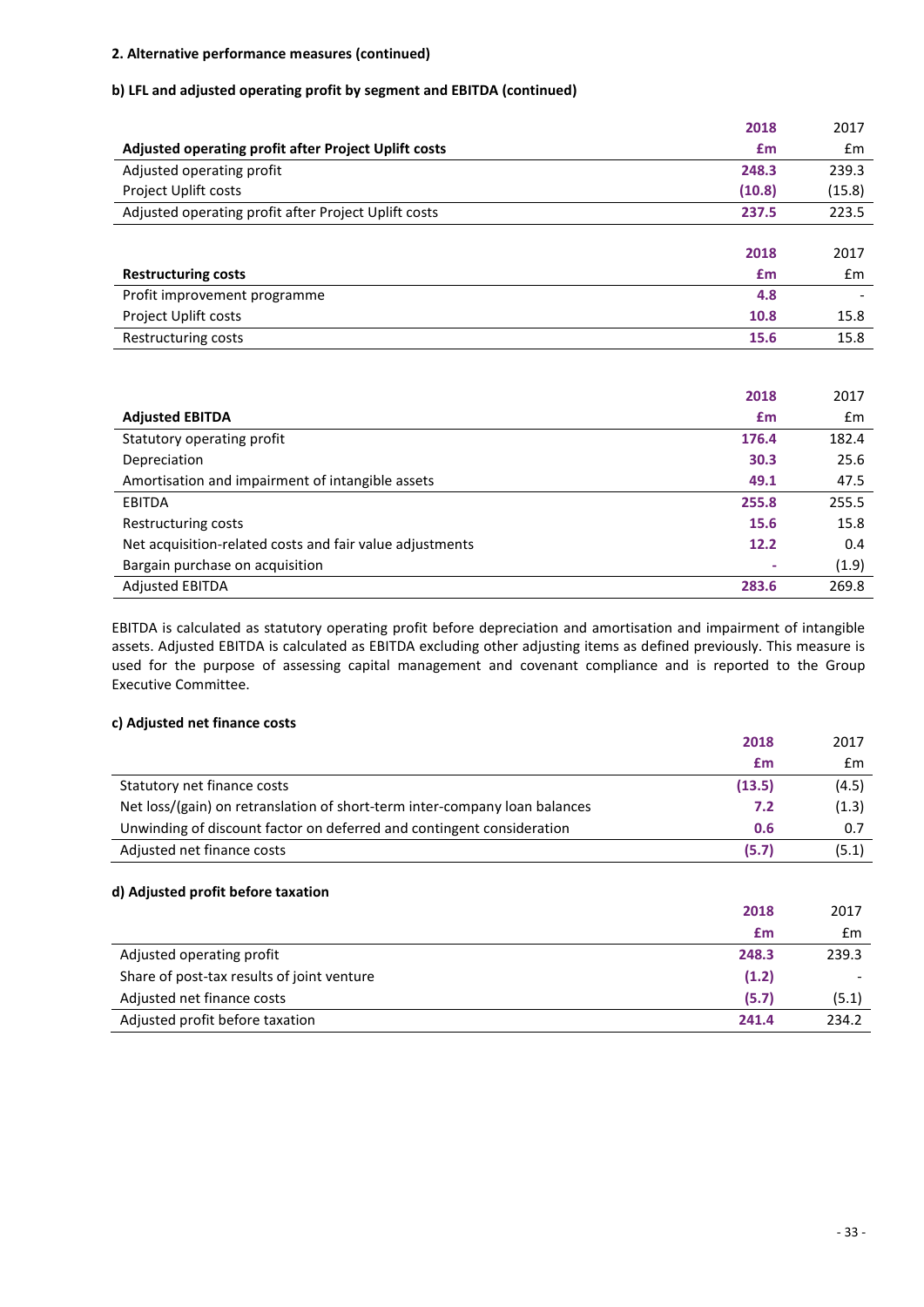### **e) Adjusted earnings per share**

|                                                                                   | 2018   | 2017          |
|-----------------------------------------------------------------------------------|--------|---------------|
| <b>Adjusted earnings</b>                                                          | £m     | $\mathsf{fm}$ |
| Statutory profit after tax                                                        | 185.2  | 234.8         |
| Adjusted for:                                                                     |        |               |
| Restructuring costs                                                               | 15.6   | 15.8          |
| Net acquisition-related costs and fair value adjustments                          | 12.2   | 0.4           |
| Depreciation of acquisition-related fair value adjustments to property, plant and |        |               |
| equipment                                                                         | 0.8    | 0.7           |
| Amortisation and impairment of acquisition-related intangible assets              | 43.3   | 41.9          |
| Bargain purchase on acquisition                                                   |        | (1.9)         |
| Profit on disposal of businesses                                                  | (56.3) | (100.5)       |
| Net loss/(gain) on retranslation of short-term inter-company loan balances        | 7.2    | (1.3)         |
| Unwinding of discount factor on deferred and contingent consideration             | 0.6    | 0.7           |
| Tax effect of the above and other non-recurring items                             | (14.8) | (6.3)         |
| Adjusted earnings                                                                 | 193.8  | 184.3         |
|                                                                                   |        |               |
|                                                                                   |        |               |

| Adjusted earnings per share                              | 2018  | 2017  |
|----------------------------------------------------------|-------|-------|
| Weighted average number of shares outstanding (millions) | 117.5 | 119.7 |
| Adjusted earnings per share (pence)                      | 164.9 | 154.6 |

Basic earnings per share in accordance with IAS 33 'Earnings Per Share' are disclosed in Note 7.

### **Financial position measures**

### **f) Net debt**

| £m                                                          | £m      |
|-------------------------------------------------------------|---------|
| <b>Bank overdrafts</b><br>5.8                               | 1.3     |
| Bank loans unsecured<br>364.4                               | 187.2   |
| Total borrowings<br>370.2                                   | 188.5   |
| (73.1)<br>Cash and cash equivalents including held for sale | (138.0) |
| Net debt<br>297.1                                           | 50.5    |

### **Cash flow measures**

### **g) Adjusted operating cash flow**

|                                                                      | 2018   | 2017   |
|----------------------------------------------------------------------|--------|--------|
|                                                                      | £m     | £m     |
| Net cash inflow from operating activities                            | 178.1  | 190.6  |
| Acquisition-related costs paid                                       | 10.8   | 2.8    |
| Restructuring cash outflow                                           | 8.6    | 16.8   |
| Net income taxes paid                                                | 37.7   | 47.0   |
| Purchase of property, plant and equipment and intangible assets      | (97.0) | (74.3) |
| Proceeds from government grants                                      | 2.9    | 1.2    |
| Proceeds from disposal of property, plant and equipment and software | 5.6    | 0.5    |
| Adjusted operating cash flow                                         | 146.7  | 184.6  |
| Adjusted operating cash flow conversion <sup>1</sup>                 | 59%    | 77%    |

<sup>1</sup> Adjusted operating cash flow conversion is calculated as adjusted operating cash flow as a proportion of adjusted operating profit.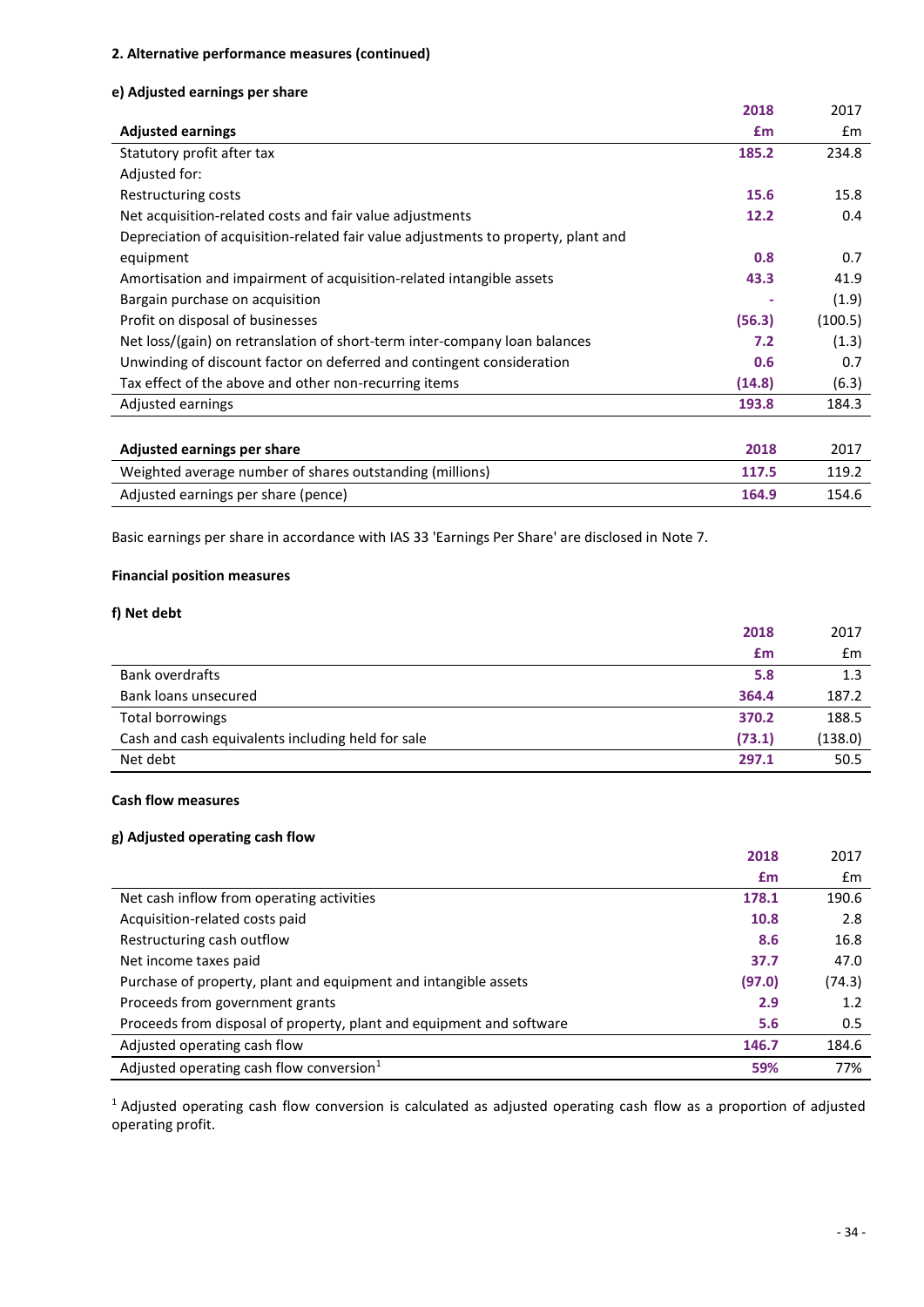### **g) Adjusted operating cash flow (continued)**

Net acquisition-related costs and fair value adjustments comprise acquisition costs of £7.4m (2017: £3.4m) that have been recognised in the Consolidated Income Statement under IFRS 3 (Revised) 'Business Combinations' and other fair value adjustments relating to deferred and contingent consideration comprising a charge of £4.8m (2017: credit of £3.0m). Net acquisition-related costs and fair value adjustments are included within administrative expenses. Acquisition-related costs have been excluded from the adjusted operating profit and acquisition costs paid of £10.8m (2017: £2.8m) have been excluded from the adjusted operating cash flow.

### **3. Operating segments**

The Group has four reportable segments, which are the Group's strategic business units. These units offer different applications, assist companies at various stages of the production cycle and are focused on specific industries. These segments reflect the internal reporting provided to the Chief Operating Decision Maker (considered to be the Board) on a regular basis to assist in making decisions on capital allocated to each segment and to assess performance. The segment results include an allocation of head office expenses.

|                                                         | <b>Materials</b> | <b>Test and</b>    | In-line                | <b>Industrial</b> | 2018         |
|---------------------------------------------------------|------------------|--------------------|------------------------|-------------------|--------------|
|                                                         | <b>Analysis</b>  | <b>Measurement</b> | <b>Instrumentation</b> | <b>Controls</b>   | <b>Total</b> |
| Information about reportable segments                   | £m               | £m                 | £m                     | £m                | £m           |
| Segment revenues                                        | 541.4            | 524.2              | 312.4                  | 228.4             | 1,606.4      |
| Inter-segment revenue                                   | (0.3)            | (1.6)              | (0.2)                  | (0.1)             | (2.2)        |
| External revenue                                        | 541.1            | 522.6              | 312.2                  | 228.3             | 1,604.2      |
|                                                         |                  |                    |                        |                   |              |
| Operating profit                                        | 72.1             | 42.8               | 32.2                   | 29.3              | 176.4        |
| Share of post-tax results of joint venture <sup>1</sup> |                  |                    |                        |                   | (1.2)        |
| Profit on disposal of businesses <sup>1</sup>           |                  |                    |                        |                   | 56.3         |
| Financial income <sup>1</sup>                           |                  |                    |                        |                   | 2.5          |
| Finance costs <sup>1</sup>                              |                  |                    |                        |                   | (16.0)       |
| Profit before tax <sup>1</sup>                          |                  |                    |                        |                   | 218.0        |
| Taxation charge <sup>1</sup>                            |                  |                    |                        |                   | (32.8)       |
| Profit after tax <sup>1</sup>                           |                  |                    |                        |                   | 185.2        |

1 Not allocated to reportable segments

|                                               | <b>Materials</b> | Test and    | In-line         | Industrial | 2017    |
|-----------------------------------------------|------------------|-------------|-----------------|------------|---------|
|                                               | Analysis         | Measurement | Instrumentation | Controls   | Total   |
|                                               | Em               | £m          | Em              | Em         | Em      |
| Segment revenues                              | 465.2            | 487.5       | 311.1           | 262.9      | 1,526.7 |
| Inter-segment revenue                         | (0.3)            | (0.2)       | (0.2)           | (0.4)      | (1.1)   |
| External revenue                              | 464.9            | 487.3       | 310.9           | 262.5      | 1,525.6 |
|                                               |                  |             |                 |            |         |
| Operating profit                              | 68.6             | 55.6        | 29.5            | 28.7       | 182.4   |
| Profit on disposal of businesses <sup>1</sup> |                  |             |                 |            | 100.5   |
| Financial income <sup>1</sup>                 |                  |             |                 |            | 1.9     |
| Finance costs <sup>1</sup>                    |                  |             |                 |            | (6.4)   |
| Profit before tax <sup>1</sup>                |                  |             |                 |            | 278.4   |
| Taxation charge <sup>1</sup>                  |                  |             |                 |            | (43.6)  |
| Profit after tax <sup>1</sup>                 |                  |             |                 |            | 234.8   |

1 Not allocated to reportable segments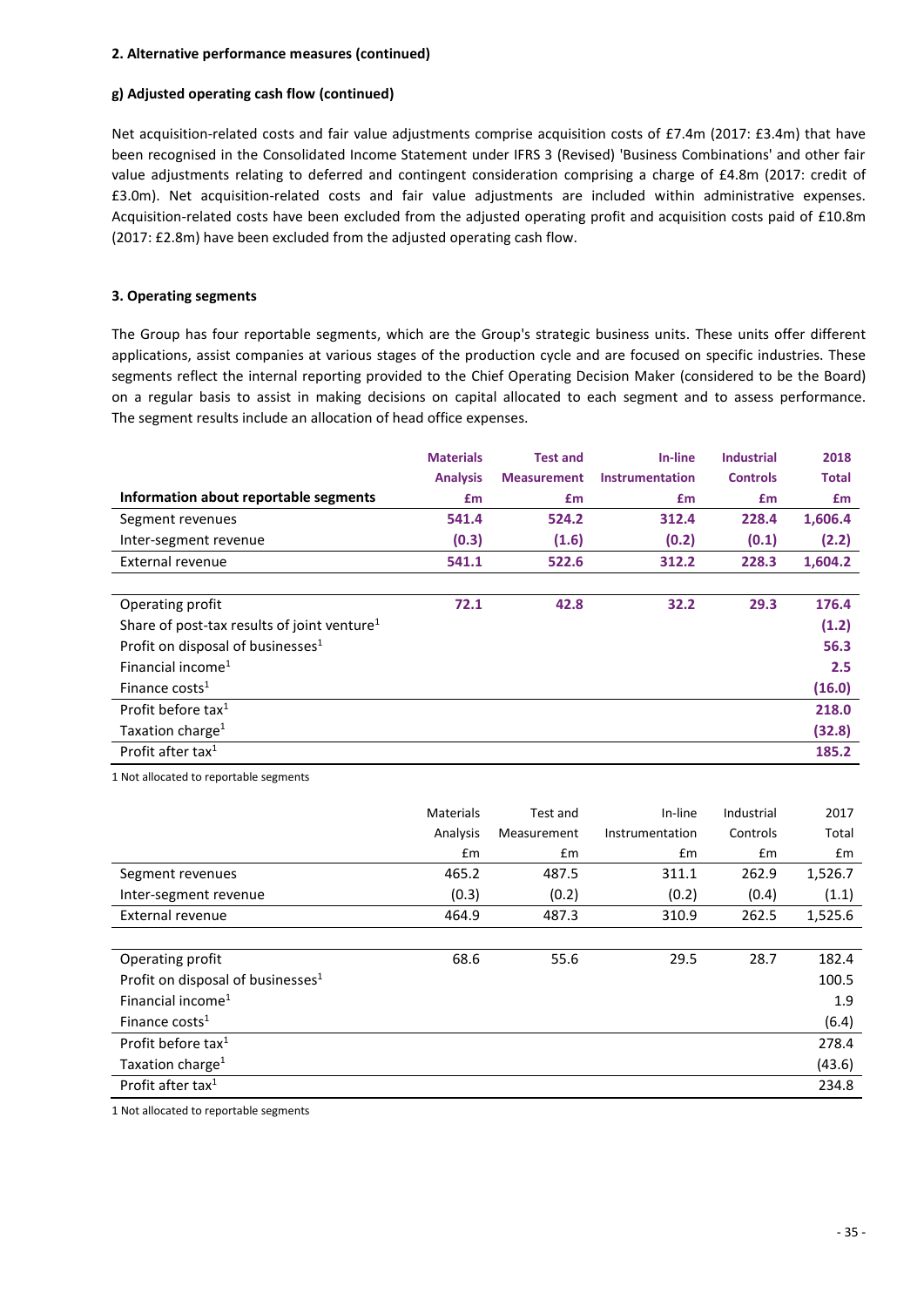### **3. Operating segments (continued)**

### **Geographical segments**

The Group's operating segments are each located in several geographical locations and sell to external customers in all parts of the world. No individual country amounts to more than 3% of revenue by location of customer, other than those noted below. The following is an analysis of revenue by geographical destination.

|                       | <b>Materials</b> | <b>Test and</b>    | In-line                | <b>Industrial</b> | 2018         |
|-----------------------|------------------|--------------------|------------------------|-------------------|--------------|
|                       | <b>Analysis</b>  | <b>Measurement</b> | <b>Instrumentation</b> | <b>Controls</b>   | <b>Total</b> |
|                       | £m               | £m                 | £m                     | £m                | £m           |
| UK                    | 50.9             | 69.3               | 6.6                    | 6.4               | 133.2        |
| Germany               | 29.5             | 91.1               | 23.6                   | 7.2               | 151.4        |
| France                | 17.7             | 23.3               | 7.8                    | 2.4               | 51.2         |
| Rest of Europe        | 77.3             | 76.5               | 49.8                   | 8.3               | 211.9        |
| <b>USA</b>            | 102.1            | 103.3              | 85.8                   | 156.5             | 447.7        |
| Rest of North America | 16.6             | 12.1               | 11.4                   | 12.3              | 52.4         |
| Japan                 | 32.9             | 31.8               | 14.4                   | 3.3               | 82.4         |
| China                 | 81.9             | 69.6               | 55.2                   | 14.8              | 221.5        |
| South Korea           | 25.5             | 10.8               | 10.0                   | 4.9               | 51.2         |
| Rest of Asia          | 68.4             | 20.9               | 29.1                   | 8.9               | 127.3        |
| Rest of the world     | 38.3             | 13.9               | 18.5                   | 3.3               | 74.0         |
|                       | 541.1            | 522.6              | 312.2                  | 228.3             | 1,604.2      |

|                       | <b>Materials</b> | Test and    | In-line         | Industrial | 2017    |
|-----------------------|------------------|-------------|-----------------|------------|---------|
|                       | Analysis         | Measurement | Instrumentation | Controls   | Total   |
|                       | £m               | £m          | £m              | £m         | £m      |
| UK                    | 14.6             | 62.0        | 7.5             | 7.6        | 91.7    |
| Germany               | 24.7             | 82.5        | 25.4            | 11.3       | 143.9   |
| France                | 15.1             | 20.6        | 7.4             | 3.1        | 46.2    |
| Rest of Europe        | 73.2             | 76.5        | 51.4            | 11.2       | 212.3   |
| <b>USA</b>            | 97.6             | 89.2        | 89.3            | 169.0      | 445.1   |
| Rest of North America | 13.6             | 11.7        | 12.6            | 13.3       | 51.2    |
| Japan                 | 33.7             | 28.3        | 15.4            | 3.3        | 80.7    |
| China                 | 72.8             | 63.4        | 43.6            | 21.8       | 201.6   |
| South Korea           | 21.7             | 14.0        | 7.9             | 6.7        | 50.3    |
| Rest of Asia          | 61.5             | 24.3        | 29.1            | 11.3       | 126.2   |
| Rest of the world     | 36.4             | 14.8        | 21.3            | 3.9        | 76.4    |
|                       | 464.9            | 487.3       | 310.9           | 262.5      | 1,525.6 |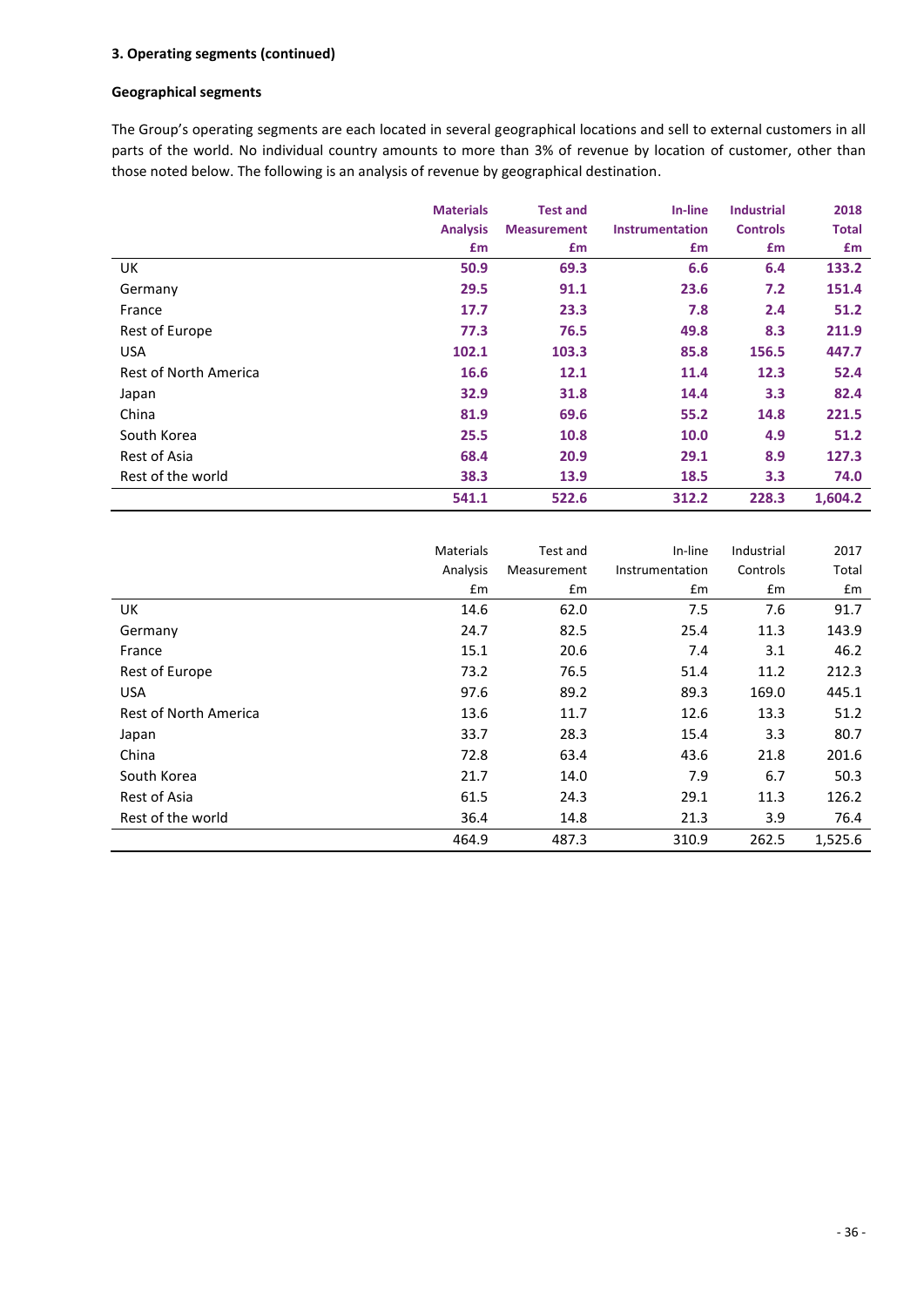### **4. Financial income and finance costs**

|                                                                       | 2018       | 2017          |
|-----------------------------------------------------------------------|------------|---------------|
| <b>Financial income</b>                                               | £m         | £m            |
| Interest receivable                                                   |            |               |
|                                                                       | (0.5)      | (0.6)         |
| Income on receivable from joint venture                               | (2.0)      |               |
| Net gain on retranslation of short-term inter-company loan balances   |            | (1.3)         |
|                                                                       | (2.5)      | (1.9)         |
|                                                                       |            |               |
|                                                                       | 2018       | 2017          |
| <b>Finance costs</b>                                                  | <b>f</b> m | $\mathsf{fm}$ |
| Interest payable on loans and overdrafts                              | 7.3        | 4.9           |
| Net loss on retranslation of short-term inter-company loan balances   | 7.2        |               |
| Unwinding of discount factor on deferred and contingent consideration | 0.6        | 0.7           |
| Net interest cost on pension plan obligations                         | 0.6        | 0.7           |
| Other finance costs                                                   | 0.3        | 0.1           |
|                                                                       | 16.0       | 6.4           |
|                                                                       |            |               |
| Net finance costs                                                     | 13.5       | 4.5           |

#### **5. Taxation**

|                                                      |       |                    | 2018  |                          |             | 2017          |
|------------------------------------------------------|-------|--------------------|-------|--------------------------|-------------|---------------|
|                                                      |       | <b>UK Overseas</b> | Total |                          | UK Overseas | Total         |
|                                                      | £m    | £m                 | £m    | £m                       | £m          | $\mathsf{fm}$ |
| Current tax charge                                   | 3.9   | 37.1               | 41.0  | 6.3                      | 58.3        | 64.6          |
| Adjustments in respect of current tax of prior years | (0.1) | (2.0)              | (2.1) | (1.0)                    | (4.8)       | (5.8)         |
| Deferred tax - origination and reversal of temporary |       |                    |       |                          |             |               |
| differences                                          | (3.3) | (1.9)              | (5.2) | (1.1)                    | (5.3)       | (6.4)         |
| Deferred tax - changes in US tax rate                | ٠     | (0.9)              | (0.9) | $\overline{\phantom{a}}$ | (8.8)       | (8.8)         |
| Taxation charge                                      | 0.5   | 32.3               | 32.8  | 4.2                      | 39.4        | 43.6          |

The standard rate of corporation tax for the year, based on the weighted average of tax rates applied to the Group's profits, is 26.0% (2017: 28.6%). The tax charge for the year is lower (2017: lower) than the standard rate of corporation tax for the reasons set out in the following reconciliation.

|                                                                | 2018   | 2017   |
|----------------------------------------------------------------|--------|--------|
|                                                                | £m     | £m     |
| Profit before taxation                                         | 218.0  | 278.4  |
| Corporation tax charge at standard rate of 26.0% (2017: 28.6%) | 56.7   | 79.6   |
| Profit on disposal of business taxed at lower rate             | (16.0) | (17.1) |
| Net impact of US tax reform measures                           | (0.9)  | (8.0)  |
| Effect of intra-group financing                                | (4.9)  | (5.4)  |
| Other non-deductible expenditure                               | 3.8    | 3.8    |
| Movements on unrecognised deferred tax assets                  | 0.4    |        |
| Tax credits and incentives                                     | (4.1)  | (5.0)  |
| Change in tax rates (excluding US)                             | 0.3    |        |
| Adjustments to prior year current and deferred tax charges     | (2.5)  | (4.3)  |
| Taxation charge                                                | 32.8   | 43.6   |

'Net impact of US tax reform measures' above refers to the impact of the US Tax Cuts and Jobs Act of 2017. In 2017, this comprised a credit of £8.8m arising from the re-measurement of net US deferred tax liabilities on the balance sheet at 31 December 2017 at the lower US tax rate, net of a one-off charge of £0.8m on accumulated foreign profits of the Group's US subsidiaries. In 2018, this comprises a credit of £0.9m arising as a prior year adjustment in respect of re-measuring the prior year net deferred tax liabilities.

'Tax credits and incentives' above refers principally to research and development tax credits and other reliefs for innovation such as the UK Patent Box regime and Dutch Innovation Box regime.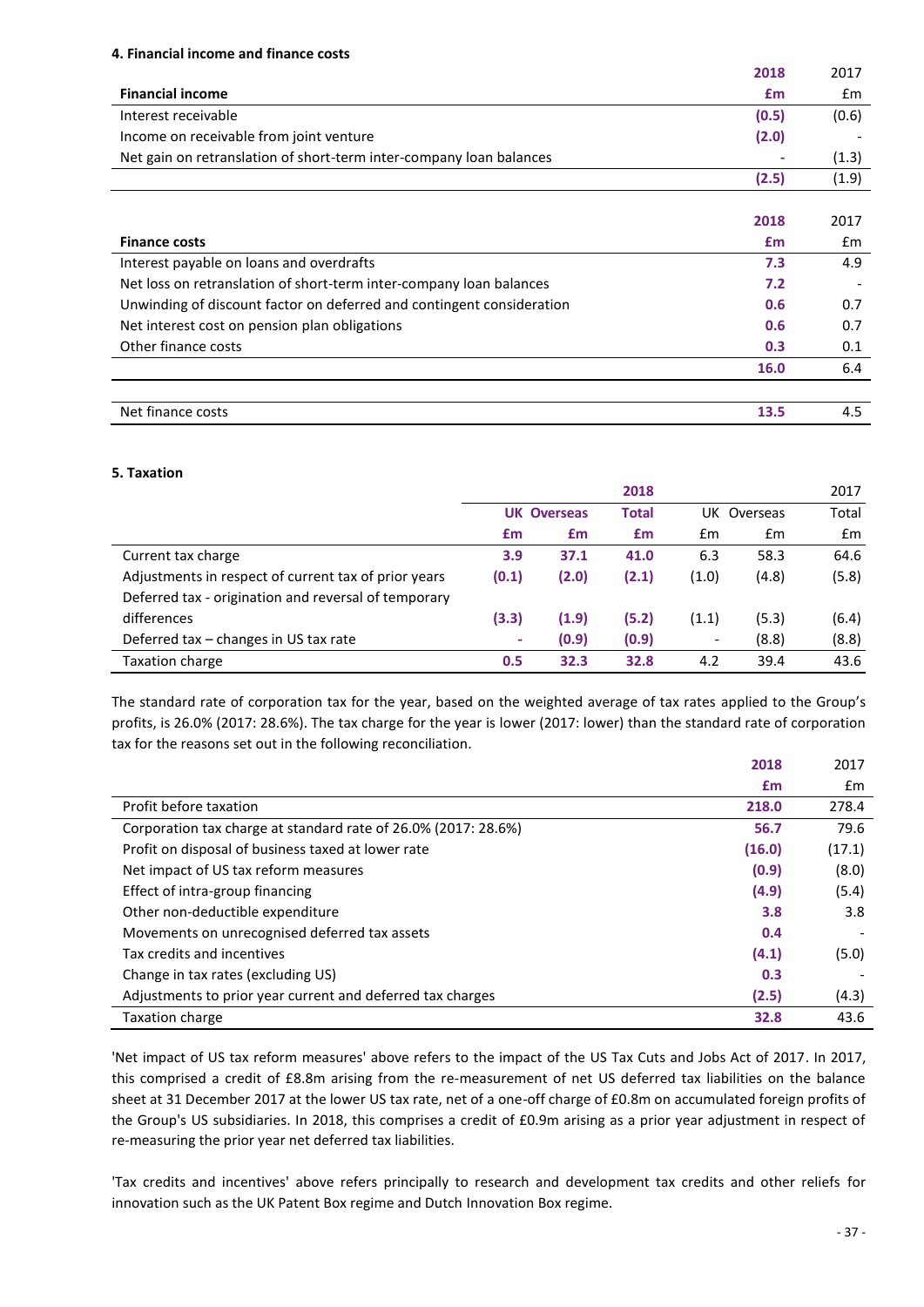### **5. Taxation (continued)**

The following tax (credits)/charges relate to items of income and expense that are excluded from the Group's adjusted performance measures.

|                                                                                             | 2018   | 2017   |
|---------------------------------------------------------------------------------------------|--------|--------|
|                                                                                             | £m     | Em     |
| Tax credit on amortisation and impairment of acquisition-related intangible assets          | (9.6)  | (12.9) |
| Tax credit on depreciation of acquisition-related fair value adjustments to property, plant |        |        |
| and equipment                                                                               | (0.1)  | (0.1)  |
| Tax credit arising from net impact of US tax reform measures                                | (0.9)  | (8.0)  |
| Tax credit on net acquisition-related costs and fair value adjustments                      | (0.6)  | (0.1)  |
| Tax (credit)/charge on retranslation of short-term inter-company loan balances              | (0.5)  | 0.3    |
| Tax charge on profit on disposal of businesses                                              | 0.4    | 19.0   |
| Tax credit on restructuring costs                                                           | (3.5)  | (4.5)  |
| <b>Total tax credit</b>                                                                     | (14.8) | (6.3)  |

The effective adjusted tax rate for the year was 19.7% (2017: 21.3%) as set out in the reconciliation below:

|                                                                                       | 2018 | 2017 |
|---------------------------------------------------------------------------------------|------|------|
| Reconciliation of the statutory taxation charge to the adjusted taxation charge       | £m   | £m   |
| Statutory taxation charge                                                             | 32.8 | 43.6 |
| Tax credit on items of income and expense that are excluded from the Group's adjusted |      |      |
| profit before tax                                                                     | 14.8 | 6.3  |
| Adjusted taxation charge                                                              | 47.6 | 49.9 |

### **6. Dividends**

|                                                                                              | 2018 | 2017 |
|----------------------------------------------------------------------------------------------|------|------|
| Amounts recognised and paid as distributions to owners of the Company in the year            | £m   | £m   |
| Final dividend for the year ended 31 December 2017 of 37.5p (2016: 34.0p) per share          | 44.5 | 40.5 |
| Interim dividend for the year ended 31 December 2018 of 20.5p (2017: 19.0p) per share        | 23.7 | 22.7 |
|                                                                                              | 68.2 | 63.2 |
|                                                                                              |      |      |
|                                                                                              | 2018 | 2017 |
| Amounts arising in respect of the year                                                       | £m   | Em   |
| Interim dividend for the year ended 31 December 2018 of 20.5p (2017: 19.0p) per share        | 23.7 | 22.7 |
| Proposed final dividend for the year ended 31 December 2018 of 40.5p (2017: 37.5p) per share | 46.8 | 44.7 |
|                                                                                              | 70.5 | 67.4 |

The proposed final dividend is subject to approval by shareholders at the Annual General Meeting on 24 May 2019 and has not been included as a liability in these Financial Statements.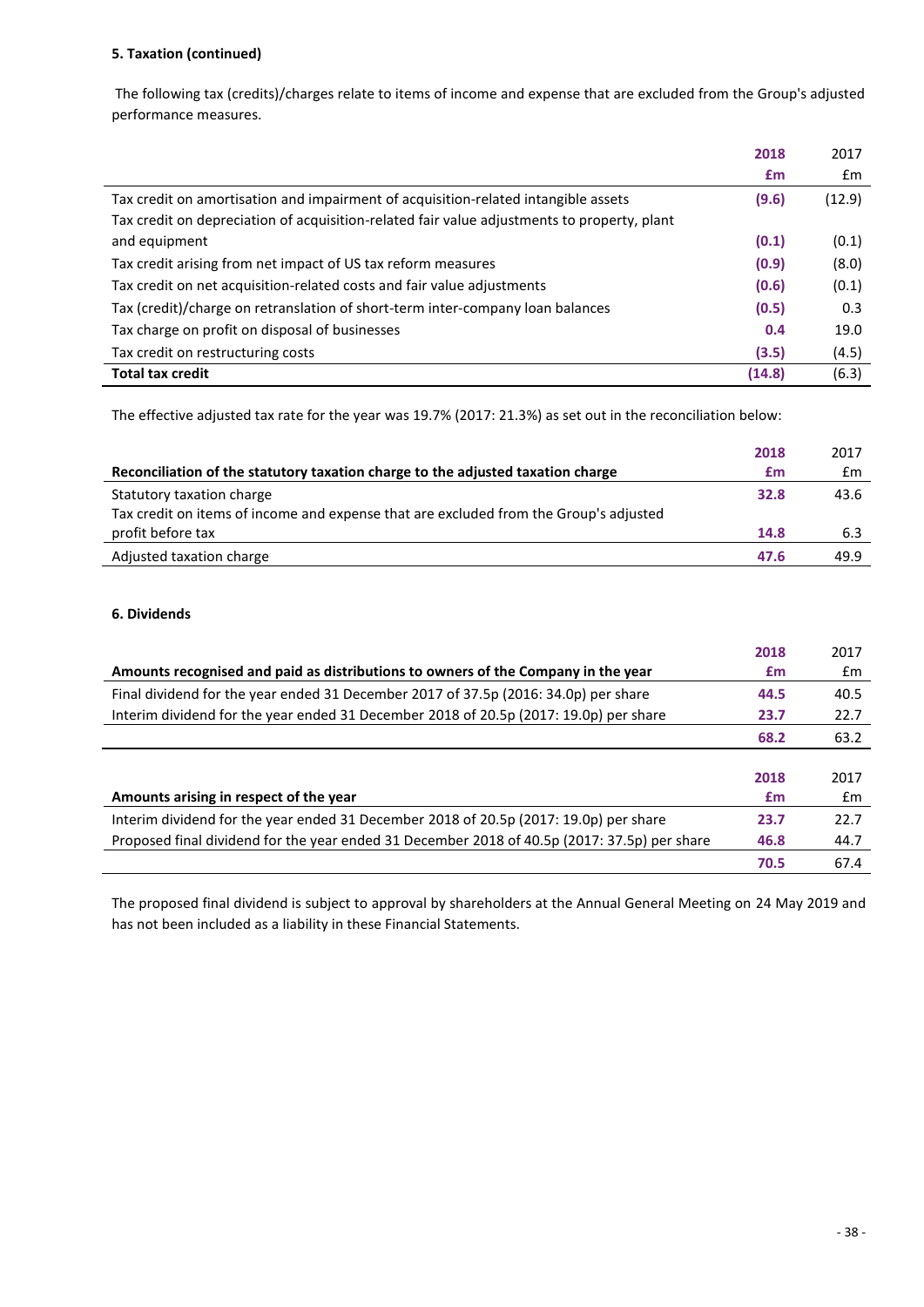### **7. Earnings per share**

Basic earnings per share amounts are calculated by dividing net profit for the year attributable to ordinary shareholders by the weighted average number of ordinary shares outstanding during the year (excluding treasury shares).

Diluted earnings per share amounts are calculated by dividing the net profit attributable to ordinary shareholders by the weighted average number of ordinary shares outstanding during the year but adjusted for the effects of dilutive options.

| <b>Basic earnings per share</b>                                                | 2018  | 2017  |
|--------------------------------------------------------------------------------|-------|-------|
| Profit after tax (£m)                                                          | 185.2 | 234.8 |
| Weighted average number of shares outstanding (millions)                       | 117.5 | 119.2 |
| Basic earnings per share (pence)                                               | 157.6 | 197.0 |
|                                                                                |       |       |
| <b>Diluted earnings per share</b>                                              | 2018  | 2017  |
| Profit after tax (£m)                                                          | 185.2 | 234.8 |
| Basic weighted average number of shares outstanding (millions)                 | 117.5 | 119.2 |
| Weighted average number of dilutive 5p ordinary shares under option (millions) | 0.6   | 0.9   |
| Weighted average number of 5p ordinary shares that would have been issued at   |       |       |
| average market value from proceeds of dilutive share options (millions)        | (0.1) | (0.4) |
| Diluted weighted average number of shares outstanding (millions)               | 118.0 | 119.7 |
| Diluted earnings per share (pence)                                             | 156.9 | 196.1 |

### **8. Cash generated from operations**

|                                                                      | 2018   | 2017           |
|----------------------------------------------------------------------|--------|----------------|
|                                                                      | £m     | $\mathbf{f}$ m |
| Cash flows from operating activities                                 |        |                |
| Profit after tax                                                     | 185.2  | 234.8          |
| Adjustments for:                                                     |        |                |
| Taxation charge                                                      | 32.8   | 43.6           |
| Profit on disposal of businesses                                     | (56.3) | (100.5)        |
| Share of post-tax results of joint venture                           | 1.2    |                |
| Finance costs                                                        | 16.0   | 6.4            |
| Financial income                                                     | (2.5)  | (1.9)          |
| Depreciation                                                         | 30.3   | 25.6           |
| Amortisation and impairment of intangible assets                     | 49.1   | 47.5           |
| Bargain purchase on acquisition                                      |        | (1.9)          |
| Acquisition-related fair value adjustments                           | 4.8    | (3.0)          |
| (Profit)/loss on disposal of property, plant and equipment           | (1.9)  | 0.1            |
| Equity-settled share-based payment expense                           | 5.1    | 5.4            |
| Operating cash flow before changes in working capital and provisions | 263.8  | 256.1          |
| Increase in trade and other receivables                              | (30.4) | (34.3)         |
| Increase in inventories                                              | (17.4) | (0.6)          |
| (Decrease)/increase in trade and other payables                      | (3.6)  | 17.5           |
| Increase/(decrease) in provisions and retirement benefits            | 3.4    | (1.1)          |
| Cash generated from operations                                       | 215.8  | 237.6          |

### **9. Share capital, treasury shares and employee benefit trust shares**

At 31 December 2018, the Group held 5,636,153 treasury shares (2017: 5,747,360). During the year, 111,207 (2017: 93,153) of these shares were issued to satisfy options exercised by, and SIP Matching Shares awarded to, employees which were granted under the Group's share schemes. 3,825,802 ordinary shares were repurchased and cancelled by the Group during the year (2017: nil) as part of the share buyback programme announced on 5 March 2018, which concluded on 13 August 2018.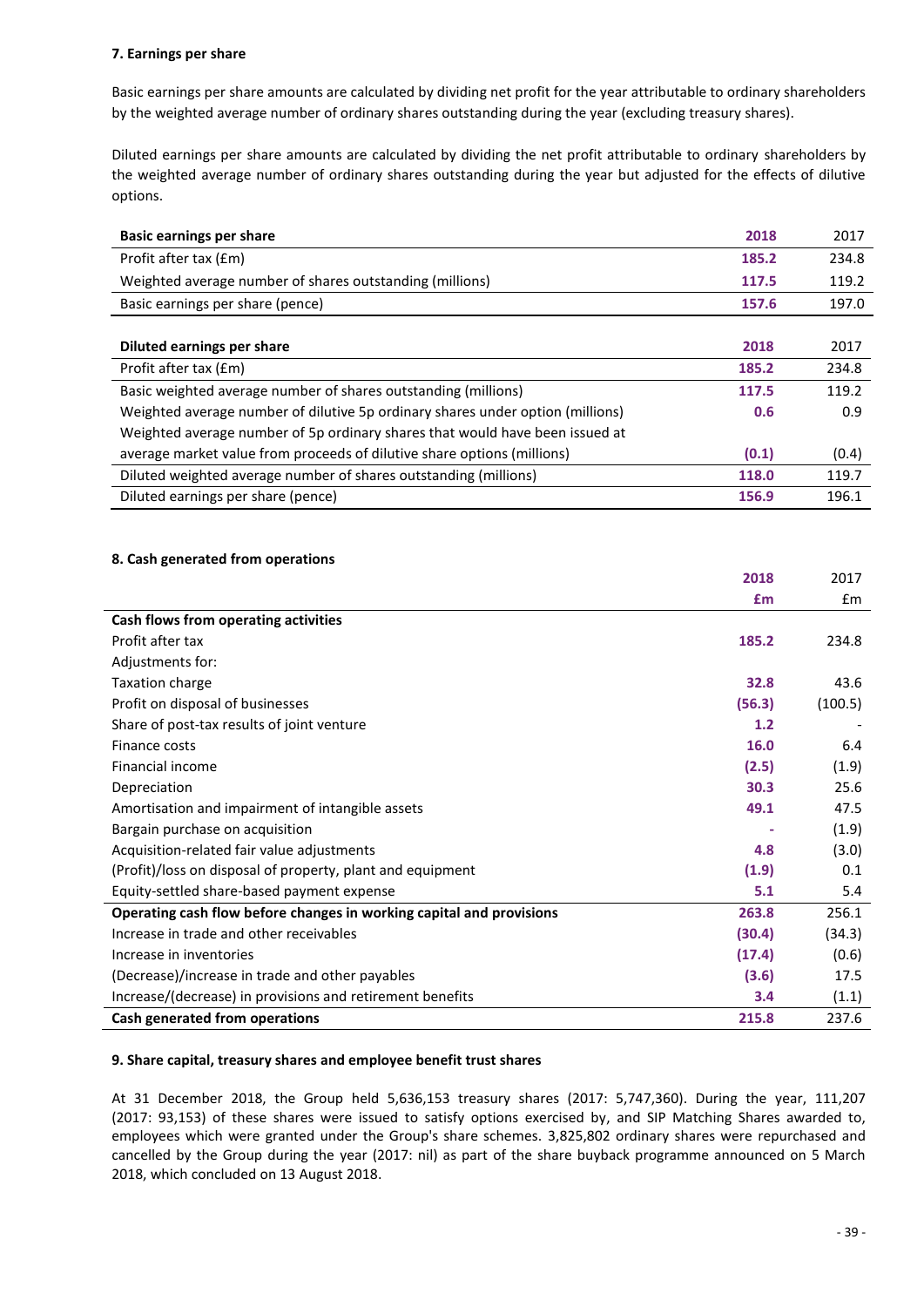### **Concept Life Sciences**

On 26 January 2018, the Group acquired 100% of Concept Life Sciences (Holdings) Limited ('CLS') for a gross consideration of £166.9m. CLS is a UK-based group providing integrated drug discovery, development, analytical testing and environmental consultancy services mainly in the pharmaceutical, biotechnology, agrochemical and environmental sectors. This acquisition adds to the Group's capabilities in test services in the Materials Analysis segment. The excess of the fair value of consideration paid over the fair value of the net tangible assets acquired is represented by the following intangible assets: customer-related (relationships), technology and goodwill. Goodwill arising is attributable to the acquired workforce, expected future customer relationships and synergies from crossselling instruments and services, as well as the development of novel analytical methods and assays based on the combination of technical knowhow from CLS and instrumentation technology from Malvern Panalytical.

#### **Other acquisitions**

The Group completed the acquisition of 100% of Revolutionary Engineering, Inc. on 3 April 2018 for a gross consideration of £8.7m. Revolutionary Engineering, Inc. is an automotive test system and service provider based in the USA. The provisional fair value of net assets acquired was £5.4m, including £3.8m of intangible assets, which generated provisional goodwill of £3.3m. The Group completed the acquisition of 100% of VI-grade Group in August 2018 for a consideration of £28.3m. VI-grade is a leading global provider of vehicle simulation solutions and services, primarily to automotive customers. The provisional fair value of net assets acquired was £15.5m, including £15.8m of customerrelated and technology intangible assets, which generated provisional goodwill of £12.8m. Both other acquisitions are included in the Test and Measurement segment.

The fair values included in the table below relate to the acquisition of CLS and other acquisitions during the year. The fair values in respect of CLS are final. The fair values in respect of other acquisitions are provisional, reflecting the timing of the acquisitions, and are expected to be finalised within 12 months of the acquisition date:

|                               | <b>Concept Life</b> | <b>Other</b> | <b>Total</b> |
|-------------------------------|---------------------|--------------|--------------|
|                               | <b>Sciences</b>     | acquisitions | fair value   |
|                               | £m                  | £m           | £m           |
| Intangible assets             | 52.4                | 19.6         | 72.0         |
| Property, plant and equipment | 13.0                | 2.5          | 15.5         |
| <b>Inventories</b>            | 7.0                 | 1.1          | 8.1          |
| Trade and other receivables   | 11.3                | 5.5          | 16.8         |
| Cash and cash equivalents     | 1.5                 | 6.7          | 8.2          |
| Trade and other payables      | (14.6)              | (9.1)        | (23.7)       |
| Provisions                    | (0.3)               | (0.5)        | (0.8)        |
| Deferred tax liabilities      | (8.9)               | (4.9)        | (13.8)       |
| Net assets acquired           | 61.4                | 20.9         | 82.3         |
| Goodwill                      | 105.5               | 16.1         | 121.6        |
| Gross consideration           | 166.9               | 37.0         | 203.9        |
| Adjustment for cash acquired  | (1.5)               | (6.7)        | (8.2)        |
| Net consideration             | 165.4               | 30.3         | 195.7        |

There are no material contingent liabilities recognised in accordance with IFRS 3 (Revised).

|                                                                                     | 2018  | 2017           |
|-------------------------------------------------------------------------------------|-------|----------------|
| Analysis of cash outflow in Consolidated Statement of Cash Flows                    | £m    | $\mathbf{f}$ m |
| Net consideration in respect of acquisitions during the year                        | 195.7 | 33.8           |
| Deferred and contingent consideration on acquisitions during the year to be paid in |       |                |
| future years                                                                        | (6.0) | (1.4)          |
| Cash paid during the year in respect of acquisitions during the year                | 189.7 | 32.4           |
| Cash paid in respect of prior years' acquisitions                                   | 6.7   | 4.1            |
| Net cash outflow relating to acquisitions                                           | 196.4 | 36.5           |

In the Consolidated Income Statement for the year ended 31 December 2018, sales of £62.9m and operating profit of £1.5m have been included for all acquisitions in the year. Full details of acquisitions completed in 2018 are included in the 2018 Annual Report and Accounts. Group revenue and operating profit for the year ended 31 December 2018 would have been £1,619.2m and £177.3m, respectively had each of these acquisitions taken place on the first day of the financial year.